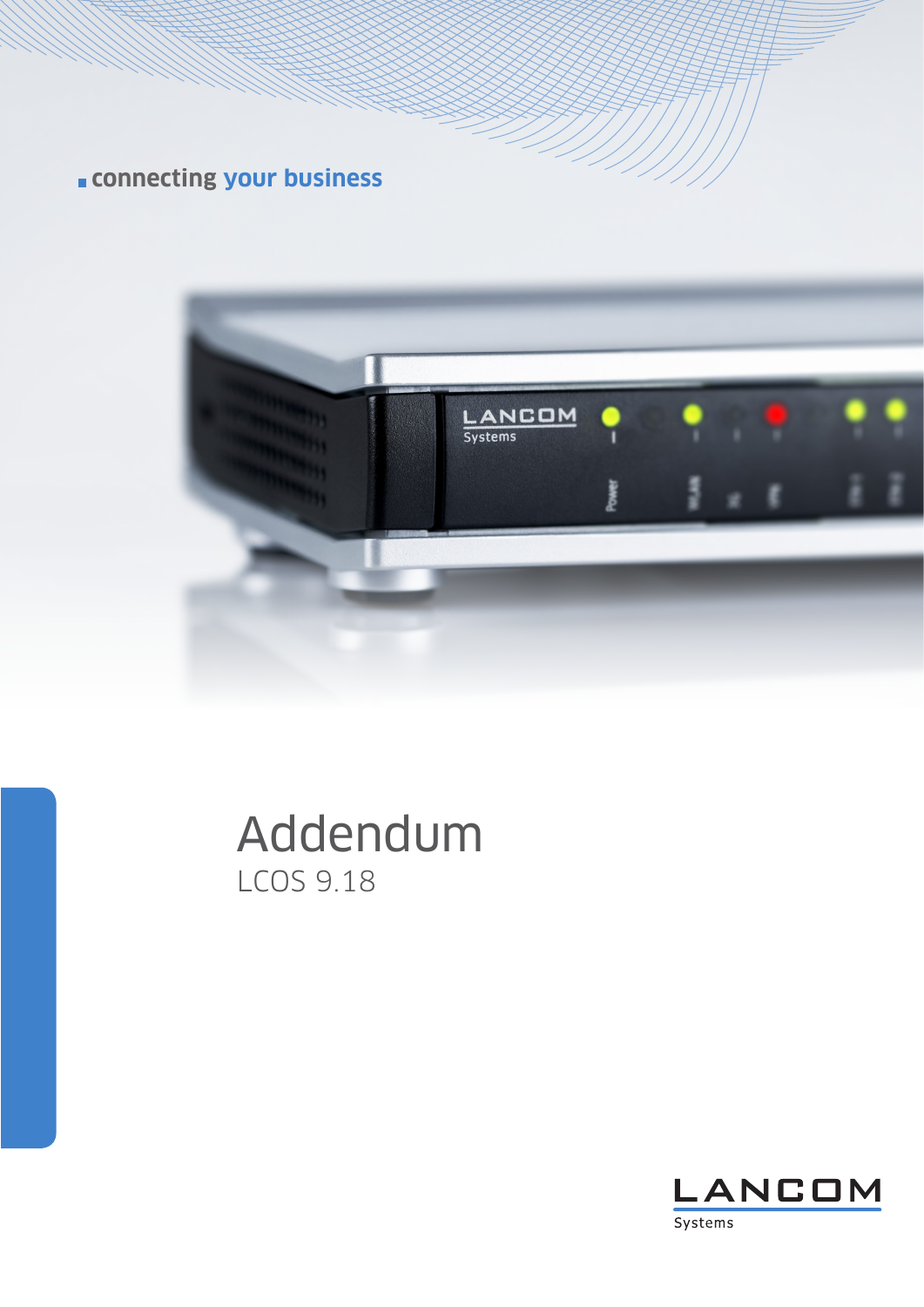# **Contents**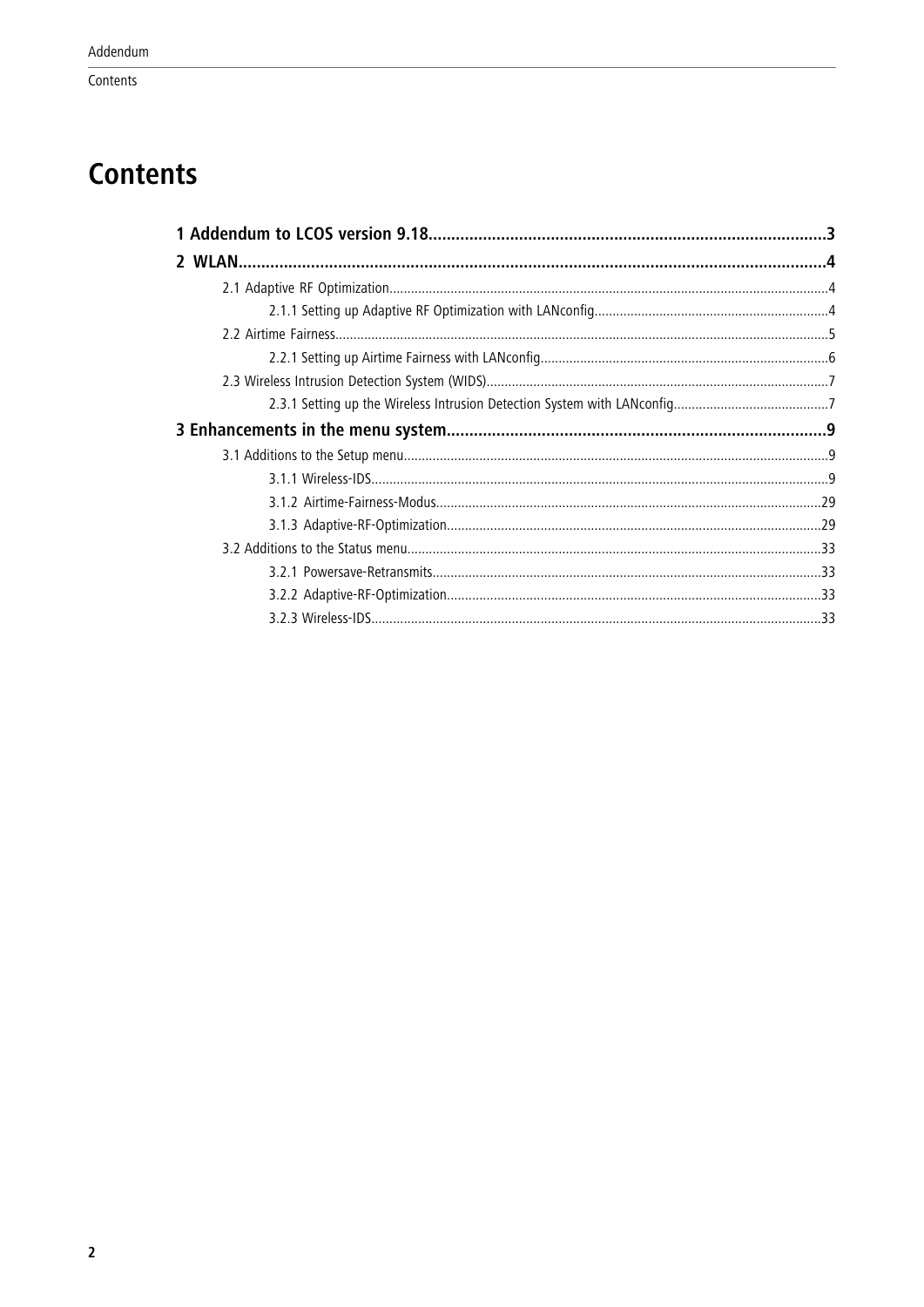# <span id="page-2-0"></span>**1 Addendum to LCOS version 9.18**

This document describes the changes and enhancements in LCOS version 9.18 since the previous version. For changes in the LCOS menu tree please see section *[Enhancements in the menu system](#page-8-0)* in this Addendum.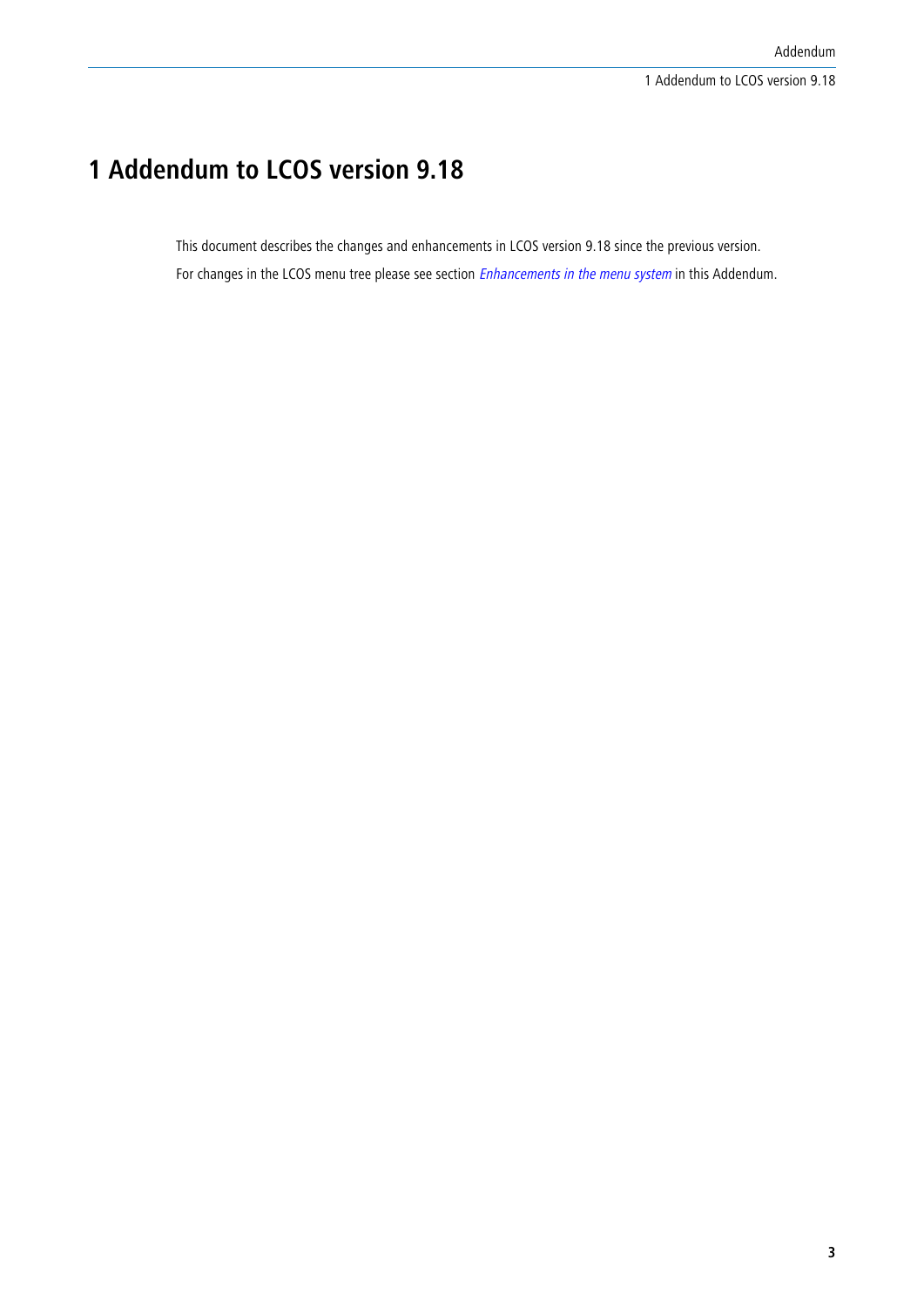# <span id="page-3-0"></span>**2 WLAN**

# <span id="page-3-1"></span>**2.1 Adaptive RF Optimization**



Improved WLAN throughput in the radio field due to dynamic selection of the best WLAN channel by the access point in case of interferences.

By choosing a WLAN channel, the part of the frequency band an access point uses for its logical WLANs is defined. In order to flawlessly operate a WLAN in reach of another access point, each access point should be using a separate channel – otherwise the WLANs have to share the bandwidth of the channel (shared medium). For this purpose, LANCOM access points use the feature Adaptive RF Optimization: The access point permanently scans the radio field for interfering signals. If a certain threshold has been exceeded in the currently used WLAN channel, the access point automatically changes to a qualitatively better channel. This intelligent functionality enables the access point to dynamically adapt to an ever-changing radio field in order to maximize the WLAN's robustness.

In LANconfig you have the option to manually configure the different thresholds on which an automatic channel change is based upon.

# <span id="page-3-2"></span>**2.1.1 Setting up Adaptive RF Optimization with LANconfig**

To configure Adaptive RF Optimization open LANconfig and go to **Wireless LAN** > **General**. Click on **Physical WLAN settings** in the section "Interfaces" and select the WLAN interface which you want to configure and go to the tab **Adaptive RF Optimization**.

| Physical WLAN settings - WLAN interface 1                                                                                                                                                                                      |              | 8<br>$\Sigma$     |
|--------------------------------------------------------------------------------------------------------------------------------------------------------------------------------------------------------------------------------|--------------|-------------------|
| Adaptive RF Optimization<br>Operation<br>Radio                                                                                                                                                                                 | Performance  | Client mode       |
| In case of bad WLAN ambiance impacting the WLAN signal transmission noticably, you can define<br>threshold values here, which can trigger a channel switch of your WLAN interface.<br><b>V</b> Enable Adaptive RF Optimization |              |                   |
| Threshold values                                                                                                                                                                                                               |              |                   |
| Minimum client signal strength:                                                                                                                                                                                                | 15           | $\boldsymbol{\%}$ |
| Minimum packet count to client:                                                                                                                                                                                                | 30           |                   |
| Packet retry rate to client:                                                                                                                                                                                                   | 70           | $\%$              |
| Upper noise limit:                                                                                                                                                                                                             | $-70$        | dB <sub>m</sub>   |
| Marked channel timeout:                                                                                                                                                                                                        | 20           | minutes           |
| Minimal trigger timespan:                                                                                                                                                                                                      | $\mathbf{1}$ | minutes           |
|                                                                                                                                                                                                                                |              |                   |
|                                                                                                                                                                                                                                |              | OK<br>Cancel      |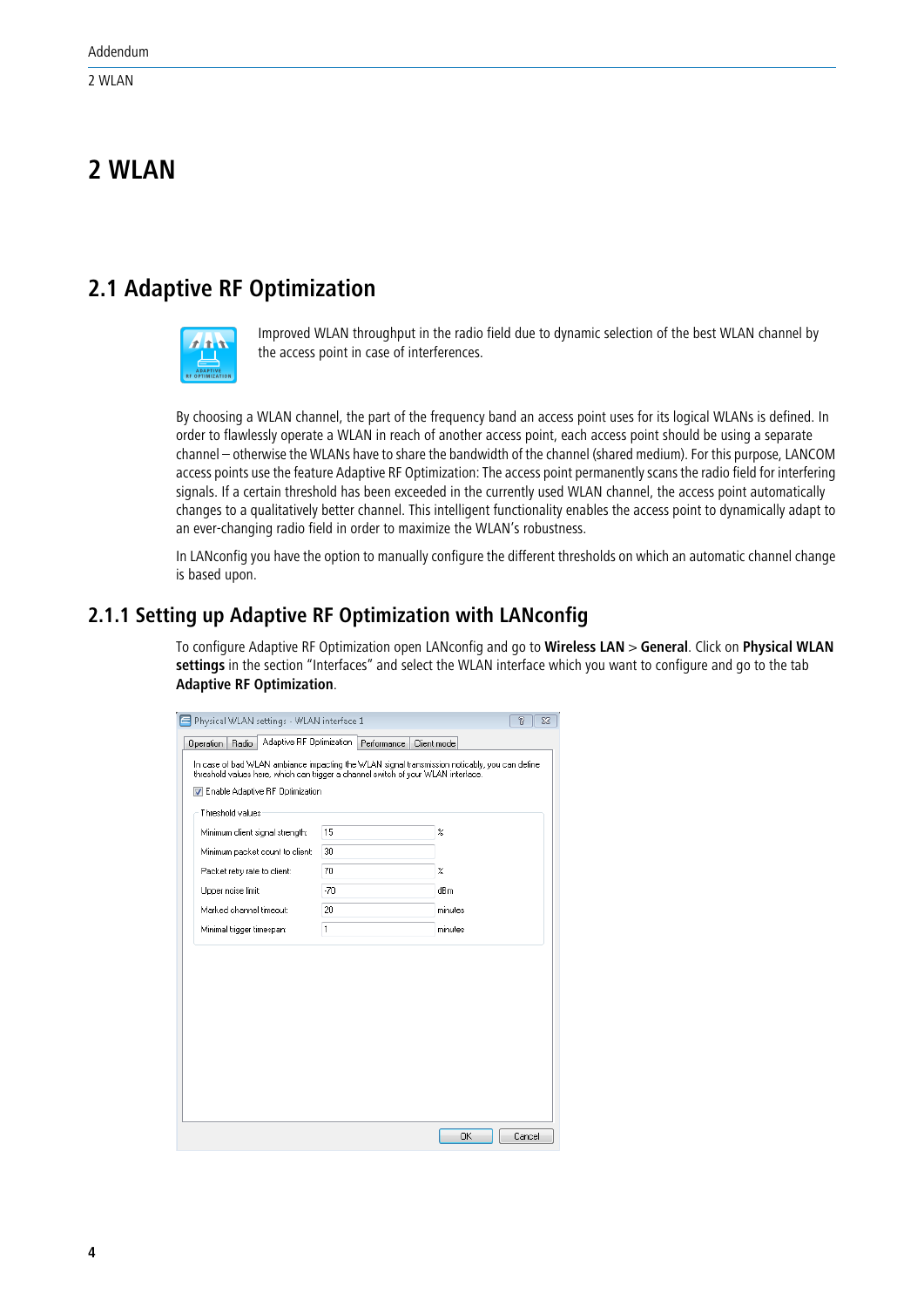#### **Enable Adaptive RF Optimization**

To enable monitoring of the WLAN radio field via Adaptive RF Optimization, check the box **Enable Adaptive RF Optimization**.

Now you can configure the thresholds which trigger an automatic channel change.

#### **Minimum client signal strength**

Setting for the minimal signal strength of clients. When clients with a lower signal strength show up, these will not be considered at the next evaluation and cannot trigger a channel change. The value is set in % with a default of 15.

# **Minimum packet count to client**

Setting for the minimum number of packets sent to a client. If less packets were sent to a client, it will not be considered at the next evaluation and cannot trigger a channel change. The default is 30.

# **Packet retry rate to client**

Setting for the upper limit of resent packets to a client. If a higher percentage of packets had to be resent to clients, the clients' data will be considered at the next evaluation and may trigger a channel change. The value is set in % with a default of 70.

#### **Upper noise limit**

Setting for the upper limit of acceptable noise in the channel. The value is set in dBm with a default of -70.

#### **Marked channel timeout**

If a channel is considered unusable, it will be marked/blocked for the set amount of time. This value also blocks the channel change trigger in case all channels have been blocked. The value is set in minutes with a default of 20.

# **Minimal trigger timespan**

Setting of the amount of time a limit has to be passed continuously before an action is triggered. In case that no limit was passed during a period of 20 seconds the counted time is being reset. If a limit has been passed for the whole time span the current channel will be blocked/marked. The value is set minutes and with a default of 1.

 $\bigcap$  For this setting we recommend small single digit values.

# <span id="page-4-0"></span>**2.2 Airtime Fairness**



Efficient usage of the supplied bandwidth due to a fair distribution of the available WLAN transmission times between all active clients, resulting in an increased WLAN performance.

Especially in WLAN scenarios with a high client-density, the devices compete for the available bandwidth. Thereby the sending opportunities are passed around the active clients – without considering necessary transmission times. This leads to slower (legacy) clients slowing down faster clients during the transmission of data packets, although the faster ones could quickly finish their data transmission. The feature Airtime Fairness ensures that the available bandwidth is efficiently used. For that purpose, WLAN transmission times ("airtimes") are fairly distributed among the active clients. The consequence: Thanks to all clients being provided with the same airtime, faster clients can achieve more data throughput in the same amount of time accordingly.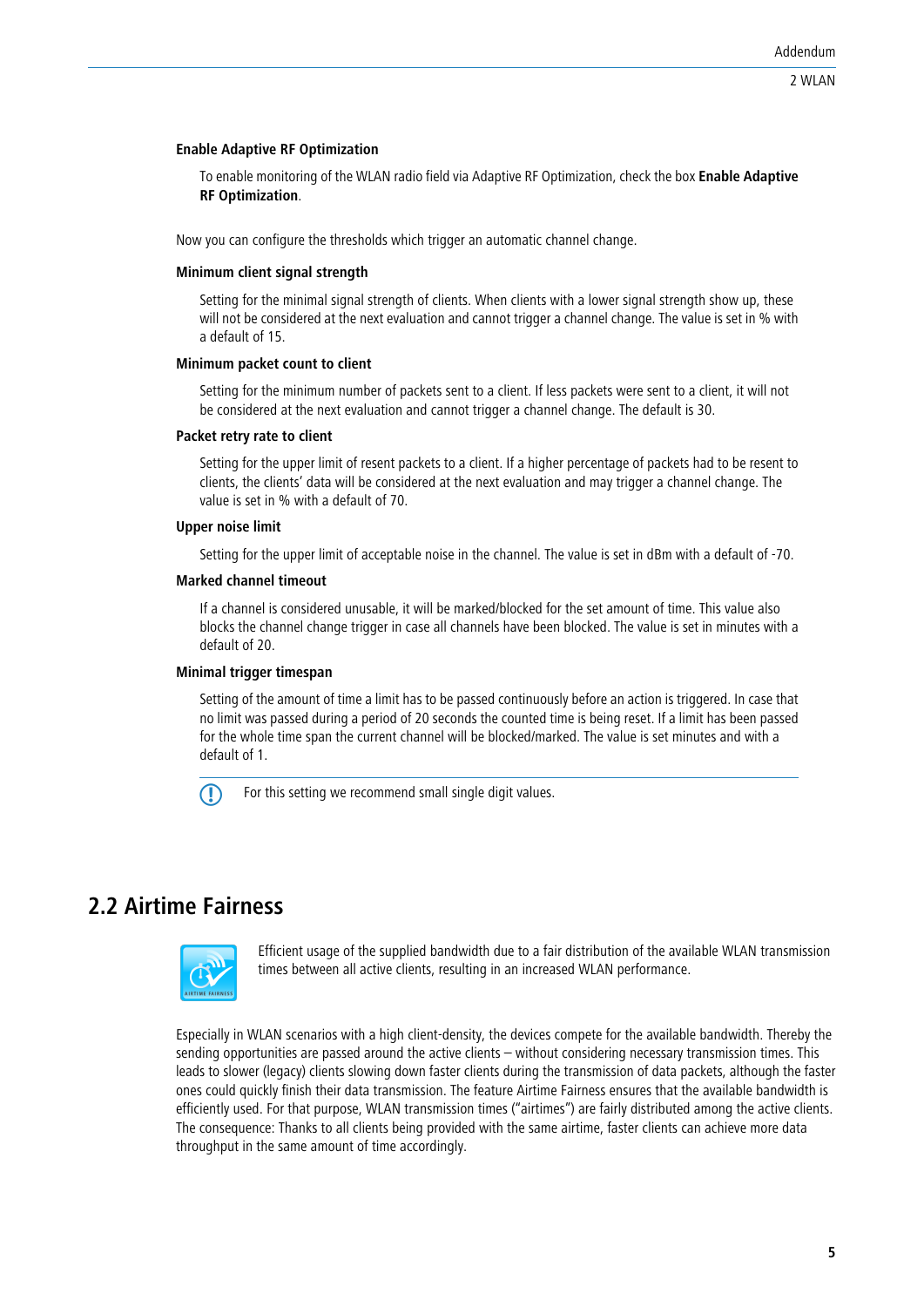# <span id="page-5-0"></span>**2.2.1 Setting up Airtime Fairness with LANconfig**

To configure Airtime Fairness open LANconfig and go to **Wireless LAN** > **General**. Click on **Physical WLAN settings** in the section "Interfaces" and select the WLAN interface which you want to configure and go to the tab **Performance**.

| $\overline{R}$<br>Physical WLAN settings - WLAN interface<br>$\overline{\mathbf{x}}$                                                                                                                  |
|-------------------------------------------------------------------------------------------------------------------------------------------------------------------------------------------------------|
| Performance<br>Radio<br>Operation<br>Adaptive RF Optimization<br>Client mode                                                                                                                          |
| Super A/G                                                                                                                                                                                             |
| Use TX burst (Bundling of WLAN frames - not for 802.11n)                                                                                                                                              |
| Quality of Service                                                                                                                                                                                    |
| Enable QoS according to 802.11e (WME)                                                                                                                                                                 |
| Data packets with the highest priority are forwarded before packets with lower priority.<br>1<br>On disabled QoS the packet priorisation is not taken into account. All packets are<br>treated equal. |
| Airtime fairness                                                                                                                                                                                      |
| Airtime fairness mode:<br>Equal media time                                                                                                                                                            |
| The default value 'Equal time' is advisable in most scenarios. A deviation from it is rarely<br>1<br>neccessary.                                                                                      |
|                                                                                                                                                                                                       |
|                                                                                                                                                                                                       |
|                                                                                                                                                                                                       |
|                                                                                                                                                                                                       |
|                                                                                                                                                                                                       |
|                                                                                                                                                                                                       |
|                                                                                                                                                                                                       |
|                                                                                                                                                                                                       |
| OK<br>Cancel                                                                                                                                                                                          |

In the section "Airtime fairness" you can select the mode in which Airtime Fairness will operate:

# **Round robin scheduling**

Each client will receive a time slot for transmission one after another.

# **Equal media time**

All clients will receive the same airtime. Clients with a higher data throughput will benefit from this setting because the access point can send more data to the client in the same time.



(i) IEEE 802.11ac WLAN modules already use an algorithm similar to this setting.

#### **802.11n preferred**

This setting prefers clients using IEEE 802.11n. Clients that just use IEEE 802.11a or IEEE 802.11g will only receive 25% of the airtime of an IEEE 802.11n client. Clients using IEEE 802.11b will only receive 6.25% airtime. The result is that data is sent a lot faster to clients using IEEE 802.11n.

#### **Equal media volume**

This setting distributes the airtime between the clients to ensure that all clients will receive the same amount of throughput by the access point. However, slower clients will slow down all clients.

This setting is only recommended when it is necessary that all clients receive the same throughput.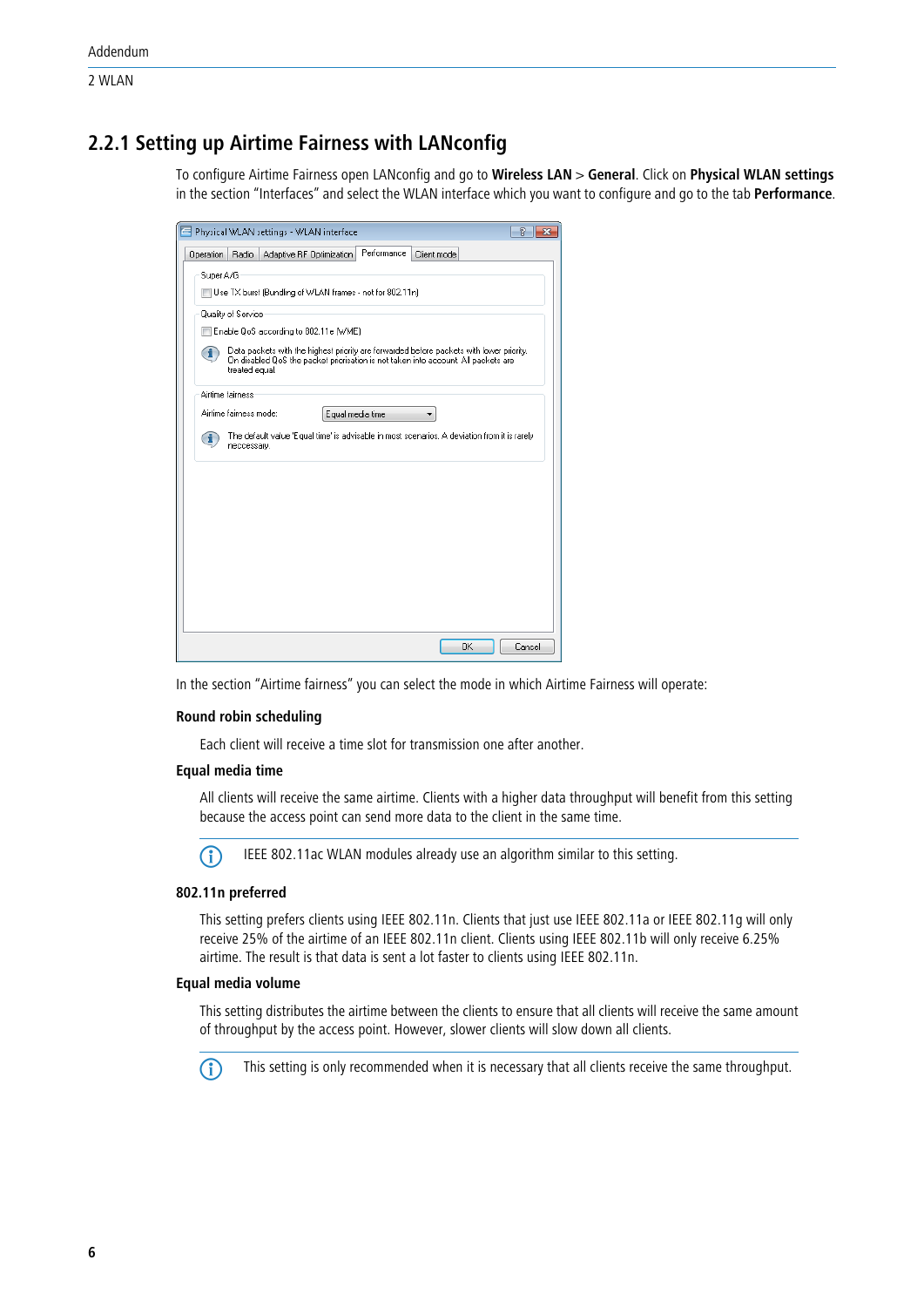# <span id="page-6-0"></span>**2.3 Wireless Intrusion Detection System (WIDS)**

An Intrusion Detection System (IDS) recognizes attacks on a network and reports these attacks to a network management system. Especially in a professional environment an IDS is mandatory to be able to detect and deal with possible attacks or interferences directly.

The Wireless Intrusion Detection System (WIDS) in LANCOM devices monitors the different WLANs by using a wide range of different thresholds. If a possible attack is detected, it will be reported directly via e-mail, SYSLOG, or SNMP traps.

The detection of attacks is based on known and similar patterns.

Flease take notice that detection based on pattern recognition (heuristics) can lead to false alarms (false positives)!

# <span id="page-6-1"></span>**2.3.1 Setting up the Wireless Intrusion Detection System with LANconfig**

To configure the Wireless Intrusion Detection System (WIDS) open LANconfig and go to **Wireless LAN** > **Security**. In the section "Wireless IDS" you will find the configuration options.

| <b>V</b> Wireless-IDS active | <b>V</b> Messaging via SYSLOG |  |  |
|------------------------------|-------------------------------|--|--|
| Messaging via E-Mail         | Messaging via SNMP traps      |  |  |
| E-Mail recipient:            |                               |  |  |
| E-Mail aggregate interval:   | 10<br>seconds                 |  |  |

# **Wireless-IDS active**

Activates or deactivates the Wireless Intrusion Detection System.

# **Messaging via SYSLOG**

Activates or deactivates the messaging via SYSLOG. The generated SYSLOG message has the severity level "INFO" and contains the timestamp, the interface, and the trigger (type of attack and passed threshold).

#### **Messaging via SNMP traps**

Activates or deactivates the messaging via SNMP traps. The generated message contains the timestamp, the interface, and the trigger (type of attack and passed threshold).

#### **Messaging via E-Mail**

Activates or deactivates the messaging via e-mail. The generated e-mail contains the timestamp, the interface, and the trigger (type of attack and passed threshold).

**(1)** An SMTP account has to be configured to be able to use messaging via e-mail.

# **E-Mail recipient**

The e-mail address of the recipient when messaging via e-mail is activated.

# **E-Mail aggregate interval**

This setting sets the delay before a new e-mail is sent in case the WIDS is triggered again. This prevents flooding by e-mail in case of extensive attacks.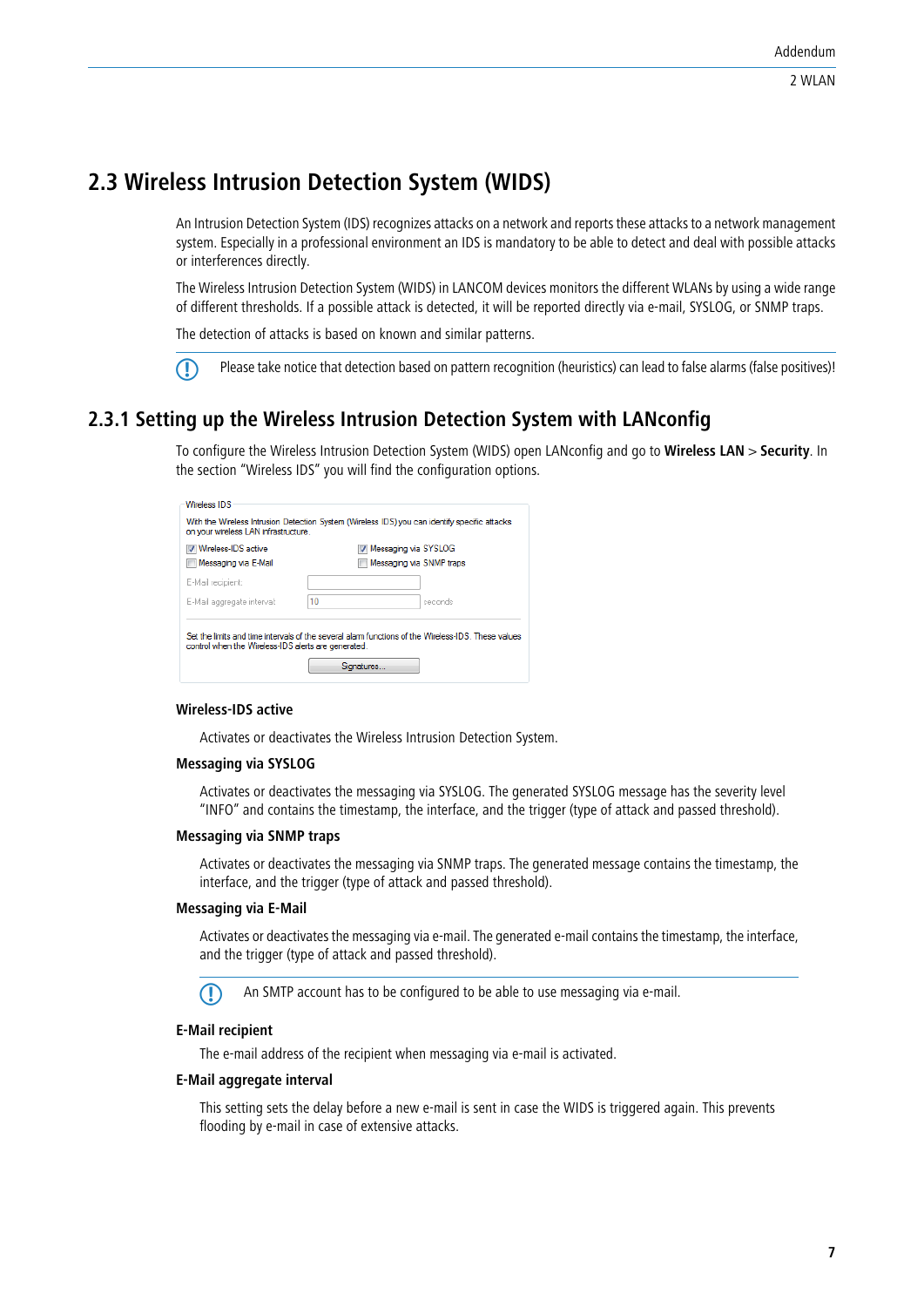# **Signatures**

Here you can configure the various thresholds and measuring intervals (packets per second) of the different alarm functions of the WIDS. These settings are used by the WIDS to determine if an attack is taking place.

| <b>Signatures</b>              |                |         |                     |              | $\overline{r}$<br>$-x$ |
|--------------------------------|----------------|---------|---------------------|--------------|------------------------|
| Attack szenarios:              |                |         | Measuring interval: |              |                        |
| EAPOL start:                   | 250            | Packets | per interval of:    | 10           | seconds                |
| Broadcast probe:               | 1.500          | Packets | per interval of:    | 10           | seconds                |
| Authentication request:        | 250            | Packets | per interval of:    | 10           | seconds                |
| Deauthentication:              | 250            | Packets | per interval of:    | 10           | seconds                |
| Broadcast deauthenticat.:      | $\overline{c}$ | Packets | per interval of:    | $\mathbf{1}$ | seconds                |
| Association request:           | 250            | Packets | per interval of:    | 10           | seconds                |
| Reassociation request:         | 250            | Packets | per interval of:    | 10           | seconds                |
| Disassociation request:        | 250            | Packets | per interval of:    | 10           | seconds                |
| <b>Broadcast disassociate:</b> | $\overline{c}$ | Packets | per interval of:    | $\mathbf{1}$ | seconds                |
| Dut-of-window:                 | 200            | Packets | per interval of:    | 5            | seconds                |
| Block Ack after DelBA:         | 100            | Packets | per interval of:    | 5            | seconds                |
| Null data flood:               | 500            | Packets | per interval of:    | 5            | seconds                |
| Null data PS buffer overfl.:   | 200            | Packets | per interval of:    | 5            | seconds                |
| Multi stream data:             | 100            | Packets | per interval of:    | 5            | seconds                |
| Premature EAPOL success: 0     |                | Packets | per interval of:    | 1            | seconds                |
| Premature EAPOL failure:       | 0              | Packets | per interval of:    | 1            | seconds                |
| PS poll TIM interval:          | 100            | Packets | per interval of:    | 5            | seconds                |
| Listen interval difference:    | 5              |         |                     |              |                        |
|                                |                |         |                     | 0K           | Cancel                 |

The following attack scenarios can be detected by configuring the thresholds and measuring intervals:

- EAPOL-Start
- **Broadcast probe**
- **Authentication request**
- **Deauthentication**
- **E** Broadcast deauthentication
- **Association request**
- **Reassociation request**
- **Disassociation request**
- **Broadcast disassociate**
- Out-of-window
- **Block Ack after DelBA**
- **Null data flood**
- Null data PS buffer overflow
- $\blacksquare$  Multi stream data
- **Premature FAPOL success**
- **Premature EAPOL failure**
- **PS poll TIM interval**
- **Listen interval difference**

There are typical default values set for the different attack scenarios.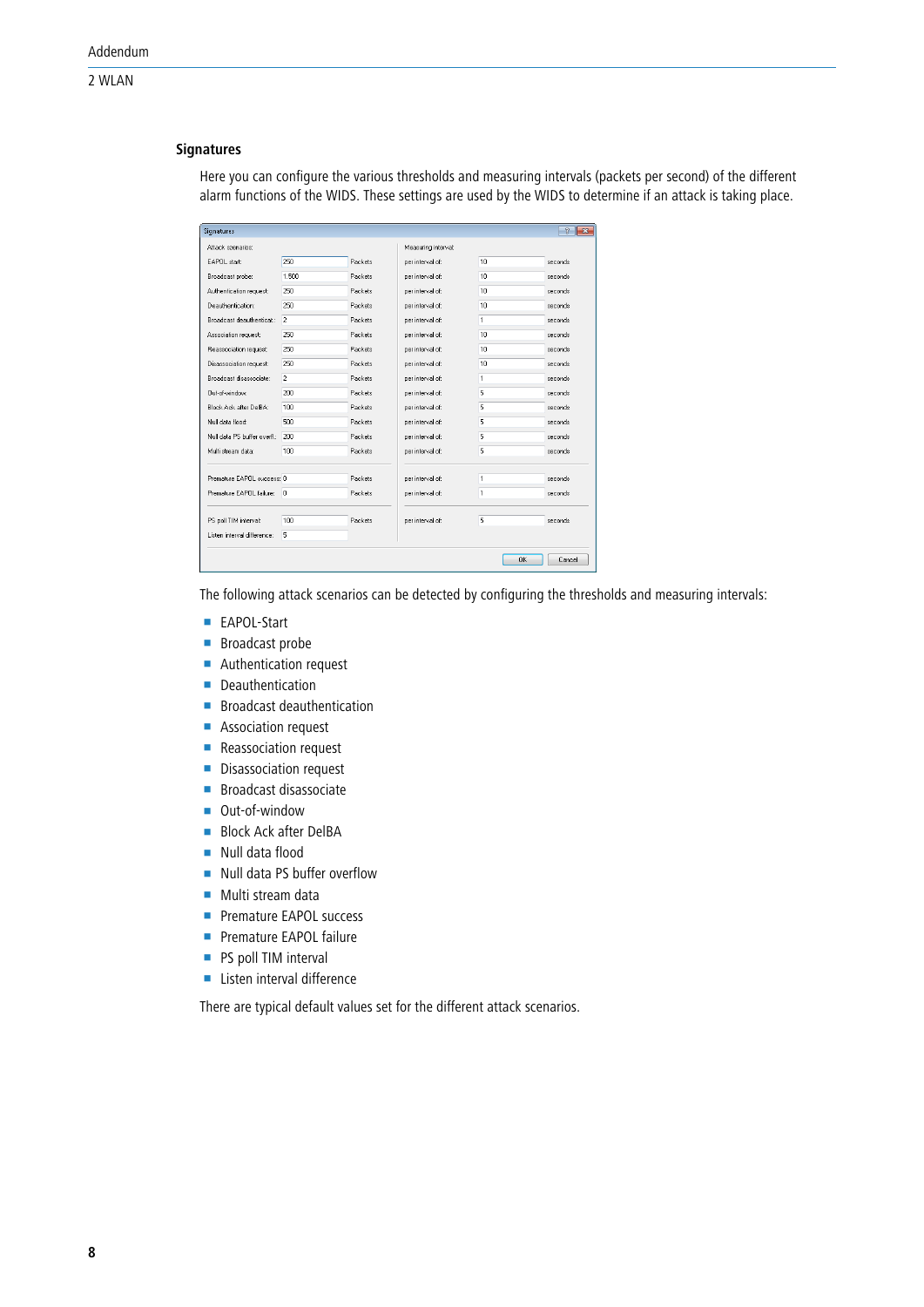# <span id="page-8-2"></span><span id="page-8-1"></span><span id="page-8-0"></span>**3.1 Additions to the Setup menu**

# **3.1.1 Wireless-IDS**

In this directory, you configure the Wireless Intrusion Detection System (WIDS).

**SNMP ID:**

2.12.248

#### **Telnet path:**

**Setup** > **WLAN**

# **IDS-Operational**

Activates or deactivates the Wireless Intrusion Detection System (WIDS).

#### **SNMP ID:**

2.12.248.9

**Telnet path:**

**Setup** > **WLAN** > **Wireless-IDS**

# **Possible values:**

**No**

The Wireless Intrusion Detection System is deactivated.

**Yes**

The Wireless Intrusion Detection System is activated.

# **Default:**

No

# **Syslog-Operational**

Activates or deactivates the messaging via SYSLOG. The generated SYSLOG message has the severity level "INFO" and contains the timestamp, the interface, and the trigger (type of attack and passed threshold).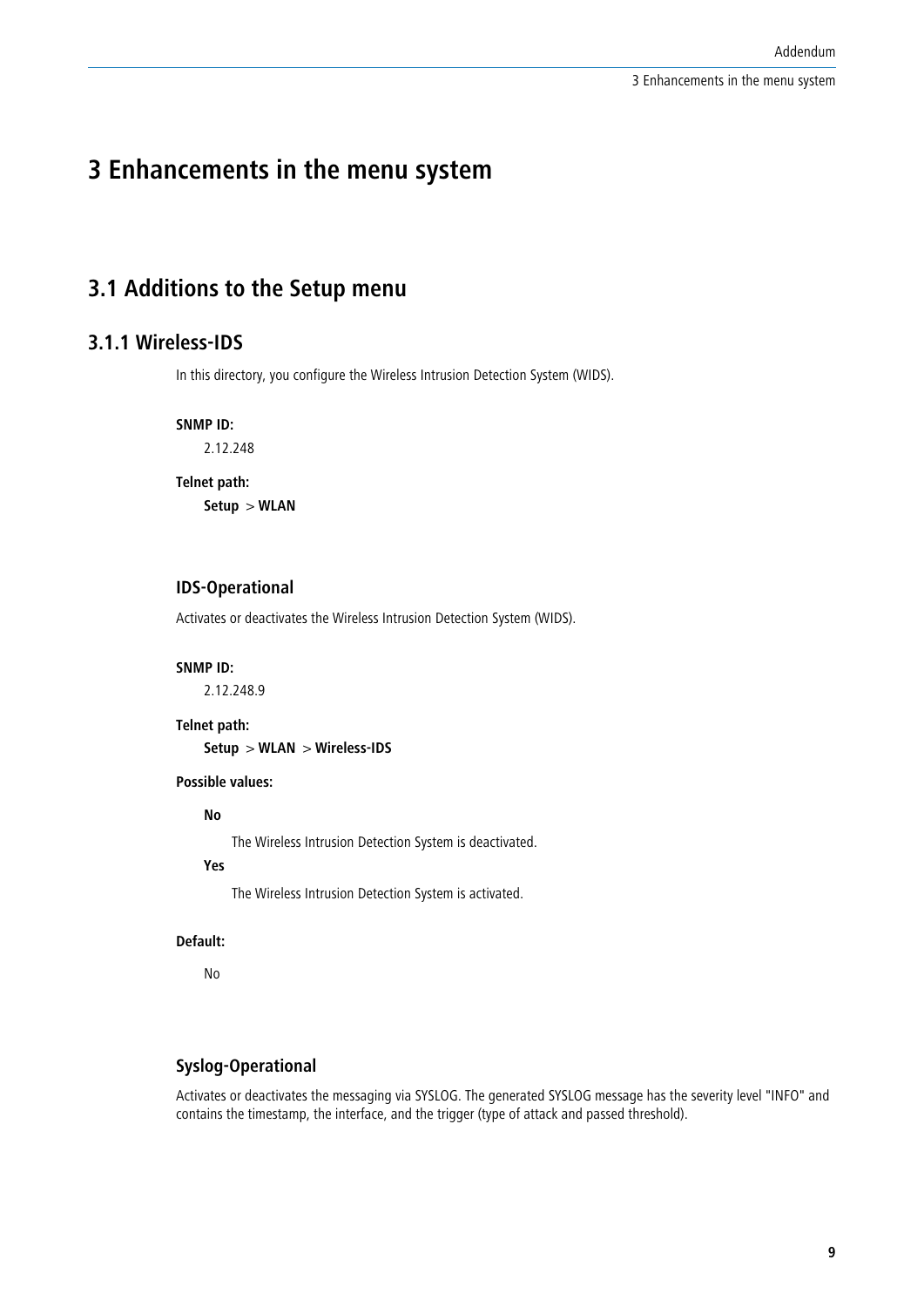#### **SNMP ID:**

2.12.248.10

# **Telnet path:**

**Setup** > **WLAN** > **Wireless-IDS**

# **Possible values:**

**No**

Messaging via SYSLOG is disabled.

**Yes**

Messaging via SYSLOG is enabled.

#### **Default:**

Yes

# **SNMPTraps-Operational**

Activates or deactivates the messaging via SNMP traps. The generated message contains the timestamp, the interface, and the trigger (type of attack and passed threshold).

# **SNMP ID:**

2.12.248.11

#### **Telnet path:**

**Setup** > **WLAN** > **Wireless-IDS**

# **Possible values:**

**No**

Messaging via SNMP traps is disabled.

# **Yes**

Messaging via SNMP traps is enabled.

#### **Default:**

No

# **E-Mail**

Activates or deactivates the messaging via E-Mail. The generated E-Mail contains the timestamp, the interface, and the trigger (type of attack and passed threshold).



**(1)** An SMTP account has to be configured to be able to use messaging via E-Mail.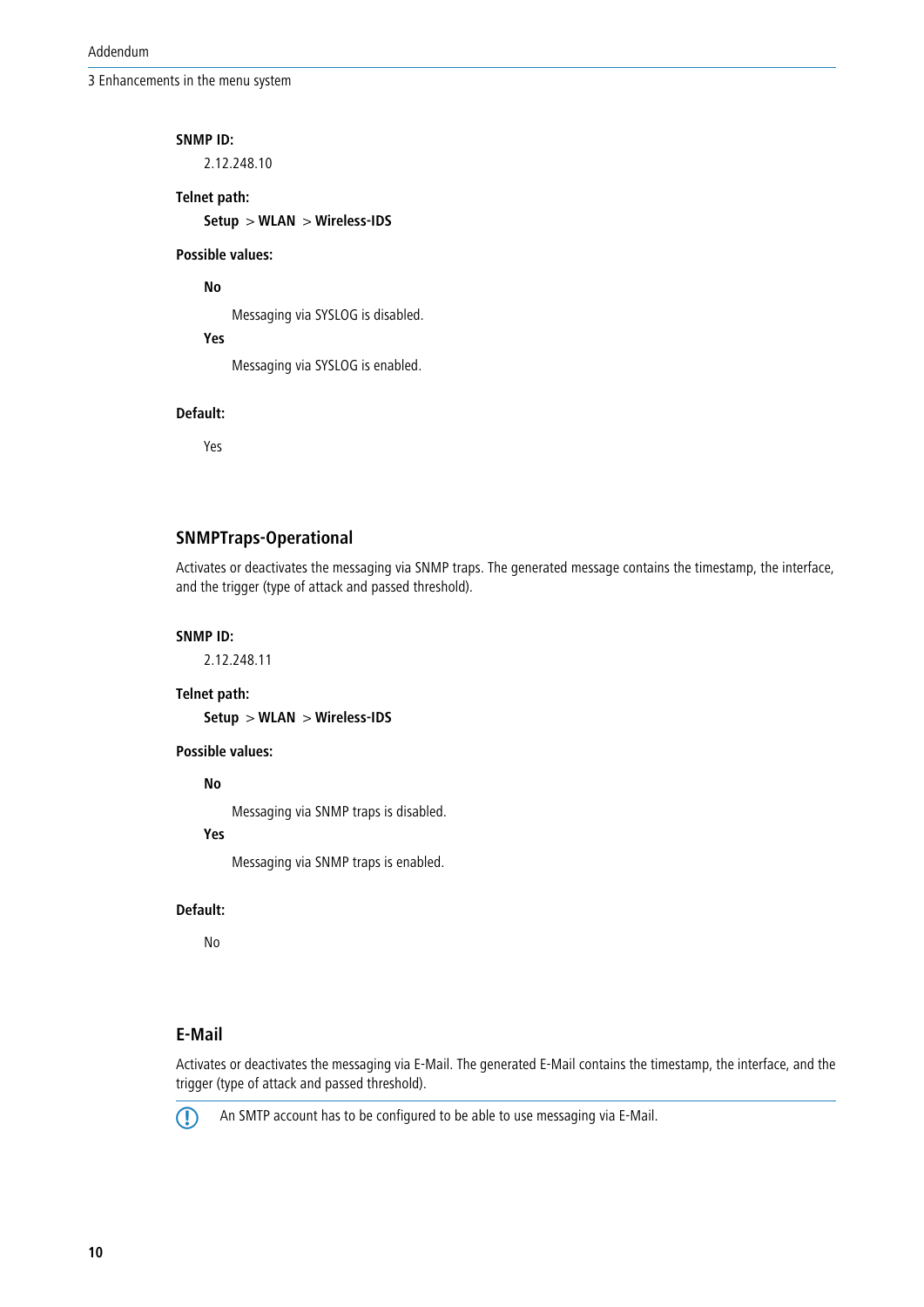#### **SNMP ID:**

2.12.248.12

# **Telnet path:**

**Setup** > **WLAN** > **Wireless-IDS**

# **Possible values:**

**No**

Messaging via e-mail is disabled.

# **Yes**

Messaging via e-mail is enabled.

#### **Default:**

No

# **E-Mail-Receiver**

The E-Mail address of the recipient when messaging via E-Mail is activated.

# **SNMP ID:**

2.12.248.13

#### **Telnet path:**

**Setup** > **WLAN** > **Wireless-IDS**

#### **Possible values:**

max. 63 characters from [A-Z][a-z][0-9]@{|}~!\$%&'()+-,/:;<=>?[\]^\_.`

# **E-Mail-Aggregate-Interval**

This setting sets the delay in seconds before a new E-Mail is sent in case the WIDS is triggered again. This prevents flooding by E-Mail in case of extensive attacks.

#### **SNMP ID:**

2.12.248.14

# **Telnet path:**

**Setup** > **WLAN** > **Wireless-IDS**

# **Possible values:**

max. 4 characters from  $[0-9]$ 

#### **Default:**

10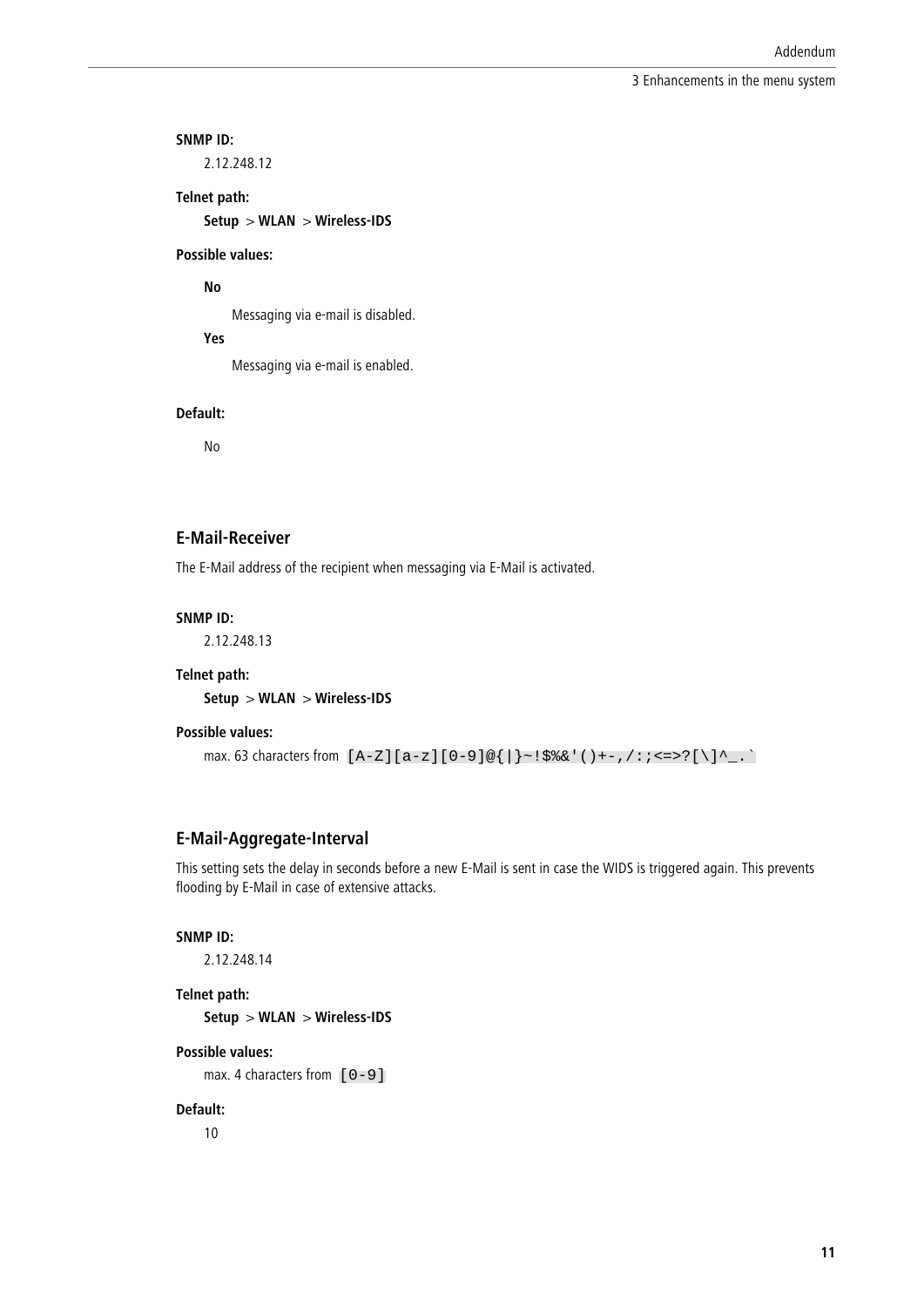# **Signatures**

Here you can configure the various thresholds and measuring intervals (packets per second) of the different alarm functions of the WIDS. These settings are used by the WIDS to determine if an attack is taking place.

#### **SNMP ID:**

2.12.248.50

**Telnet path:**

**Setup** > **WLAN** > **Wireless-IDS**

# **AssociateReqFlood**

Here you can configure the threshold for attacks of the type **AssociateReqFlood**.

#### **SNMP ID:**

2.12.248.50.1

#### **Telnet path:**

**Setup** > **WLAN** > **Wireless-IDS** > **Signatures**

# **CounterLimit**

Set the threshold of packets, at which the WIDS will notify of an attack.

#### **SNMP ID:**

2.12.248.50.1.1

# **Telnet path:**

**Setup** > **WLAN** > **Wireless-IDS** > **Signatures** > **AssociateReqFlood**

#### **Possible values:**

max. 4 characters from  $[0-9]$ 

# **Default:**

250

# **CounterInterval**

Set the interval in seconds, in which the number of received packets of this type have to pass the set threshold before the WIDS will notify of an attack.

# **SNMP ID:**

2.12.248.50.1.2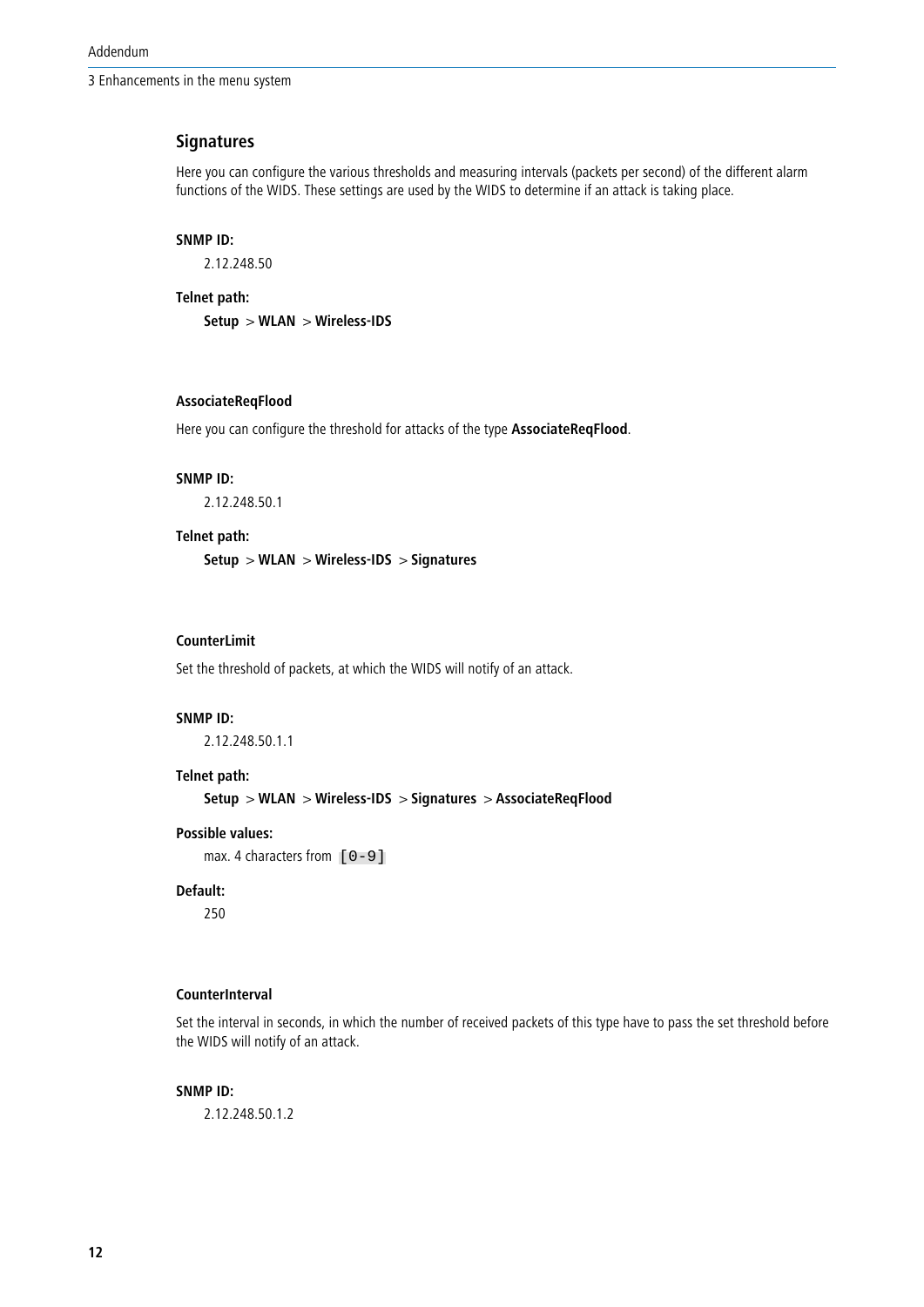# **Telnet path:**

```
Setup > WLAN > Wireless-IDS > Signatures > AssociateReqFlood
```
#### **Possible values:**

max. 4 characters from  $[0-9]$ 

# **Default:**

10

#### **ReassociateReqFlood**

Here you can configure the threshold for attacks of the type **ReassociateReqFlood**.

# **SNMP ID:**

2.12.248.50.2

#### **Telnet path:**

**Setup** > **WLAN** > **Wireless-IDS** > **Signatures**

# **CounterLimit**

Set the threshold of packets, at which the WIDS will notify of an attack.

#### **SNMP ID:**

2.12.248.50.2.1

#### **Telnet path:**

**Setup** > **WLAN** > **Wireless-IDS** > **Signatures** > **ReassociateReqFlood**

# **Possible values:**

max. 4 characters from  $[0-9]$ 

# **Default:**

250

# **CounterInterval**

Set the interval in seconds, in which the number of received packets of this type have to pass the set threshold before the WIDS will notify of an attack.

#### **SNMP ID:**

2.12.248.50.2.2

#### **Telnet path:**

**Setup** > **WLAN** > **Wireless-IDS** > **Signatures** > **ReassociateReqFlood**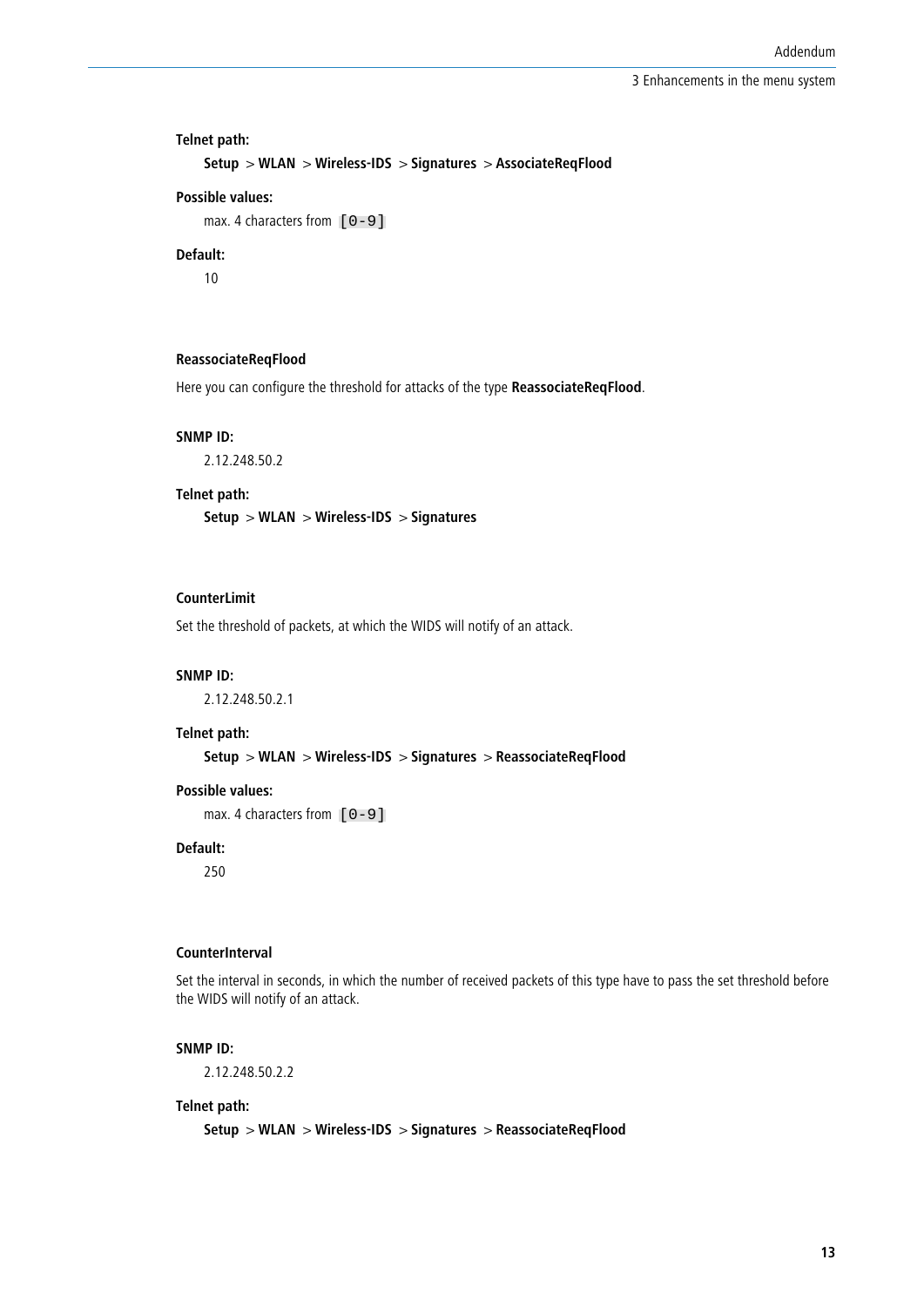Addendum

3 Enhancements in the menu system

#### **Possible values:**

max. 4 characters from  $[0-9]$ 

# **Default:**

10

# **AuthenticateReqFlood**

Here you can configure the threshold for attacks of the type **AuthenticateReqFlood**.

# **SNMP ID:**

2.12.248.50.3

# **Telnet path:**

**Setup** > **WLAN** > **Wireless-IDS** > **Signatures**

# **CounterLimit**

Set the threshold of packets, at which the WIDS will notify of an attack.

# **SNMP ID:**

2.12.248.50.3.1

# **Telnet path:**

**Setup** > **WLAN** > **Wireless-IDS** > **Signatures** > **AuthenticateReqFlood**

#### **Possible values:**

max. 4 characters from  $[0-9]$ 

# **Default:**

250

# **CounterInterval**

Set the interval in seconds, in which the number of received packets of this type have to pass the set threshold before the WIDS will notify of an attack.

#### **SNMP ID:**

2.12.248.50.3.2

# **Telnet path:**

**Setup** > **WLAN** > **Wireless-IDS** > **Signatures** > **AuthenticateReqFlood**

#### **Possible values:**

max. 4 characters from  $[0-9]$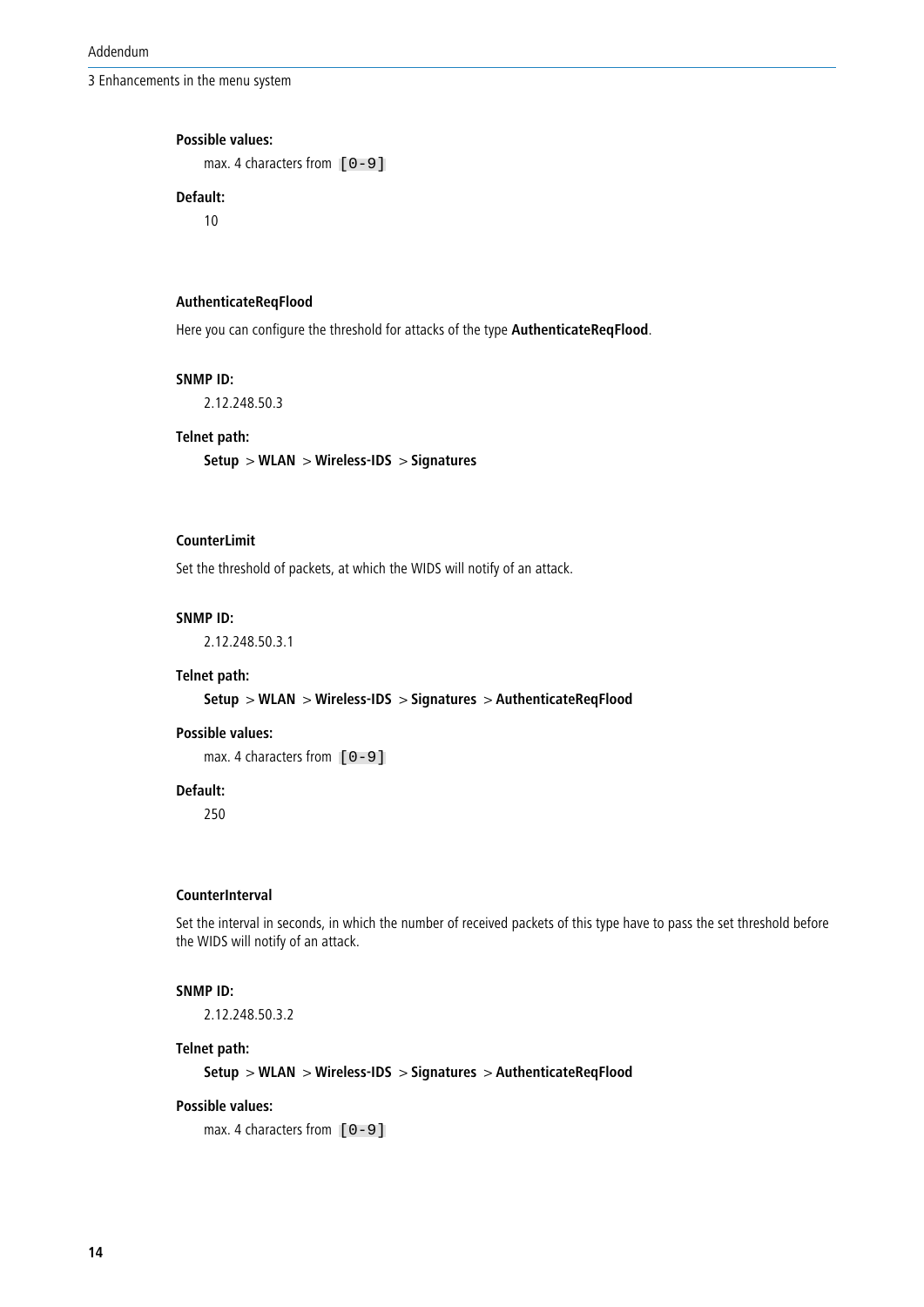**Default:**

10

# **EAPOLStart**

Here you can configure the threshold for attacks of the type **EAPOLStart**.

#### **SNMP ID:**

2.12.248.50.4

# **Telnet path:**

**Setup** > **WLAN** > **Wireless-IDS** > **Signatures**

# **CounterLimit**

Set the threshold of packets, at which the WIDS will notify of an attack.

#### **SNMP ID:**

2.12.248.50.4.1

# **Telnet path:**

**Setup** > **WLAN** > **Wireless-IDS** > **Signatures** > **EAPOLStart**

#### **Possible values:**

max. 4 characters from  $[0-9]$ 

# **Default:**

250

#### **CounterInterval**

Set the interval in seconds, in which the number of received packets of this type have to pass the set threshold before the WIDS will notify of an attack.

# **SNMP ID:**

2.12.248.50.4.2

#### **Telnet path:**

**Setup** > **WLAN** > **Wireless-IDS** > **Signatures** > **EAPOLStart**

# **Possible values:**

max. 4 characters from  $[0-9]$ 

#### **Default:**

10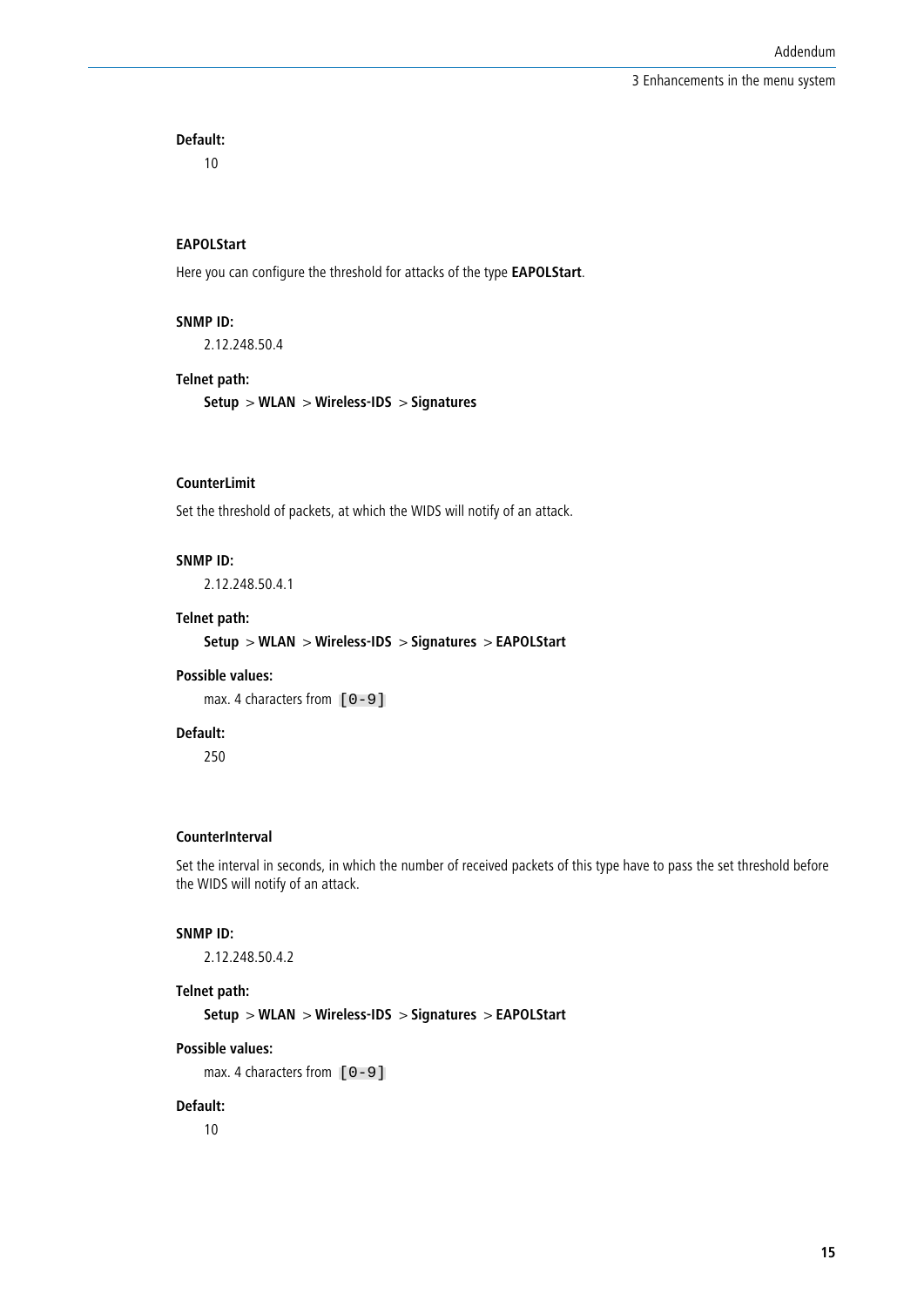#### **ProbeBroadcast**

Here you can configure the threshold for attacks of the type **ProbeBroadcast**.

#### **SNMP ID:**

2.12.248.50.5

#### **Telnet path:**

**Setup** > **WLAN** > **Wireless-IDS** > **Signatures**

# **CounterLimit**

Set the threshold of packets, at which the WIDS will notify of an attack.

#### **SNMP ID:**

2.12.248.50.5.1

#### **Telnet path:**

**Setup** > **WLAN** > **Wireless-IDS** > **Signatures** > **ProbeBroadcast**

# **Possible values:**

max. 4 characters from  $[0-9]$ 

# **Default:**

1500

#### **CounterInterval**

Set the interval in seconds, in which the number of received packets of this type have to pass the set threshold before the WIDS will notify of an attack.

# **SNMP ID:**

2.12.248.50.5.2

#### **Telnet path:**

**Setup** > **WLAN** > **Wireless-IDS** > **Signatures** > **ProbeBroadcast**

# **Possible values:**

max. 4 characters from  $[0-9]$ 

#### **Default:**

10

#### **DisassociateBroadcast**

Here you can configure the threshold for attacks of the type **DisassociateBroadcast**.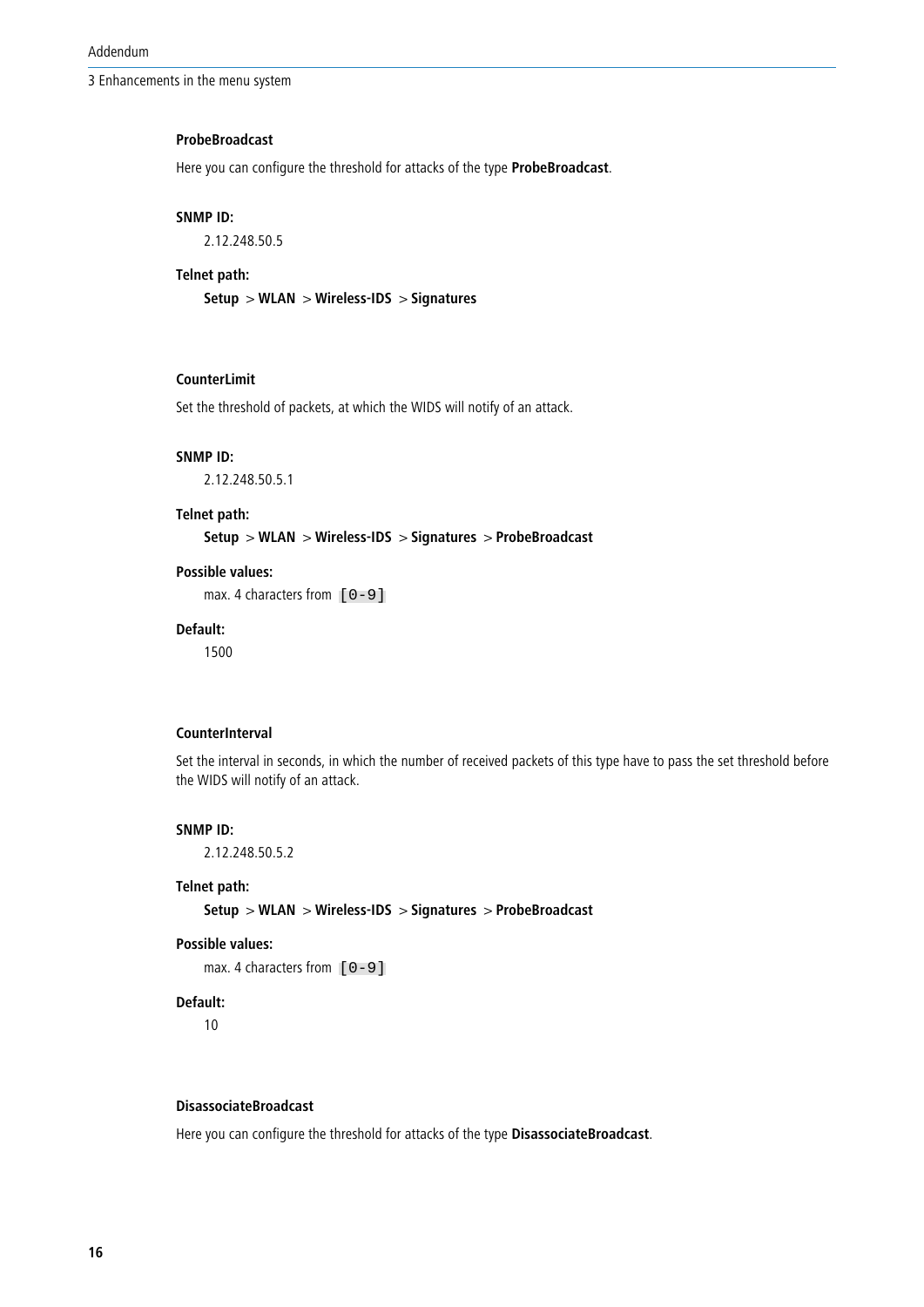#### **SNMP ID:**

2.12.248.50.6

# **Telnet path:**

**Setup** > **WLAN** > **Wireless-IDS** > **Signatures**

# **CounterLimit**

Set the threshold of packets, at which the WIDS will notify of an attack.

#### **SNMP ID:**

2.12.248.50.6.1

# **Telnet path:**

**Setup** > **WLAN** > **Wireless-IDS** > **Signatures** > **DisassociateBroadcast**

# **Possible values:**

max. 4 characters from  $[0-9]$ 

# **Default:**

2

#### **CounterInterval**

Set the interval in seconds, in which the number of received packets of this type have to pass the set threshold before the WIDS will notify of an attack.

#### **SNMP ID:**

2.12.248.50.6.2

# **Telnet path:**

**Setup** > **WLAN** > **Wireless-IDS** > **Signatures** > **DisassociateBroadcast**

#### **Possible values:**

max. 4 characters from  $[0-9]$ 

# **Default:**

1

# **DeauthenticateBroadcast**

Here you can configure the threshold for attacks of the type **DeauthenticateBroadcast**.

#### **SNMP ID:**

2.12.248.50.7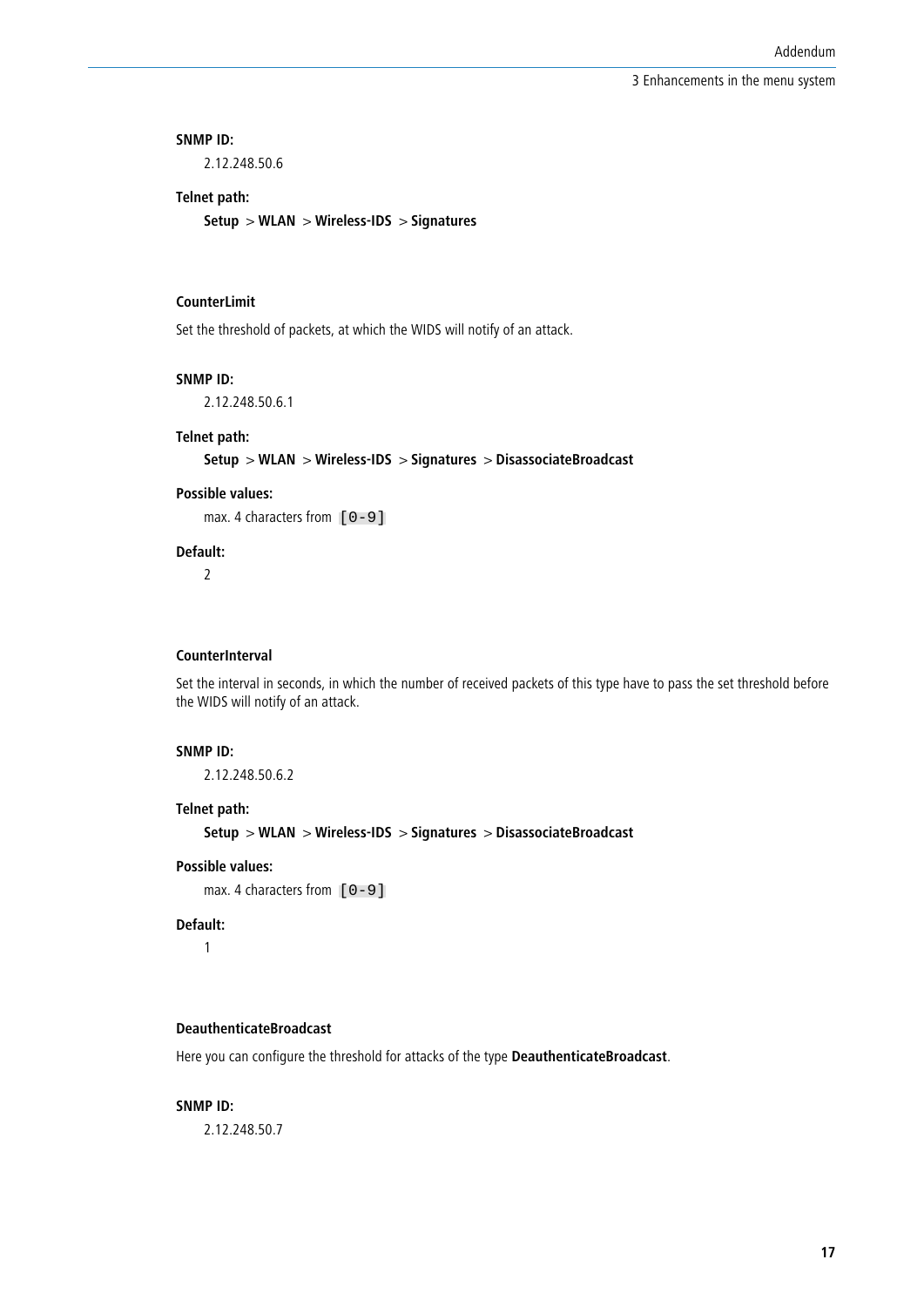Addendum

3 Enhancements in the menu system

# **Telnet path:**

**Setup** > **WLAN** > **Wireless-IDS** > **Signatures**

# **CounterLimit**

Set the threshold of packets, at which the WIDS will notify of an attack.

#### **SNMP ID:**

2.12.248.50.7.1

#### **Telnet path:**

**Setup** > **WLAN** > **Wireless-IDS** > **Signatures** > **DeauthenticateBroadcast**

# **Possible values:**

max. 4 characters from  $[0-9]$ 

# **Default:**

2

# **CounterInterval**

Set the interval in seconds, in which the number of received packets of this type have to pass the set threshold before the WIDS will notify of an attack.

#### **SNMP ID:**

2.12.248.50.7.2

#### **Telnet path:**

**Setup** > **WLAN** > **Wireless-IDS** > **Signatures** > **DeauthenticateBroadcast**

# **Possible values:**

max. 4 characters from  $[0-9]$ 

## **Default:**

1

#### **DisassociateReqFlood**

Here you can configure the threshold for attacks of the type **DisassociateReqFlood**.

#### **SNMP ID:**

2.12.248.50.8

#### **Telnet path:**

**Setup** > **WLAN** > **Wireless-IDS** > **Signatures**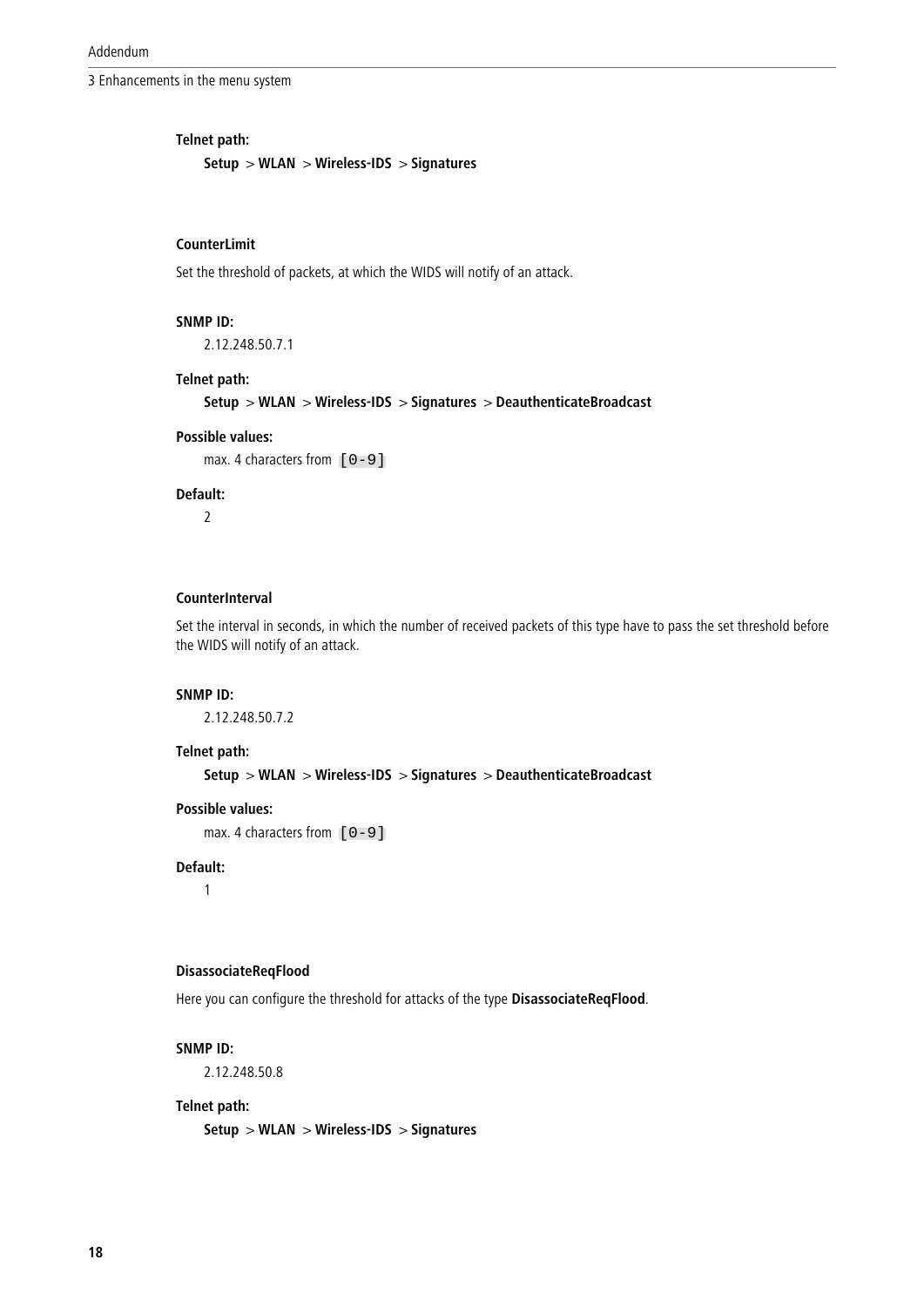#### **CounterLimit**

Set the threshold of packets, at which the WIDS will notify of an attack.

#### **SNMP ID:**

2.12.248.50.8.1

#### **Telnet path:**

**Setup** > **WLAN** > **Wireless-IDS** > **Signatures** > **DisassociateReqFlood**

# **Possible values:**

max. 4 characters from  $[0-9]$ 

# **Default:**

250

# **CounterInterval**

Set the interval in seconds, in which the number of received packets of this type have to pass the set threshold before the WIDS will notify of an attack.

# **SNMP ID:**

2.12.248.50.8.2

#### **Telnet path:**

#### **Setup** > **WLAN** > **Wireless-IDS** > **Signatures** > **DisassociateReqFlood**

# **Possible values:**

max. 4 characters from  $[0-9]$ 

#### **Default:**

10

# **BlockAckOutOfWindow**

Here you can configure the threshold for attacks of the type **BlockAckOutOfWindow**.

#### **SNMP ID:**

2.12.248.50.9

#### **Telnet path:**

**Setup** > **WLAN** > **Wireless-IDS** > **Signatures**

#### **CounterLimit**

Set the threshold of packets, at which the WIDS will notify of an attack.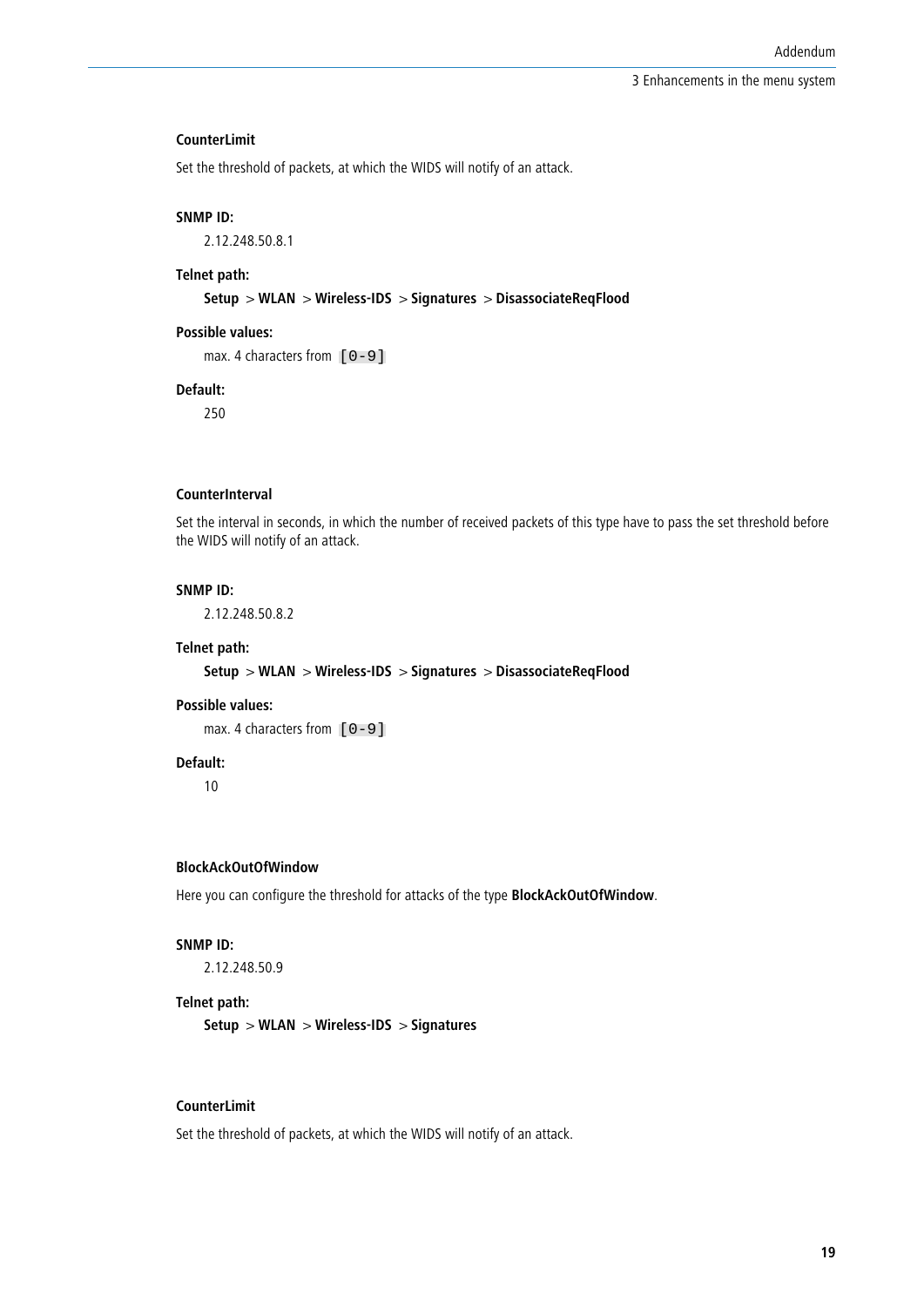#### **SNMP ID:**

2.12.248.50.9.1

# **Telnet path:**

**Setup** > **WLAN** > **Wireless-IDS** > **Signatures** > **BlockAckOutOfWindow**

# **Possible values:**

max. 4 characters from  $[0-9]$ 

# **Default:**

200

# **CounterInterval**

Set the interval in seconds, in which the number of received packets of this type have to pass the set threshold before the WIDS will notify of an attack.

#### **SNMP ID:**

2.12.248.50.9.2

#### **Telnet path:**

**Setup** > **WLAN** > **Wireless-IDS** > **Signatures** > **BlockAckOutOfWindow**

#### **Possible values:**

max. 4 characters from  $[0-9]$ 

# **Default:**

5

# **BlockAckAfterDelBA**

Here you can configure the threshold for attacks of the type **BlockAckAfterDelBA**.

#### **SNMP ID:**

2.12.248.50.10

# **Telnet path:**

**Setup** > **WLAN** > **Wireless-IDS** > **Signatures**

# **CounterLimit**

Set the threshold of packets, at which the WIDS will notify of an attack.

#### **SNMP ID:**

2.12.248.50.10.1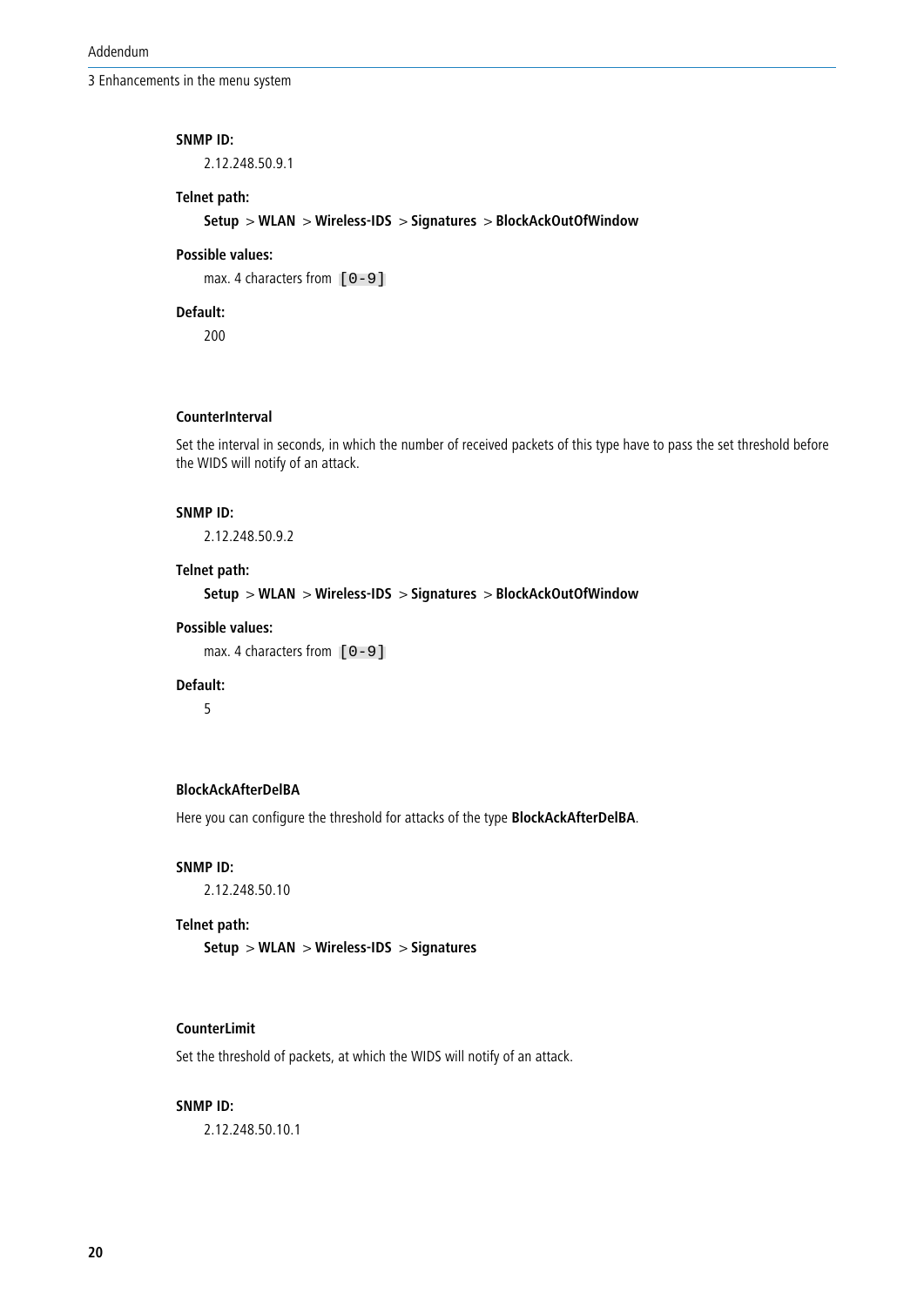# **Telnet path:**

```
Setup > WLAN > Wireless-IDS > Signatures > BlockAckAfterDelBA
```
# **Possible values:**

max. 4 characters from  $[0-9]$ 

# **Default:**

100

# **CounterInterval**

Set the interval in seconds, in which the number of received packets of this type have to pass the set threshold before the WIDS will notify of an attack.

#### **SNMP ID:**

2.12.248.50.10.2

#### **Telnet path:**

**Setup** > **WLAN** > **Wireless-IDS** > **Signatures** > **BlockAckAfterDelBA**

# **Possible values:**

max. 4 characters from  $[0-9]$ 

#### **Default:**

5

#### **NullDataFlood**

Here you can configure the threshold for attacks of the type **NullDataFlood**.

# **SNMP ID:**

2.12.248.50.11

#### **Telnet path:**

**Setup** > **WLAN** > **Wireless-IDS** > **Signatures**

#### **CounterLimit**

Set the threshold of packets, at which the WIDS will notify of an attack.

#### **SNMP ID:**

2.12.248.50.11.1

#### **Telnet path:**

**Setup** > **WLAN** > **Wireless-IDS** > **Signatures** > **NullDataFlood**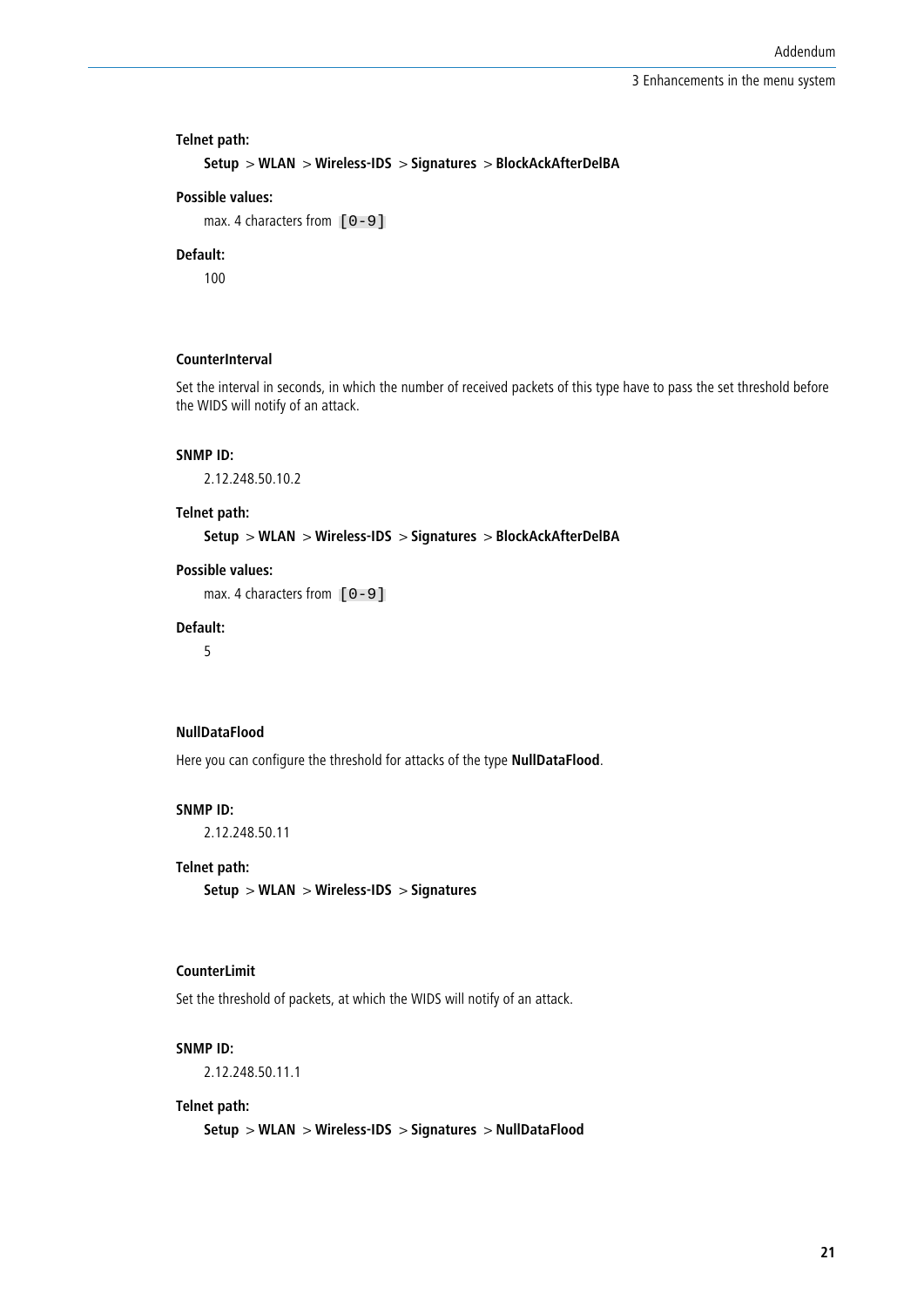Addendum

3 Enhancements in the menu system

#### **Possible values:**

max. 4 characters from  $[0-9]$ 

# **Default:**

500

# **CounterInterval**

Set the interval in seconds, in which the number of received packets of this type have to pass the set threshold before the WIDS will notify of an attack.

# **SNMP ID:**

2.12.248.50.11.2

# **Telnet path:**

**Setup** > **WLAN** > **Wireless-IDS** > **Signatures** > **NullDataFlood**

#### **Possible values:**

max. 4 characters from  $[0-9]$ 

# **Default:**

5

# **NullDataPSBufferOverflow**

Here you can configure the threshold for attacks of the type **NullDataPSBufferOverflow**.

# **SNMP ID:**

2.12.248.50.12

# **Telnet path:**

**Setup** > **WLAN** > **Wireless-IDS** > **Signatures**

# **CounterLimit**

Set the threshold of packets, at which the WIDS will notify of an attack.

# **SNMP ID:**

2.12.248.50.12.1

# **Telnet path:**

**Setup** > **WLAN** > **Wireless-IDS** > **Signatures** > **NullDataPSBufferOverflow**

# **Possible values:**

max. 4 characters from  $[0-9]$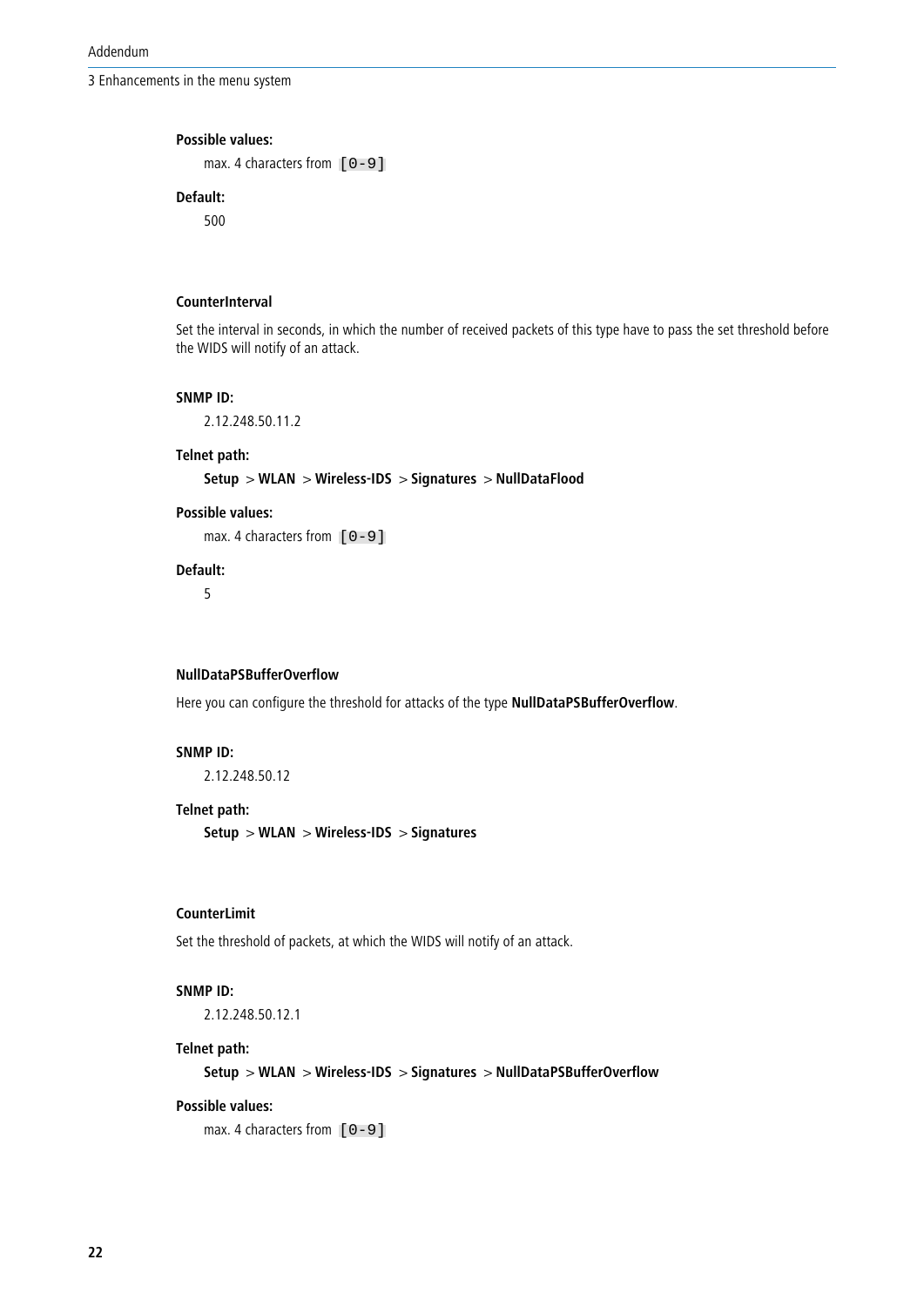# **Default:**

200

#### **CounterInterval**

Set the interval in seconds, in which the number of received packets of this type have to pass the set threshold before the WIDS will notify of an attack.

#### **SNMP ID:**

2.12.248.50.12.2

# **Telnet path:**

**Setup** > **WLAN** > **Wireless-IDS** > **Signatures** > **NullDataPSBufferOverflow**

# **Possible values:**

max. 4 characters from  $[0-9]$ 

#### **Default:**

5

# **PSPollTIMInterval**

Here you can configure the threshold for attacks of the type **PSPollTIMInterval**.

#### **SNMP ID:**

2.12.248.50.13

#### **Telnet path:**

**Setup** > **WLAN** > **Wireless-IDS** > **Signatures**

#### **CounterLimit**

Set the threshold of packets, at which the WIDS will notify of an attack.

# **SNMP ID:**

2.12.248.50.13.1

#### **Telnet path:**

**Setup** > **WLAN** > **Wireless-IDS** > **Signatures** > **PSPollTIMInterval**

# **Possible values:**

max. 4 characters from  $[0-9]$ 

#### **Default:**

100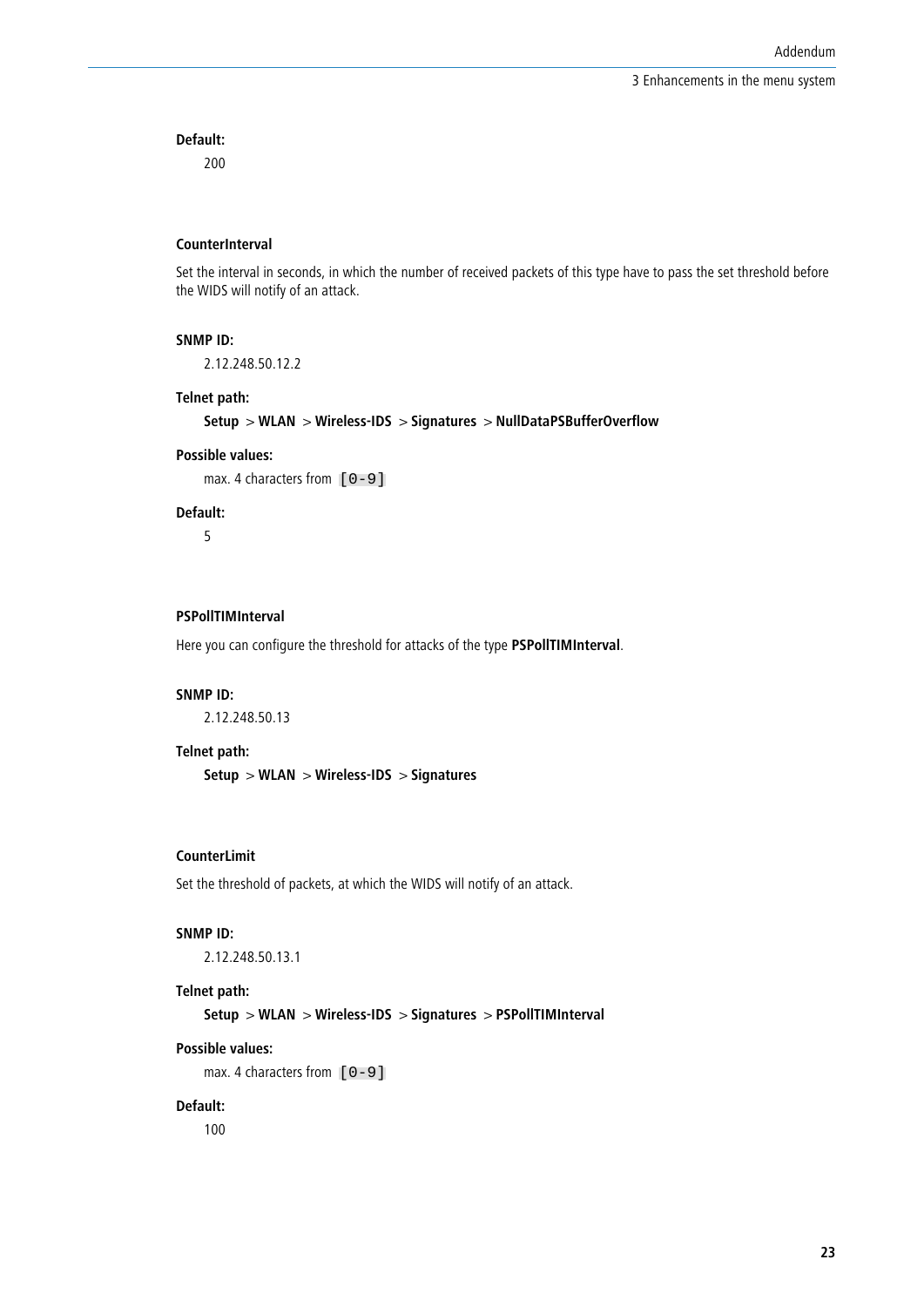#### **CounterInterval**

Set the interval in seconds, in which the number of received packets of this type have to pass the set threshold before the WIDS will notify of an attack.

# **SNMP ID:**

2.12.248.50.13.2

# **Telnet path:**

**Setup** > **WLAN** > **Wireless-IDS** > **Signatures** > **PSPollTIMInterval**

# **Possible values:**

max. 4 characters from  $[0-9]$ 

#### **Default:**

5

# **Intervall-Diff**

# **SNMP ID:**

2.12.248.50.13.3

# **Telnet path:**

**Setup** > **WLAN** > **Wireless-IDS** > **Signatures** > **PSPollTIMInterval**

#### **Possible values:**

max. 4 characters from  $[0-9]$ 

#### **Default:**

5

#### **SMPSMUltiStream**

Here you can configure the threshold for attacks of the type **SMPSMUltiStream**.

# **SNMP ID:**

2.12.248.50.14

#### **Telnet path:**

**Setup** > **WLAN** > **Wireless-IDS** > **Signatures**

# **CounterLimit**

Set the threshold of packets, at which the WIDS will notify of an attack.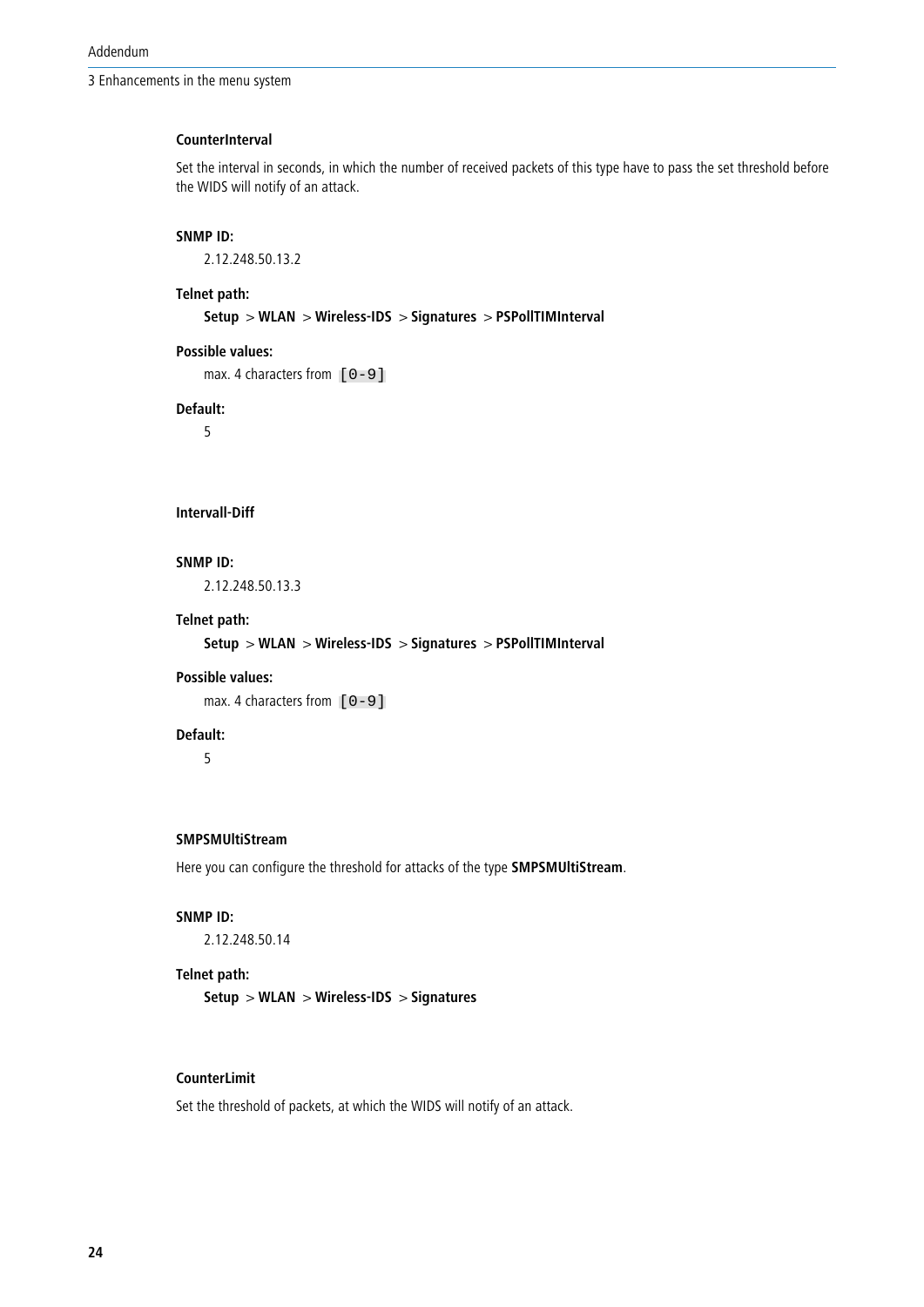#### **SNMP ID:**

2.12.248.50.14.1

# **Telnet path:**

**Setup** > **WLAN** > **Wireless-IDS** > **Signatures** > **SMPSMUltiStream**

# **Possible values:**

max. 4 characters from  $[0-9]$ 

# **Default:**

100

# **CounterInterval**

Set the interval in seconds, in which the number of received packets of this type have to pass the set threshold before the WIDS will notify of an attack.

#### **SNMP ID:**

2.12.248.50.14.2

#### **Telnet path:**

**Setup** > **WLAN** > **Wireless-IDS** > **Signatures** > **SMPSMUltiStream**

#### **Possible values:**

max. 4 characters from  $[0-9]$ 

# **Default:**

5

# **DeauthenticateReqFlood**

Here you can configure the threshold for attacks of the type **DeauthenticateReqFlood**.

#### **SNMP ID:**

2.12.248.50.15

# **Telnet path:**

**Setup** > **WLAN** > **Wireless-IDS** > **Signatures**

# **CounterLimit**

Set the threshold of packets, at which the WIDS will notify of an attack.

#### **SNMP ID:**

2.12.248.50.15.1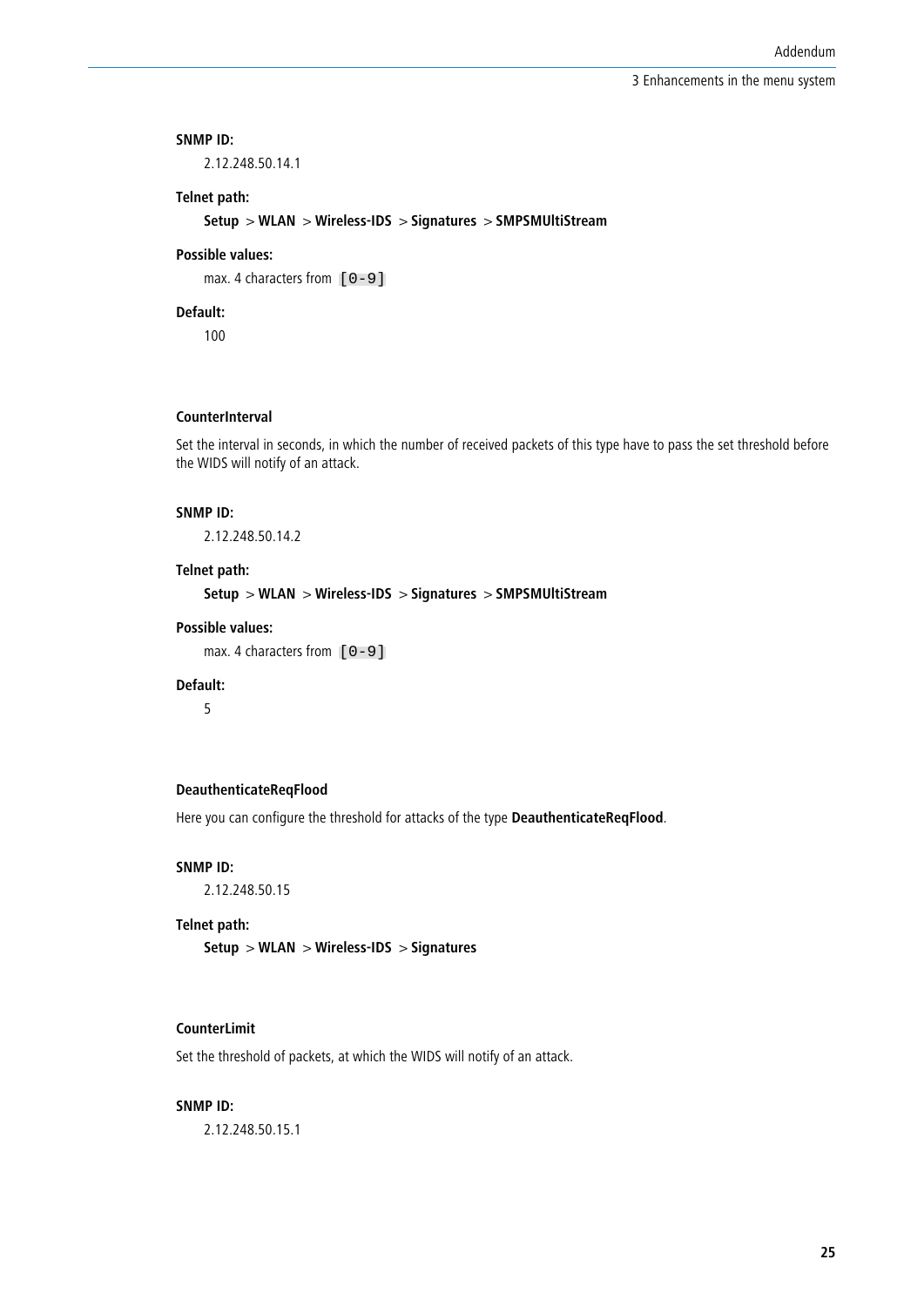Addendum

3 Enhancements in the menu system

# **Telnet path:**

```
Setup > WLAN > Wireless-IDS > Signatures > DeauthenticateReqFlood
```
#### **Possible values:**

max. 4 characters from  $[0-9]$ 

# **Default:**

250

# **CounterInterval**

Set the interval in seconds, in which the number of received packets of this type have to pass the set threshold before the WIDS will notify of an attack.

#### **SNMP ID:**

2.12.248.50.15.2

# **Telnet path:**

**Setup** > **WLAN** > **Wireless-IDS** > **Signatures** > **DeauthenticateReqFlood**

# **Possible values:**

max. 4 characters from  $[0-9]$ 

#### **Default:**

10

#### **PrematureEAPOLSuccess**

Here you can configure the threshold for attacks of the type **PrematureEAPOLSuccess**.

# **SNMP ID:**

2.12.248.50.16

#### **Telnet path:**

**Setup** > **WLAN** > **Wireless-IDS** > **Signatures**

#### **CounterLimit**

Set the threshold of packets, at which the WIDS will notify of an attack.

#### **SNMP ID:**

2.12.248.50.16.1

#### **Telnet path:**

**Setup** > **WLAN** > **Wireless-IDS** > **Signatures** > **PrematureEAPOLSuccess**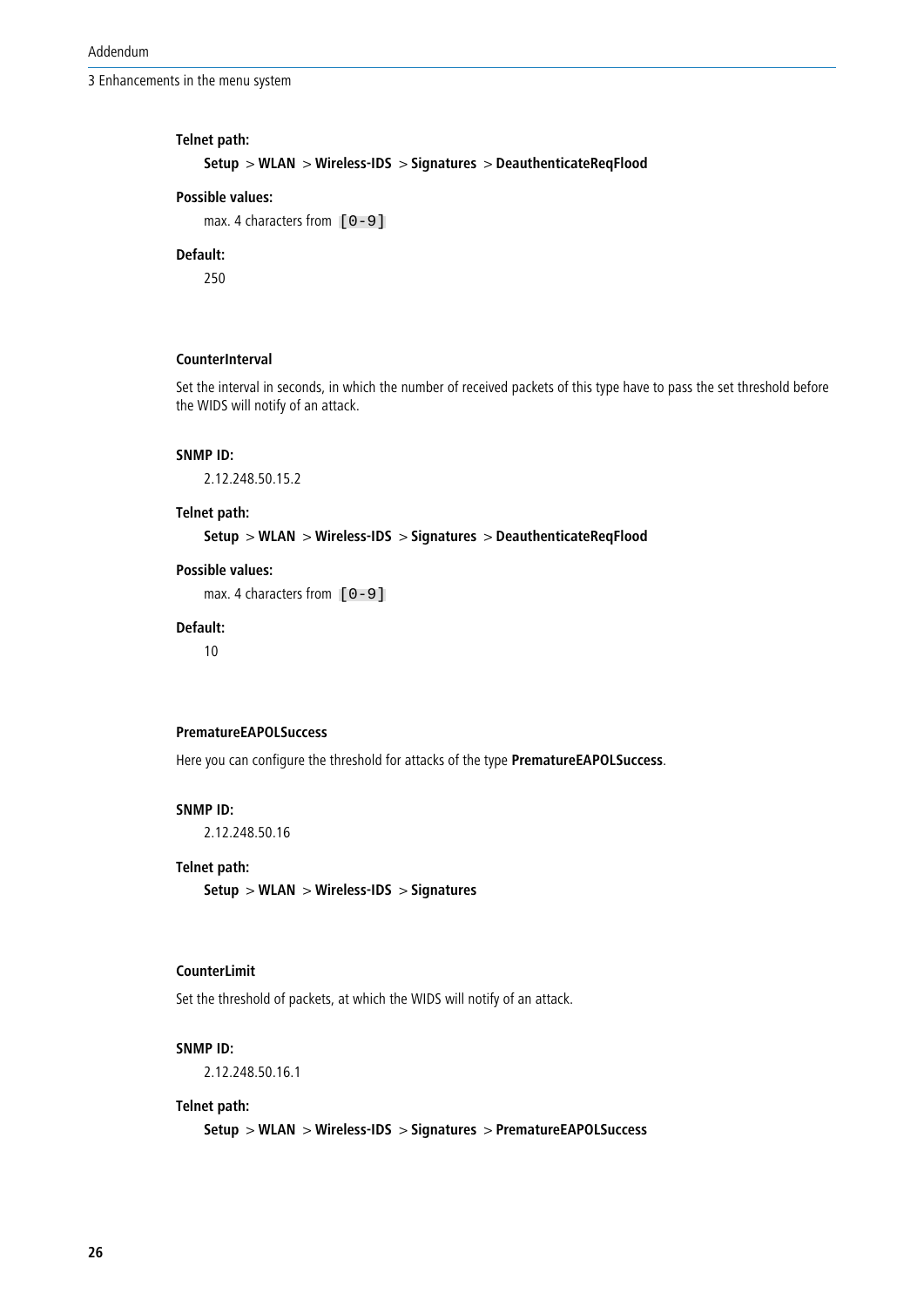#### **Possible values:**

max. 4 characters from  $[0-9]$ 

# **Default:**

2

# **CounterInterval**

Set the interval in seconds, in which the number of received packets of this type have to pass the set threshold before the WIDS will notify of an attack.

#### **SNMP ID:**

2.12.248.50.16.2

#### **Telnet path:**

**Setup** > **WLAN** > **Wireless-IDS** > **Signatures** > **PrematureEAPOLSuccess**

#### **Possible values:**

max. 4 characters from  $[0-9]$ 

# **Default:**

1

#### **PrematureEAPOLFailure**

Here you can configure the threshold for attacks of the type **PrematureEAPOLFailure**.

# **SNMP ID:**

2.12.248.50.17

# **Telnet path:**

**Setup** > **WLAN** > **Wireless-IDS** > **Signatures**

# **CounterLimit**

Set the threshold of packets, at which the WIDS will notify of an attack.

# **SNMP ID:**

2.12.248.50.17.1

# **Telnet path:**

**Setup** > **WLAN** > **Wireless-IDS** > **Signatures** > **PrematureEAPOLFailure**

#### **Possible values:**

max. 4 characters from  $[0-9]$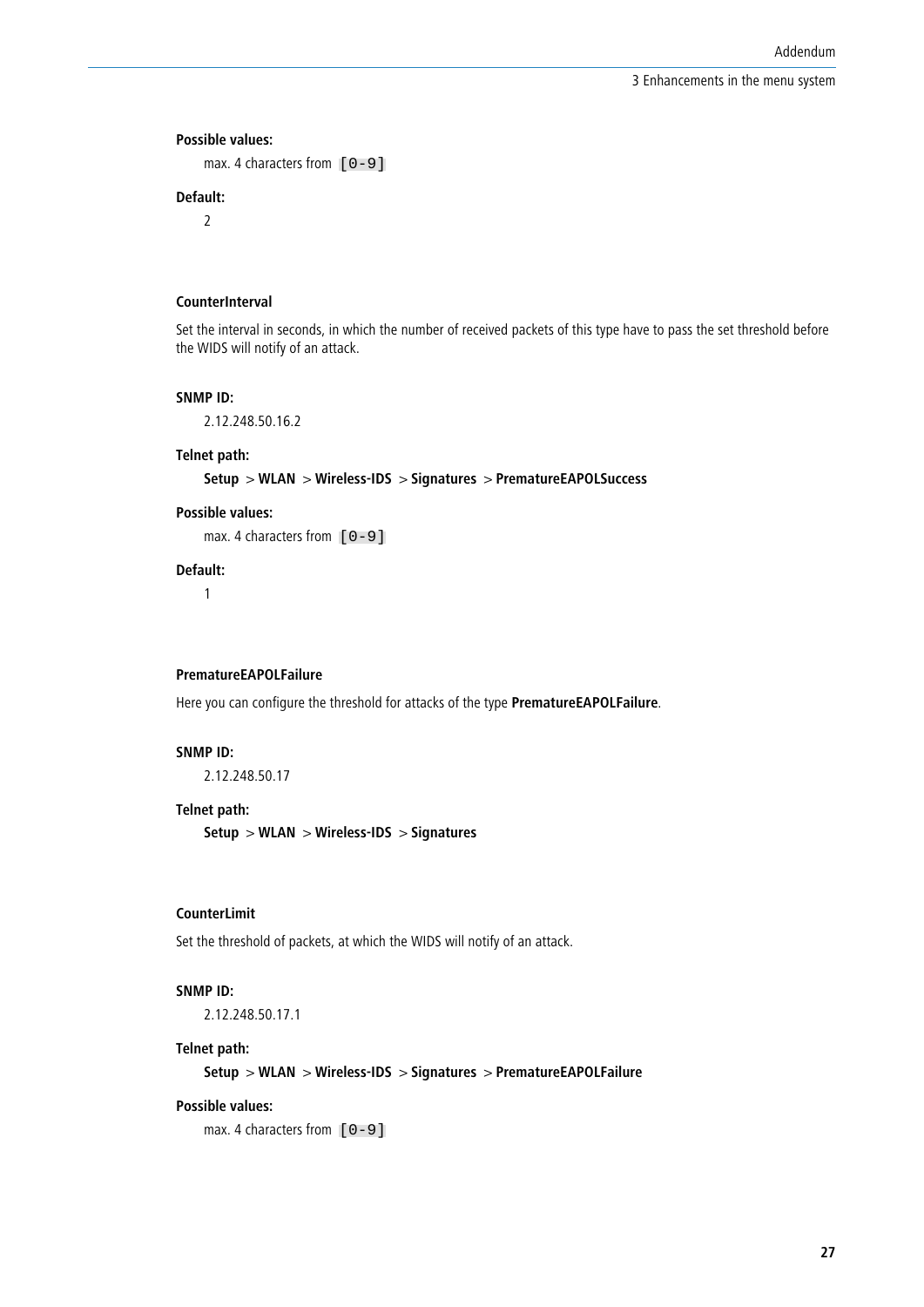# **Default:**

2

#### **CounterInterval**

Set the interval in seconds, in which the number of received packets of this type have to pass the set threshold before the WIDS will notify of an attack.

# **SNMP ID:**

2.12.248.50.17.2

# **Telnet path:**

# **Setup** > **WLAN** > **Wireless-IDS** > **Signatures** > **PrematureEAPOLFailure**

#### **Possible values:**

max. 4 characters from  $[0-9]$ 

#### **Default:**

1

# **Promiscuous-Mode**

Activates or deactivates the promiscuous mode. When it is enabled, even packets not send to the access point will be forwarded to LCOS for analysis by the WIDS.

This mode can be used to detect the following attacks:

- **PrematureEAPOLFailure**
- **PrematureEAPOLSuccess**

**(1)** Please note, the promiscuous mode will have a large impact on the performance. For example, frame aggregation will be deactived when using it. Therefore, use this mode only in case of a strong suspicion.

#### **SNMP ID:**

2.12.248.51

# **Telnet path:**

**Setup** > **WLAN** > **Wireless-IDS** > **Signatures**

# **Possible values:**

**No**

The Promiscuous-Mode is deactivated.

# **Yes**

The Promiscuous-Mode is activated.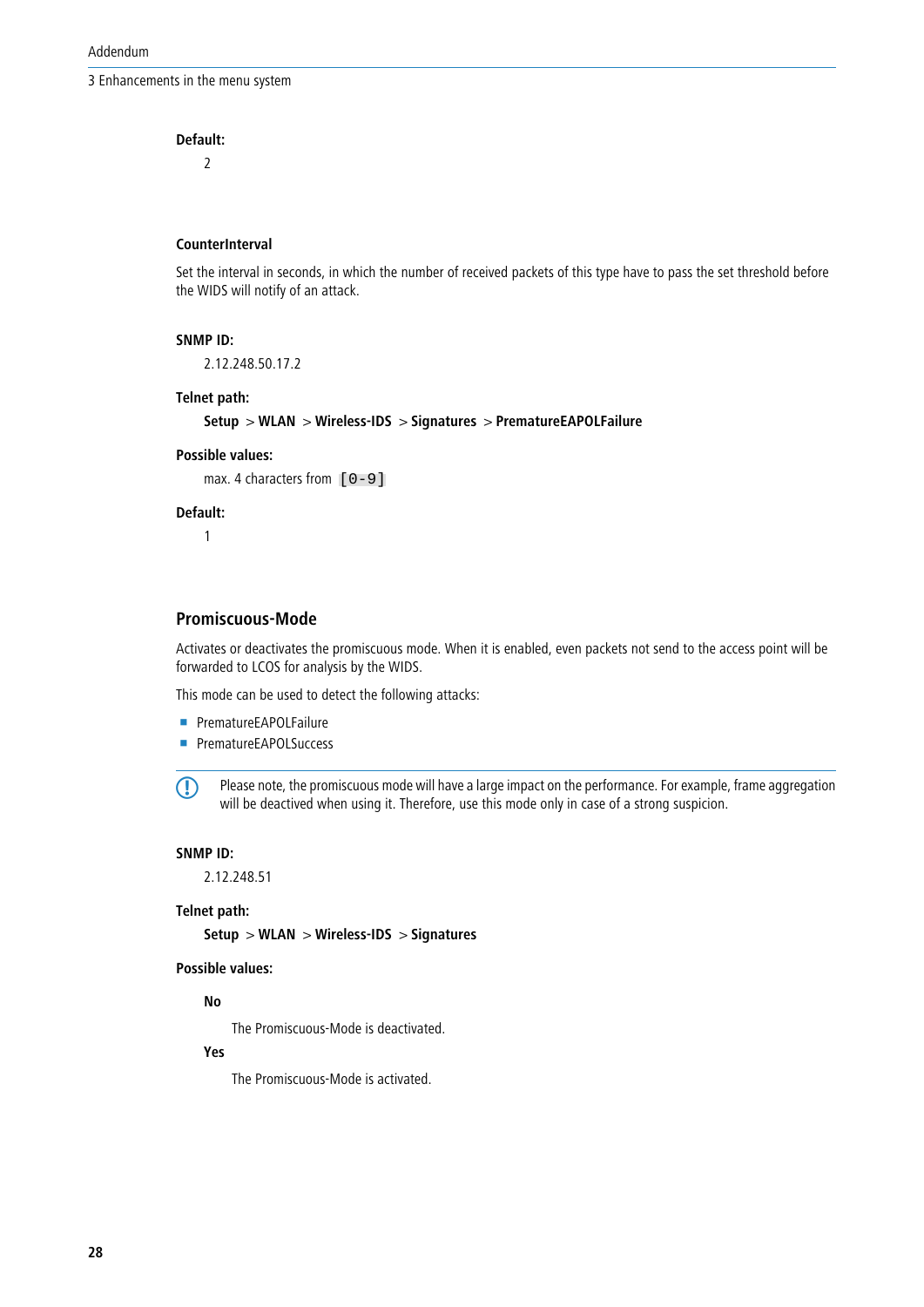**Default:**

No

# <span id="page-28-0"></span>**3.1.2 Airtime-Fairness-Modus**

Efficient usage of the supplied bandwidth due to a fair sharing of the available WLAN transmission times between all active clients results in an increased WLAN performance. **Airtime Fairness** is activated by default.

## **SNMP ID:**

2.23.20.9.6

#### **Telnet path:**

**Setup** > **Interfaces** > **WLAN** > **Performance**

#### **Possible values:**

#### **Round-Robin**

Each client will receive one after another a time slot for transmission.

#### **Equal-Airtime**

All clients will receive the same airtime. Clients with a higher data throughput will profit from this setting because the access point can send more data to the client in the same time.

5 IEEE 802.11ac WLAN modules already use an algorithm similar to this setting.

#### **Pref.-11n-Airtime**

This setting prefers clients using IEEE 802.11n. Clients that just use IEEE 802.11a or IEEE 802.11g will only receive 25% of the airtime of an IEEE 802.11n client. Clients using IEEE 802.11b will only receive 6.25% airtime. The result is that data is sent a lot faster to clients using IEEE 802.11n.

#### **Equal-Volume**

This setting distributes the airtime between the clients to ensure that all clients will receive the same amount of throughput by the access point. However, slower clients will slow down all clients.



**This setting is only recommended when it is necessary that all clients receive the same throughput.** 

#### <span id="page-28-1"></span>**Default:**

Equal-Airtime

# **3.1.3 Adaptive-RF-Optimization**

Adaptive RF Optimizationmonitors the WLAN environment on a constant basis and evaluates the quality of the network based on the "Wireless Quality Indicators". If the quality drops, the Adaptive RF Optimization triggers a channel change to improve the quality again.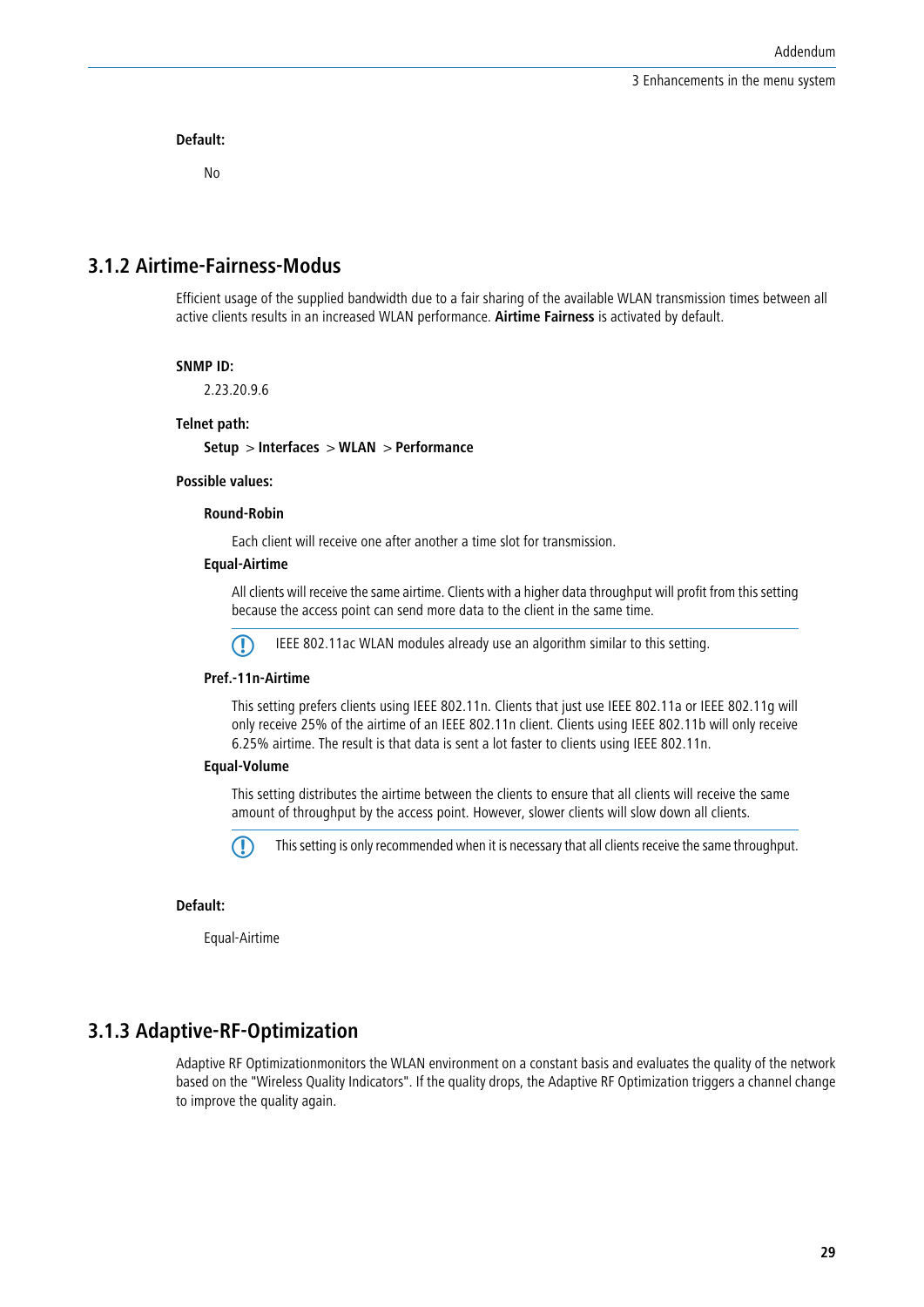#### **SNMP ID:**

2.23.20.23

**Telnet path: Setup** > **Interfaces** > **WLAN**

# **Ifc**

Shows the interface for the Adaptive RF Optimization.

# **SNMP ID:**

2.23.20.23.1

# **Telnet path:**

**Setup** > **Interfaces** > **WLAN** > **Adaptive-RF-Optimization**

# **Operating**

Activates or deactivates Adaptive RF Optimization for this interface.

# **SNMP ID:**

2.23.20.23.2

## **Telnet path:**

**Setup** > **Interfaces** > **WLAN** > **Adaptive-RF-Optimization**

# **Possible values:**

# **No**

Adaptive RF Optimization for this interface is deactivated.

# **Yes**

Adaptive RF Optimization for this interface is activated.

# **Default:**

No

# **Min-Client-Phy-Signal**

Setting for the minimal signal strength of clients.

# **SNMP ID:**

2.23.20.23.3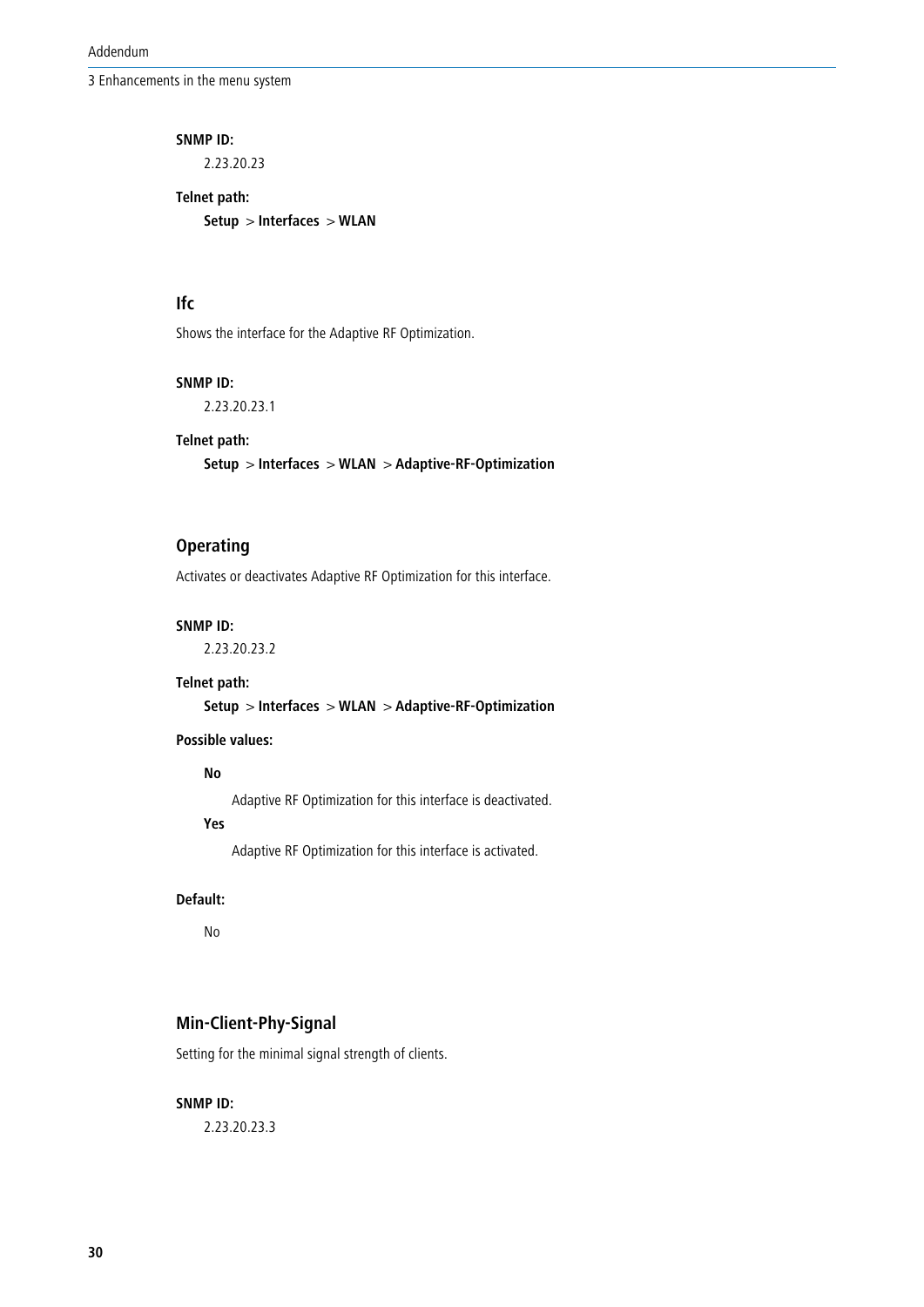# **Telnet path: Setup** > **Interfaces** > **WLAN** > **Adaptive-RF-Optimization Possible values:**

```
max. 3 characters from [0-9]
```
# **Default:**

15

# **Min-Client-Tx-Packets**

Setting for the minimum number of packets sent to a client.

#### **SNMP ID:**

2.23.20.23.4

# **Telnet path:**

**Setup** > **Interfaces** > **WLAN** > **Adaptive-RF-Optimization**

# **Possible values:**

max. 5 characters from  $[0-9]$ 

# **Default:**

30

# **Tx-Client-Retry-Ratio-Limit**

Setting for the upper limit of resent packets to a client.

# **SNMP ID:**

2.23.20.23.5

# **Telnet path:**

**Setup** > **Interfaces** > **WLAN** > **Adaptive-RF-Optimization**

# **Possible values:**

max. 3 characters from  $[0-9]$ 

#### **Default:**

70

# **Noise-Limit**

Setting for the upper limit of acceptable noise in the channel.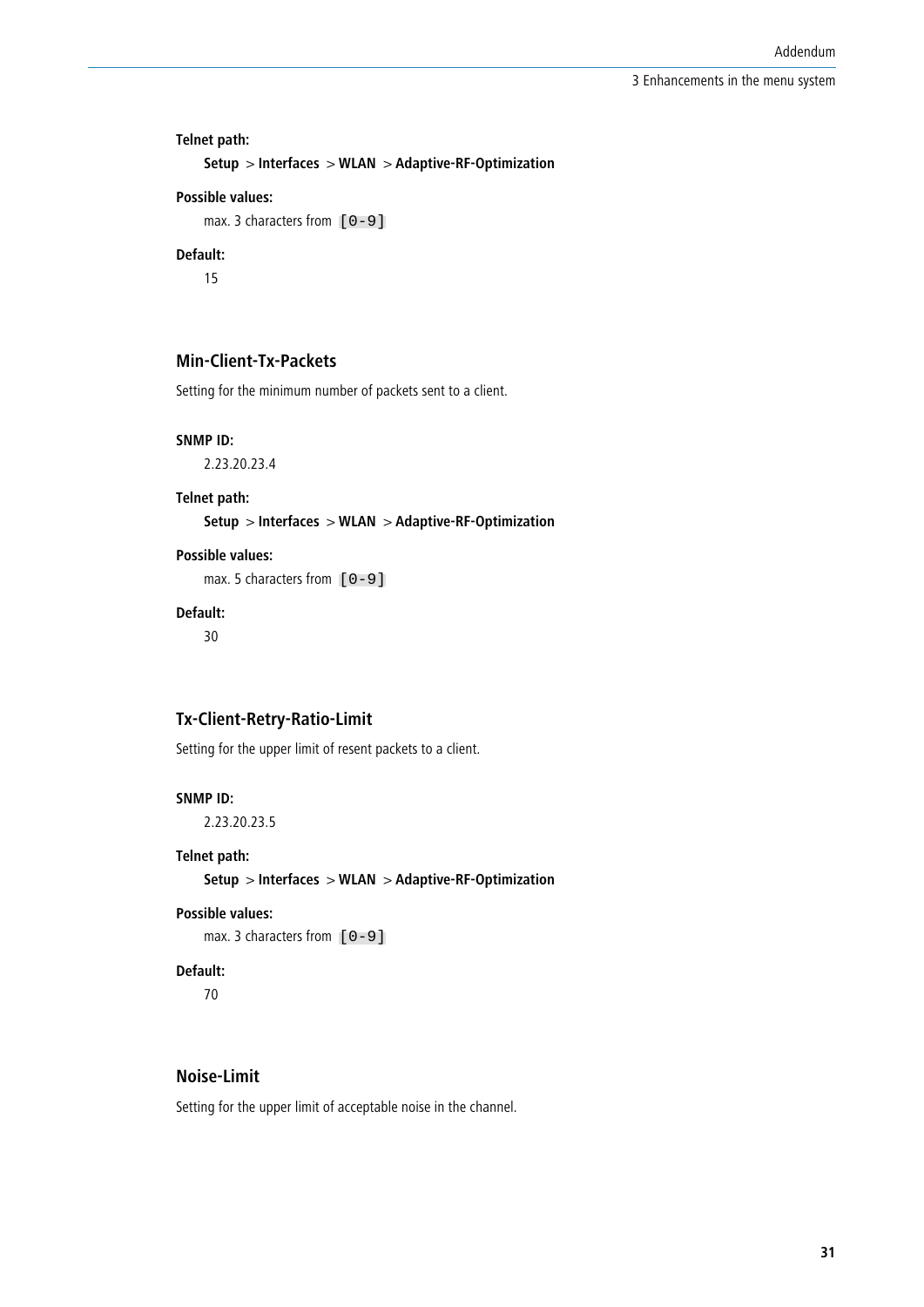#### **SNMP ID:**

2.23.20.23.6

# **Telnet path:**

**Setup** > **Interfaces** > **WLAN** > **Adaptive-RF-Optimization**

# **Possible values:**

max. 6 characters from  $[0-9]$  -

# **Default:**

-70

# **Marked-Channel-Timeout**

When a channel is considered unusable it is marked/blocked for the set amount of time.

#### **SNMP ID:**

2.23.20.23.7

# **Telnet path:**

**Setup** > **Interfaces** > **WLAN** > **Adaptive-RF-Optimization**

# **Possible values:**

max. 5 characters from  $[0-9]$ 

# **Default:**

20

# **Trigger-Timespan**

Setting of the amount of time a limit has to be passed continuously before an action is triggered.

# **SNMP ID:**

2.23.20.23.8

# **Telnet path:**

**Setup** > **Interfaces** > **WLAN** > **Adaptive-RF-Optimization**

# **Possible values:**

max. 5 characters from  $[0-9]$ 

#### **Default:**

1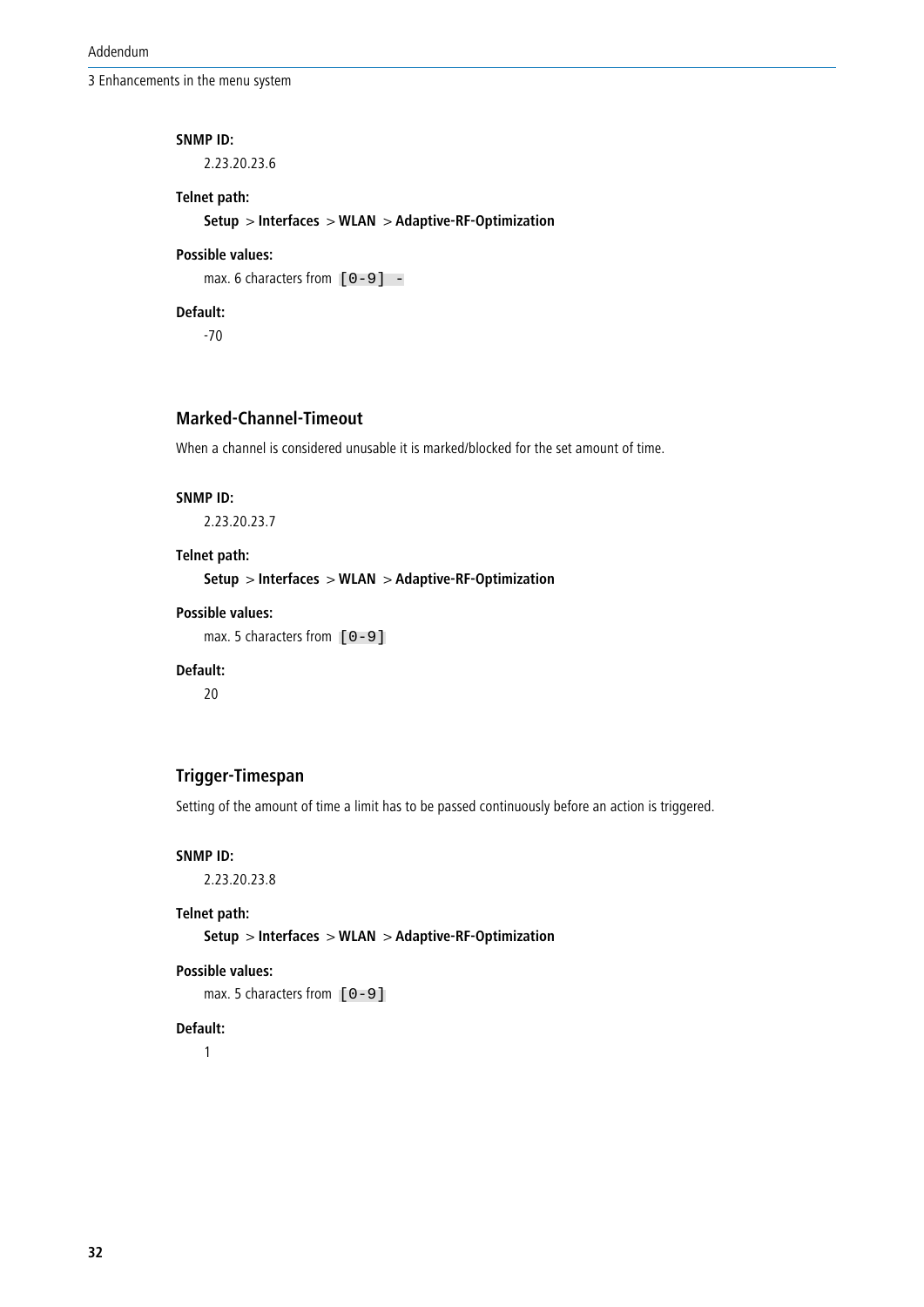# <span id="page-32-0"></span>**3.2 Additions to the Status menu**

# <span id="page-32-1"></span>**3.2.1 Powersave-Retransmits**

For each packet postponed based on an Airtime Fairness mode the counter will increase by 1.

**SNMP ID:**

1.3.54.29

**Telnet path:**

**Status** > **WLAN** > **Errors**

# <span id="page-32-2"></span>**3.2.2 Adaptive-RF-Optimization**

This menu shows the status entries of the Adaptive RF Optimization when it is activated.

**SNMP ID:**

1.3.126

**Telnet path: Status** > **WLAN**

# <span id="page-32-3"></span>**3.2.3 Wireless-IDS**

In this directory, you find the statistics of the Wireless Intrusion Detection System (WIDS).

# **SNMP ID:**

1.3.248

**Telnet path: Status** > **WLAN**

# **Event-Table**

The event table shows the details of the last 100 attacks. This includes event type, event ID, and timestamp of the event.

**SNMP ID:**

1.3.248.1

**Telnet path: Status** > **WLAN** > **Wireless-IDS**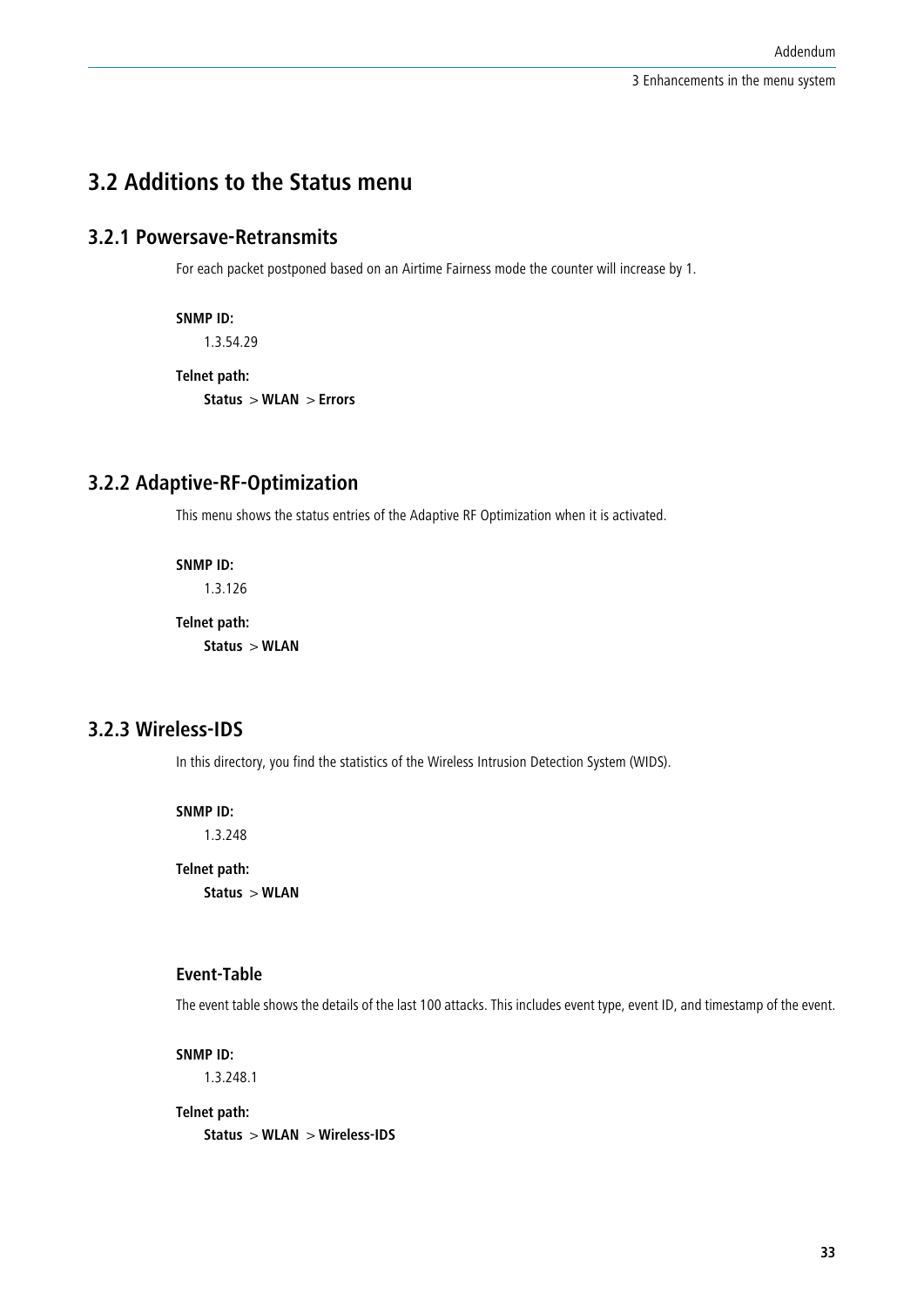Addendum

3 Enhancements in the menu system

# **Event-Type**

This entry shows the type of attack.

# **SNMP ID:**

1.3.248.1.1

# **Telnet path:**

**Status** > **WLAN** > **Wireless-IDS** > **Event-Table**

# **ID**

Index to identify the events.

#### **SNMP ID:**

1.3.248.1.2

#### **Telnet path:**

**Status** > **WLAN** > **Wireless-IDS** > **Event-Table**

# **Event-Time**

Time when the attack took place.

# **SNMP ID:**

1.3.248.1.3

#### **Telnet path:**

**Status** > **WLAN** > **Wireless-IDS** > **Event-Table**

# **Event-Rate**

This entry shows the rate of the attack during the configured interval.

# **SNMP ID:**

1.3.248.1.4

# **Telnet path:**

**Status** > **WLAN** > **Wireless-IDS** > **Event-Table**

# **Interface**

This entry shows the interface on which the attack took place.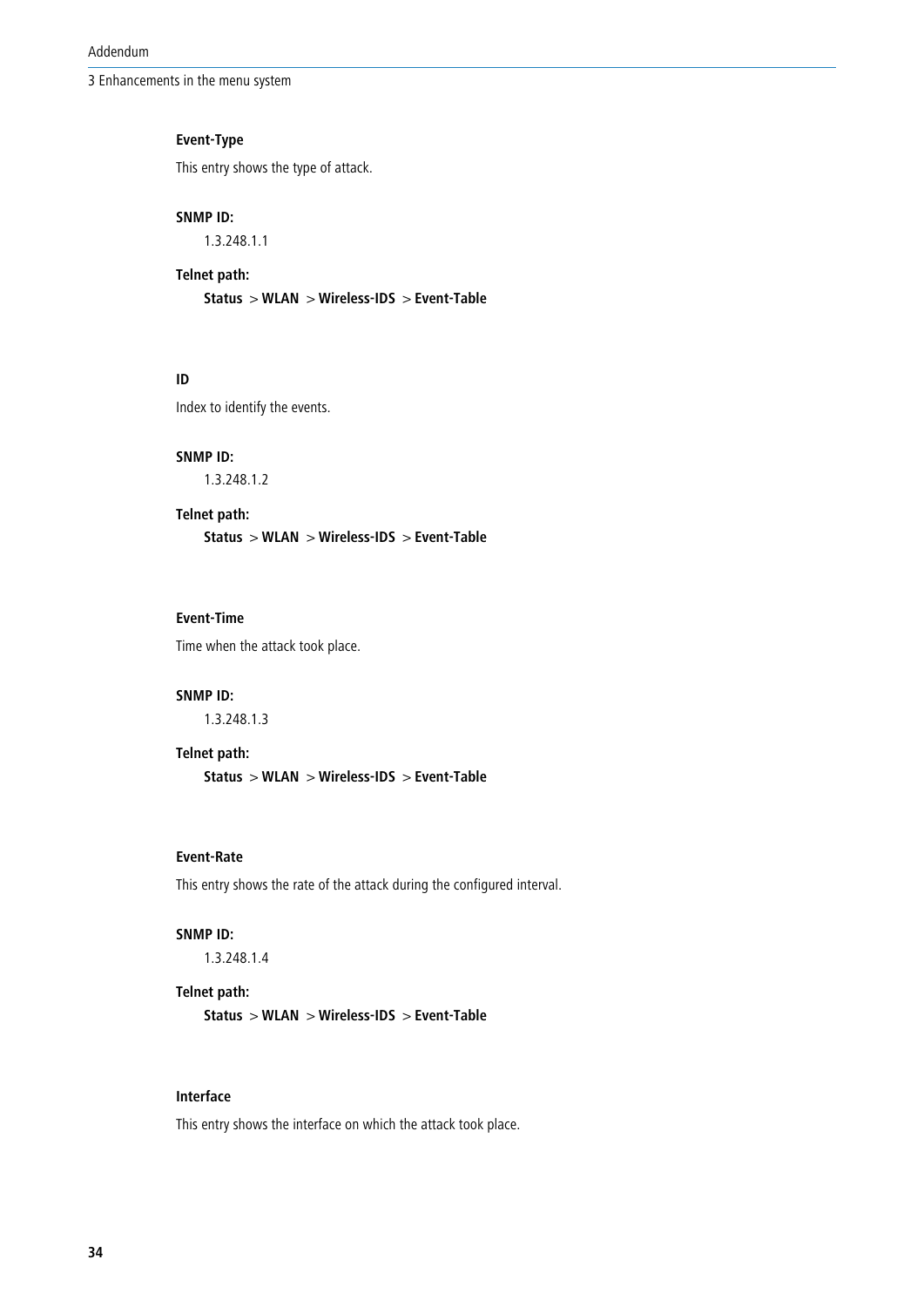#### **SNMP ID:**

1.3.248.1.5

# **Telnet path:**

**Status** > **WLAN** > **Wireless-IDS** > **Event-Table**

# **Signatures**

This directory holds information about the different attacks.

# **SNMP ID:**

1.3.248.2

# **Telnet path:**

**Status** > **WLAN** > **Wireless-IDS**

# **AssociateReqFlood**

In this directory, you find the statistics of the attack of the type **AssociateReqFlood**.

5 The display of the parameters may vary depending on the number of interfaces.

#### **SNMP ID:**

1.3.248.2.1

# **Telnet path:**

**Status** > **WLAN** > **Wireless-IDS** > **Signatures**

#### **Counter**

Number of recorded attacks.

#### **SNMP ID:**

1.3.248.2.1.1

#### **Telnet path:**

**Status** > **WLAN** > **Wireless-IDS** > **Signatures** > **AssociateReqFlood**

# **Alarm-State-Ifc-1**

Shows the alarm state of the 1st interface.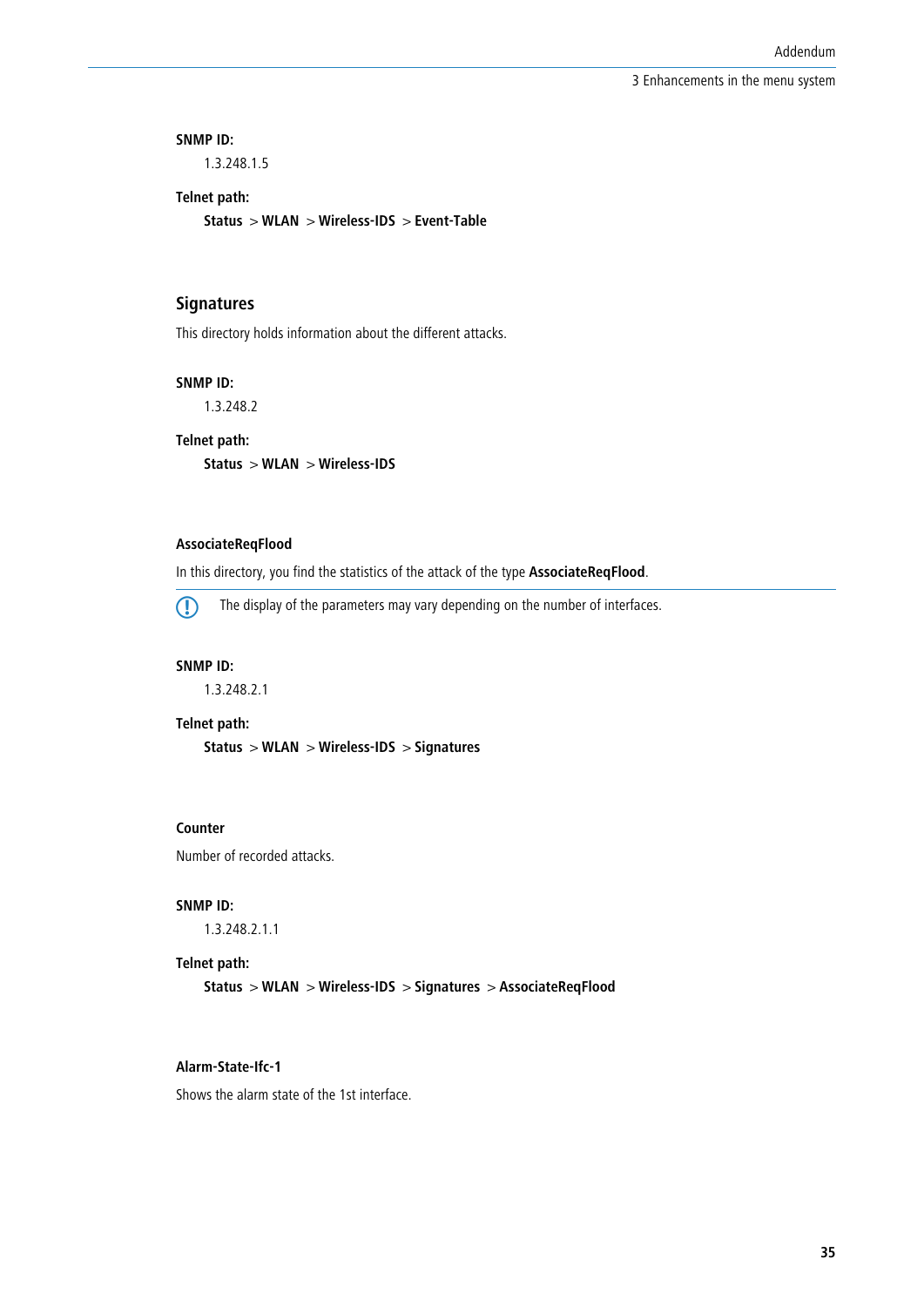#### **SNMP ID:**

1.3.248.2.1.2

# **Telnet path:**

**Status** > **WLAN** > **Wireless-IDS** > **Signatures** > **AssociateReqFlood**

# **Alarm-State-Ifc-2**

Shows the alarm state of the 2nd interface.

#### **SNMP ID:**

1.3.248.2.1.3

# **Telnet path:**

**Status** > **WLAN** > **Wireless-IDS** > **Signatures** > **AssociateReqFlood**

# **ReassociateReqFlood**

In this directory, you find the statistics of the attack of the type **ReassociateReqFlood**.

**The display of the parameters may vary depending on the number of interfaces.** 

#### **SNMP ID:**

1.3.248.2.2

#### **Telnet path:**

**Status** > **WLAN** > **Wireless-IDS** > **Signatures**

# **Possible values:**

max. 4 characters from  $[0-9]$ 

# **Default:**

10

# **Counter**

Number of recorded attacks.

# **SNMP ID:**

1.3.248.2.2.1

#### **Telnet path:**

**Status** > **WLAN** > **Wireless-IDS** > **Signatures** > **ReassociateReqFlood**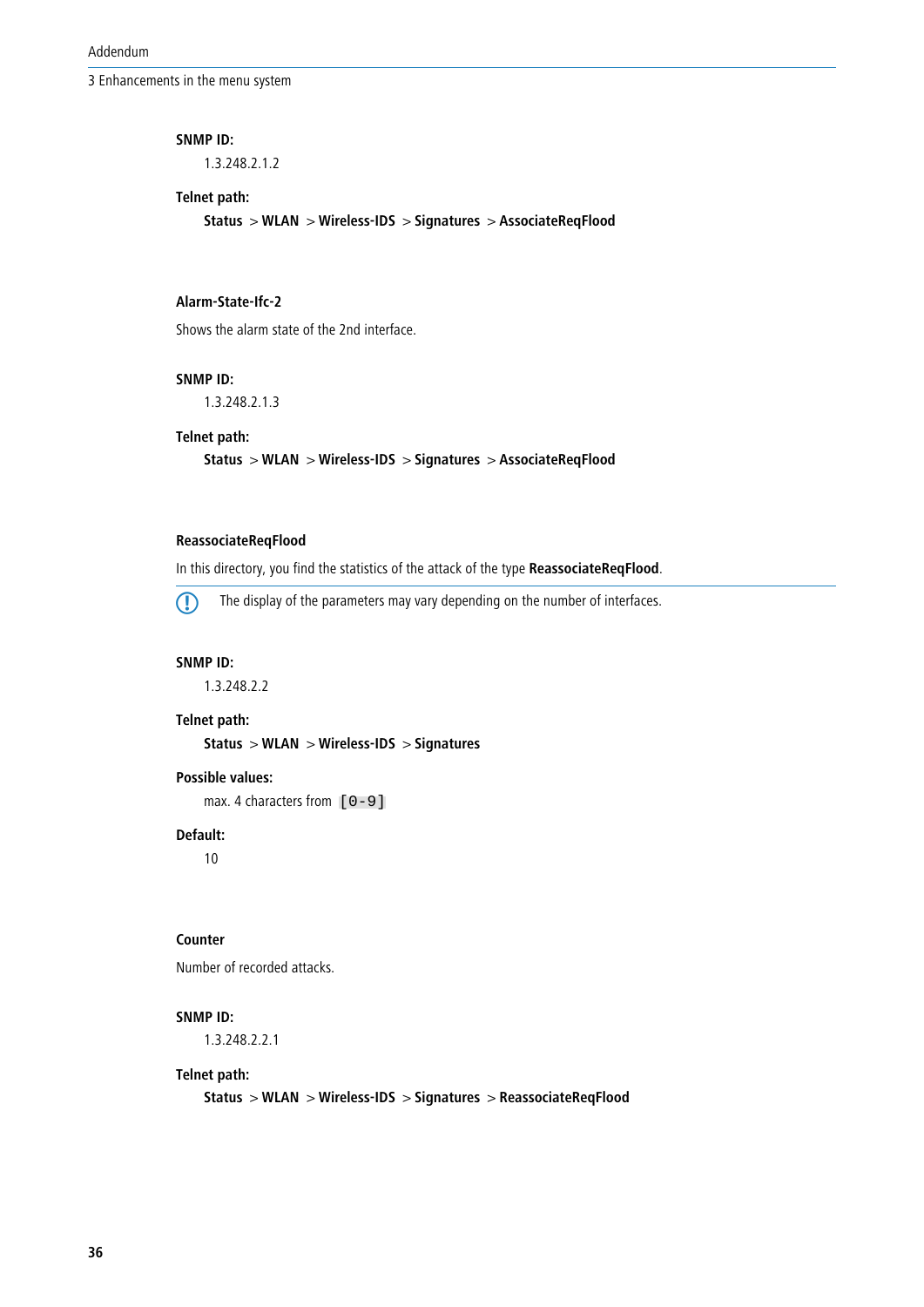#### **Alarm-State-Ifc-1**

Shows the alarm state of the 1st interface.

#### **SNMP ID:**

1.3.248.2.2.2

#### **Telnet path:**

**Status** > **WLAN** > **Wireless-IDS** > **Signatures** > **ReassociateReqFlood**

# **Alarm-State-Ifc-2**

Shows the alarm state of the 2nd interface.

#### **SNMP ID:**

1.3.248.2.2.3

**Telnet path:**

**Status** > **WLAN** > **Wireless-IDS** > **Signatures** > **ReassociateReqFlood**

# **AuthenticateReqFlood**

In this directory, you find the statistics of the attack of the type **AuthenticateReqFlood**.

**The display of the parameters may vary depending on the number of interfaces.** 

# **SNMP ID:**

1.3.248.2.3

#### **Telnet path:**

**Status** > **WLAN** > **Wireless-IDS** > **Signatures**

# **Counter**

Number of recorded attacks.

#### **SNMP ID:**

1.3.248.2.3.1

#### **Telnet path:**

**Status** > **WLAN** > **Wireless-IDS** > **Signatures** > **AuthenticateReqFlood**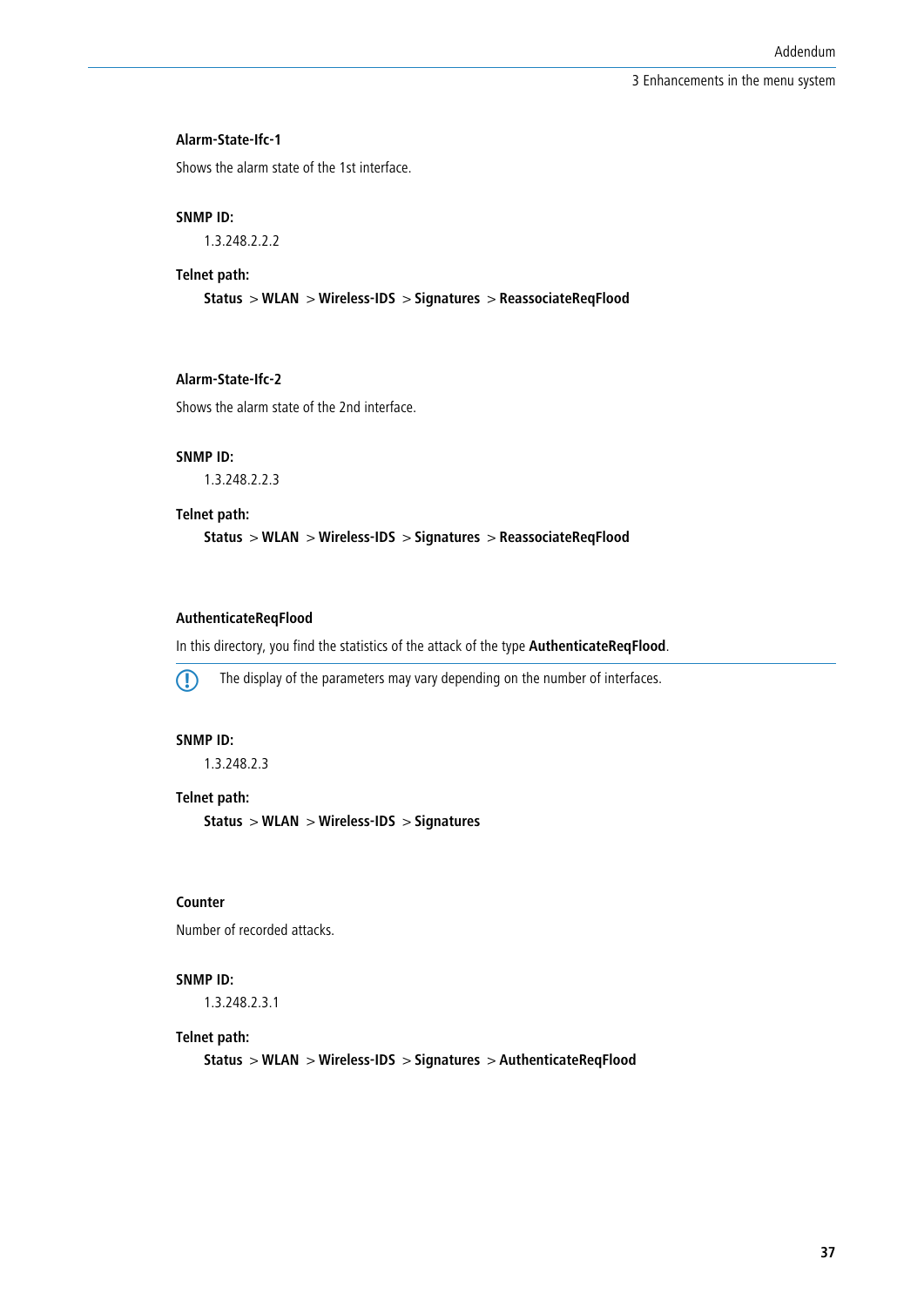#### **Alarm-State-Ifc-1**

Shows the alarm state of the 1st interface.

#### **SNMP ID:**

1.3.248.2.3.2

## **Telnet path:**

**Status** > **WLAN** > **Wireless-IDS** > **Signatures** > **AuthenticateReqFlood**

# **Alarm-State-Ifc-2**

Shows the alarm state of the 2nd interface.

#### **SNMP ID:**

1.3.248.2.3.3

#### **Telnet path:**

**Status** > **WLAN** > **Wireless-IDS** > **Signatures** > **AuthenticateReqFlood**

# **EAPOLStart**

In this directory, you find the statistics of the attack of the type **EAPOLStart**.



**The display of the parameters may vary depending on the number of interfaces.** 

# **SNMP ID:**

1.3.248.2.4

#### **Telnet path:**

**Status** > **WLAN** > **Wireless-IDS** > **Signatures**

# **Counter**

Number of recorded attacks.

# **SNMP ID:**

1.3.248.2.4.1

#### **Telnet path:**

**Status** > **WLAN** > **Wireless-IDS** > **Signatures** > **EAPOLStart**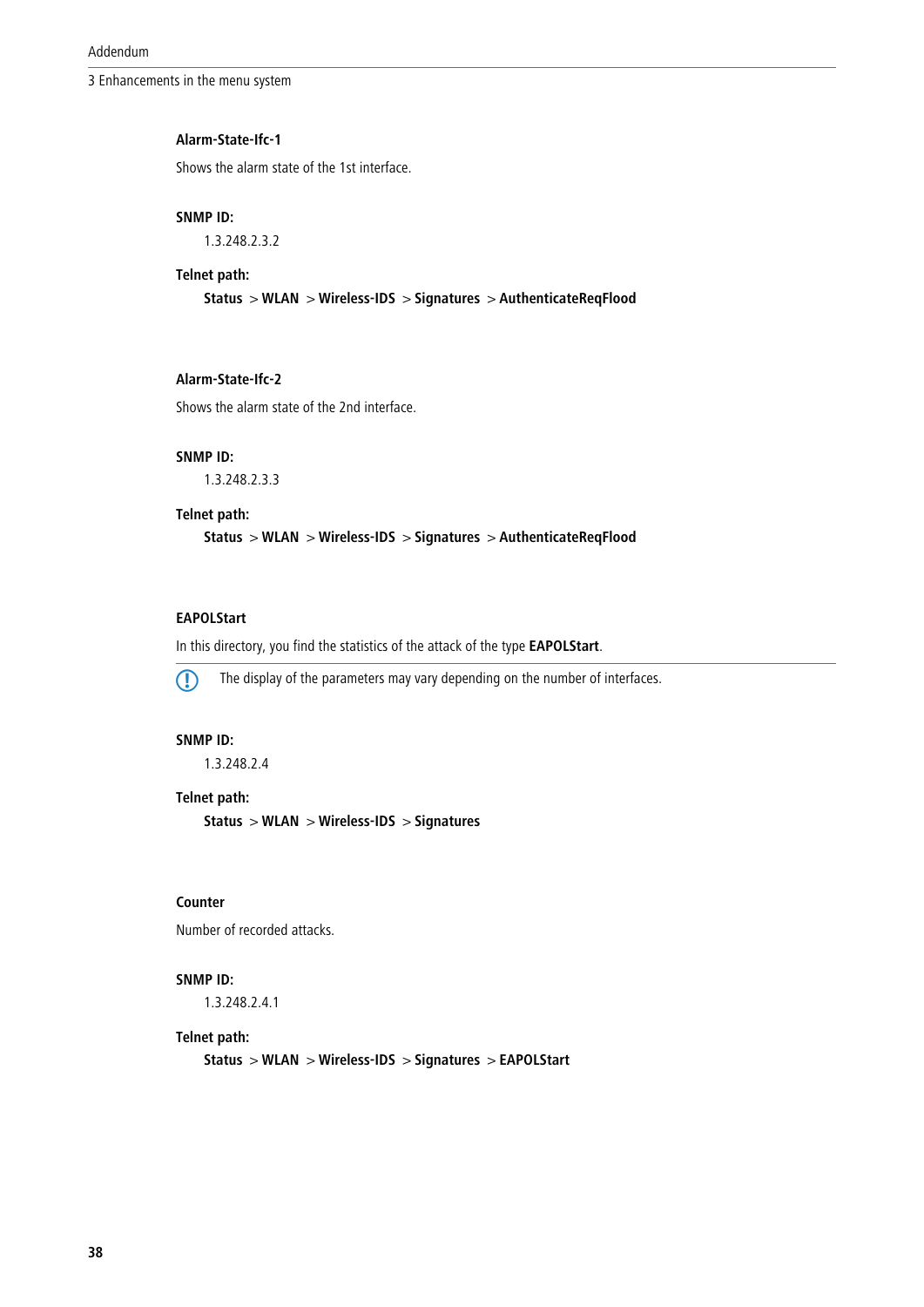#### **Alarm-State-Ifc-1**

Shows the alarm state of the 1st interface.

#### **SNMP ID:**

1.3.248.2.4.2

#### **Telnet path:**

**Status** > **WLAN** > **Wireless-IDS** > **Signatures** > **EAPOLStart**

# **Alarm-State-Ifc-2**

Shows the alarm state of the 2nd interface.

#### **SNMP ID:**

1.3.248.2.4.3

**Telnet path:**

**Status** > **WLAN** > **Wireless-IDS** > **Signatures** > **EAPOLStart**

# **ProbeBroadcast**

In this directory, you find the statistics of the attack of the type **ProbeBroadcast**.

#### **SNMP ID:**

1.3.248.2.5

#### **Telnet path:**

**Status** > **WLAN** > **Wireless-IDS** > **Signatures**

# **Counter**

Number of recorded attacks.

# **SNMP ID:**

1.3.248.2.5.1

# **Telnet path:**

**Status** > **WLAN** > **Wireless-IDS** > **Signatures** > **ProbeBroadcast**

# **Alarm-State-Ifc-1**

Shows the alarm state of the 1st interface.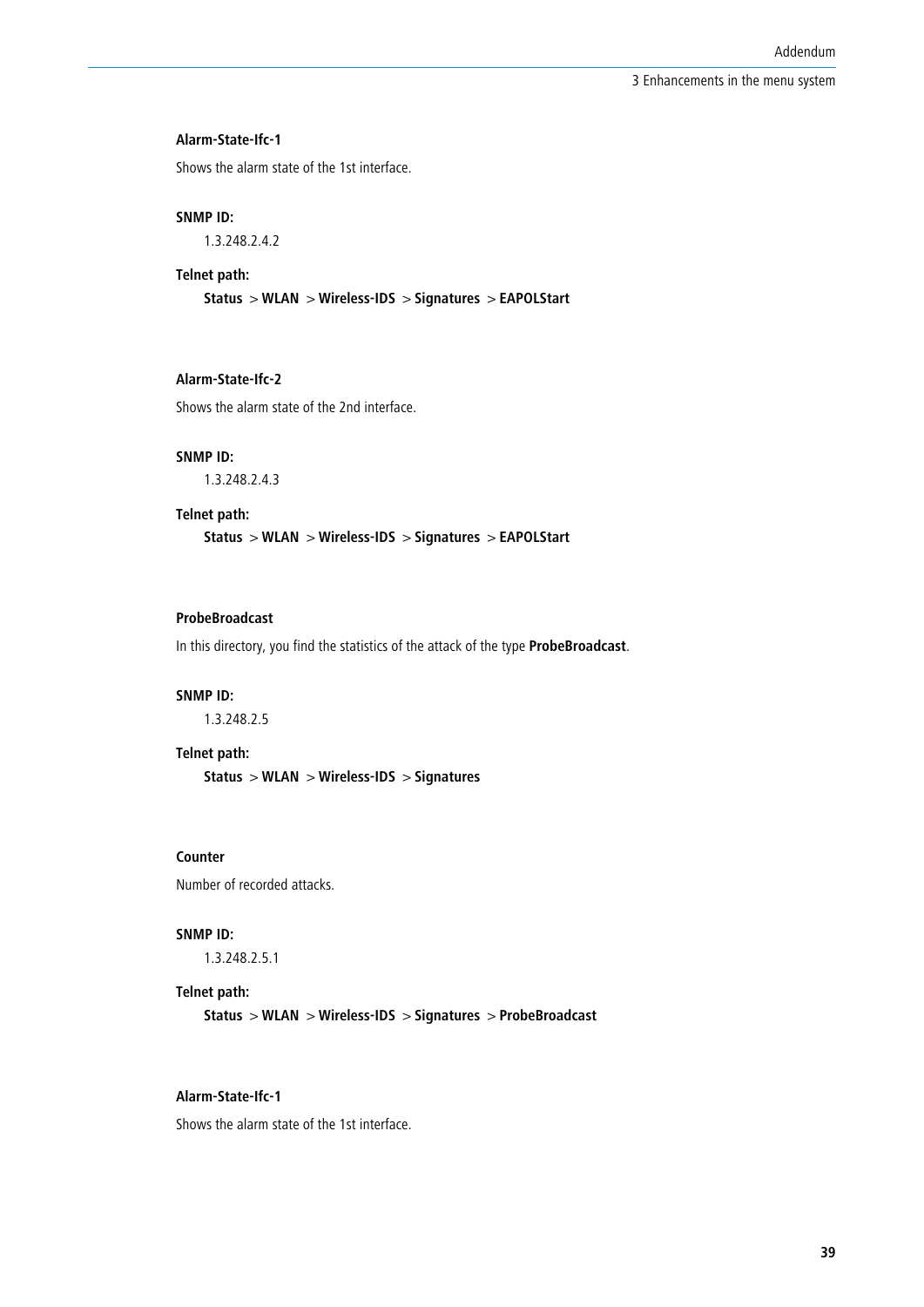#### **SNMP ID:**

1.3.248.2.5.2

# **Telnet path:**

**Status** > **WLAN** > **Wireless-IDS** > **Signatures** > **ProbeBroadcast**

# **Alarm-State-Ifc-2**

Shows the alarm state of the 2nd interface.

#### **SNMP ID:**

1.3.248.2.5.3

# **Telnet path:**

**Status** > **WLAN** > **Wireless-IDS** > **Signatures** > **ProbeBroadcast**

### **DisassociateBroadcast**

In this directory, you find the statistics of the attack of the type **DisassociateBroadcast**.

**The display of the parameters may vary depending on the number of interfaces.** 

#### **SNMP ID:**

1.3.248.2.6

#### **Telnet path:**

**Status** > **WLAN** > **Wireless-IDS** > **Signatures**

# **Counter**

Number of recorded attacks.

#### **SNMP ID:**

1.3.248.2.6.1

# **Telnet path:**

**Status** > **WLAN** > **Wireless-IDS** > **Signatures** > **DisassociateBroadcast**

# **Alarm-State-Ifc-1**

Shows the alarm state of the 1st interface.

# **SNMP ID:**

1.3.248.2.6.2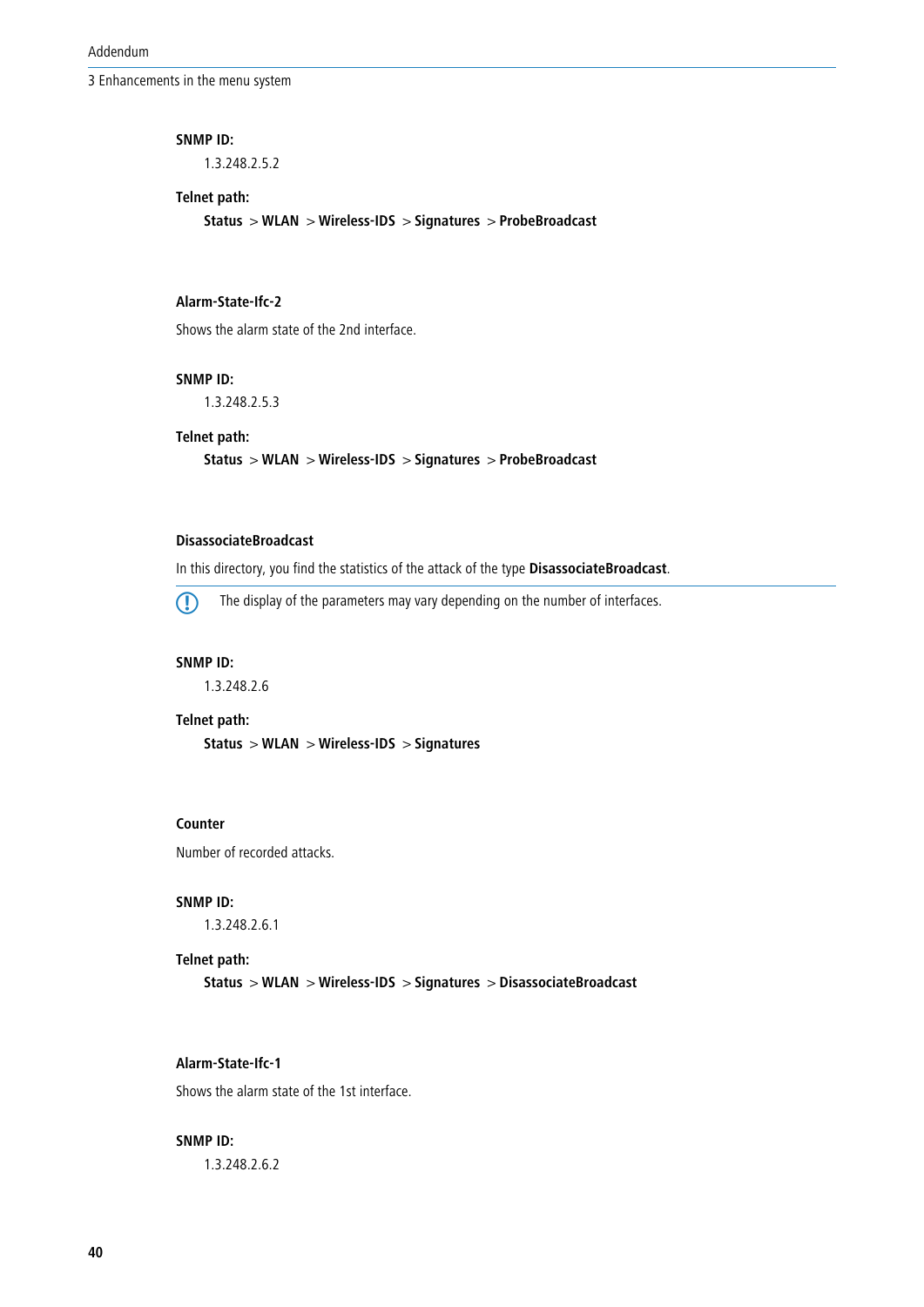**Telnet path:**

**Status** > **WLAN** > **Wireless-IDS** > **Signatures** > **DisassociateBroadcast**

# **Alarm-State-Ifc-2**

Shows the alarm state of the 2nd interface.

**SNMP ID:**

1.3.248.2.6.3

#### **Telnet path:**

**Status** > **WLAN** > **Wireless-IDS** > **Signatures** > **DisassociateBroadcast**

#### **DeauthenticateBroadcast**

In this directory, you find the statistics of the attack of the type **DeauthenticateBroadcast**.

**(1)** The display of the parameters may vary depending on the number of interfaces.

#### **SNMP ID:**

1.3.248.2.7

## **Telnet path:**

**Status** > **WLAN** > **Wireless-IDS** > **Signatures**

# **Counter**

Number of recorded attacks.

#### **SNMP ID:**

1.3.248.2.7.1

#### **Telnet path:**

**Status** > **WLAN** > **Wireless-IDS** > **Signatures** > **DeauthenticateBroadcast**

#### **Alarm-State-Ifc-1**

Shows the alarm state of the 1st interface.

# **SNMP ID:**

1.3.248.2.7.2

#### **Telnet path:**

**Status** > **WLAN** > **Wireless-IDS** > **Signatures** > **DeauthenticateBroadcast**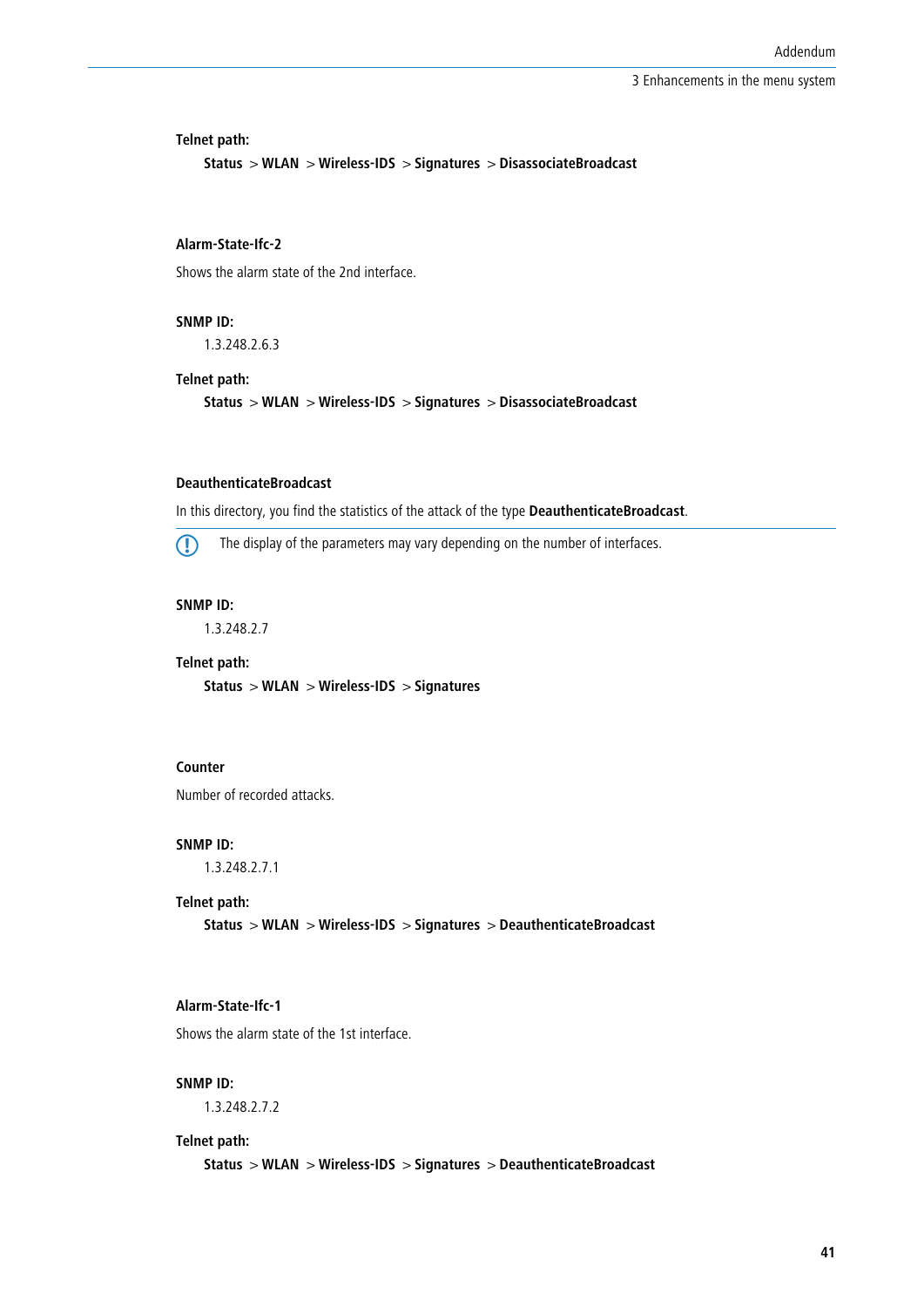# **Alarm-State-Ifc-2**

Shows the alarm state of the 2nd interface.

#### **SNMP ID:**

1.3.248.2.7.3

#### **Telnet path:**

**Status** > **WLAN** > **Wireless-IDS** > **Signatures** > **DeauthenticateBroadcast**

# **DisassociateReqFlood**

In this directory, you find the statistics of the attack of the type **DisassociateReqFlood**.



**(1)** The display of the parameters may vary depending on the number of interfaces.

# **SNMP ID:**

1.3.248.2.8

# **Telnet path:**

**Status** > **WLAN** > **Wireless-IDS** > **Signatures**

## **Counter**

Number of recorded attacks.

#### **SNMP ID:**

1.3.248.2.8.1

#### **Telnet path:**

**Status** > **WLAN** > **Wireless-IDS** > **Signatures** > **DisassociateReqFlood**

# **Alarm-State-Ifc-1**

Shows the alarm state of the 1st interface.

# **SNMP ID:**

1.3.248.2.8.2

#### **Telnet path:**

**Status** > **WLAN** > **Wireless-IDS** > **Signatures** > **DisassociateReqFlood**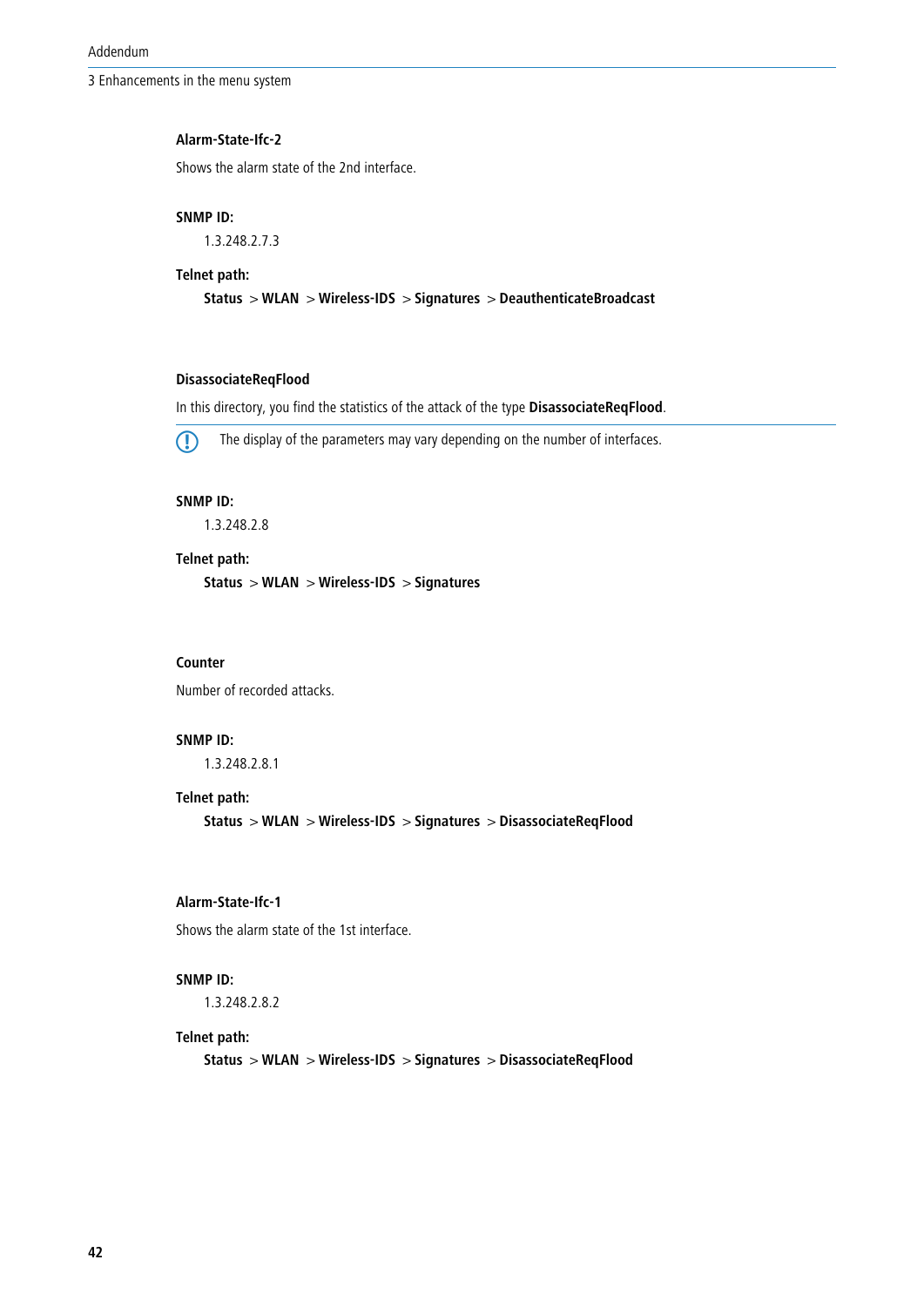#### **Alarm-State-Ifc-2**

Shows the alarm state of the 2nd interface.

#### **SNMP ID:**

1.3.248.2.8.3

#### **Telnet path:**

**Status** > **WLAN** > **Wireless-IDS** > **Signatures** > **DisassociateReqFlood**

# **BlockAckOutOfWindow**

In this directory, you find the statistics of the attack of the type **BlockAckOutOfWindow**.



5 The display of the parameters may vary depending on the number of interfaces.

# **SNMP ID:**

1.3.248.2.9

# **Telnet path:**

**Status** > **WLAN** > **Wireless-IDS** > **Signatures**

## **Counter**

Number of recorded attacks.

# **SNMP ID:**

1.3.248.2.9.1

# **Telnet path:**

**Status** > **WLAN** > **Wireless-IDS** > **Signatures** > **BlockAckOutOfWindow**

# **Alarm-State-Ifc-1**

Shows the alarm state of the 1st interface.

# **SNMP ID:**

1.3.248.2.9.2

#### **Telnet path:**

**Status** > **WLAN** > **Wireless-IDS** > **Signatures** > **BlockAckOutOfWindow**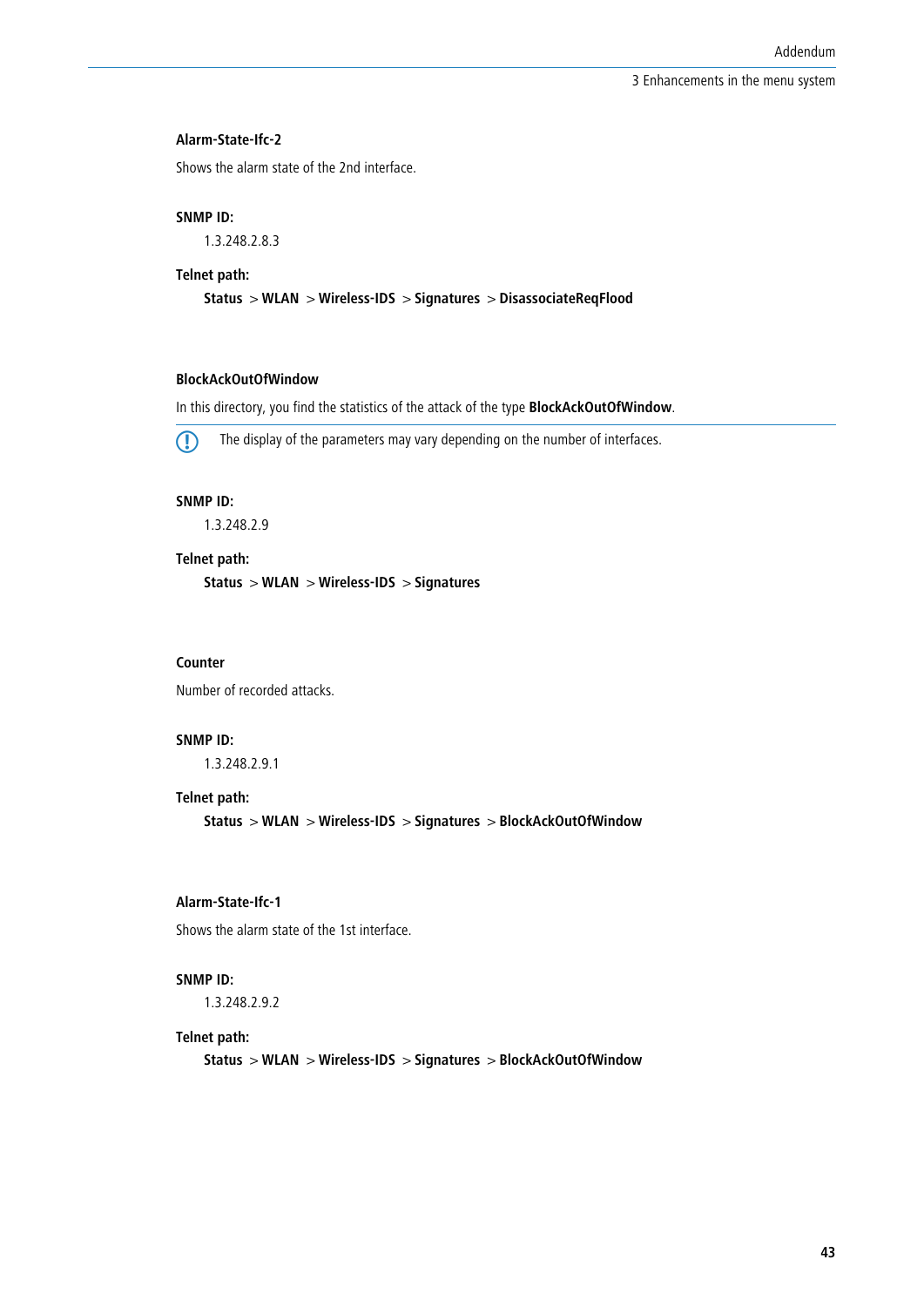# **Alarm-State-Ifc-2**

Shows the alarm state of the 2nd interface.

#### **SNMP ID:**

1.3.248.2.9.3

#### **Telnet path:**

**Status** > **WLAN** > **Wireless-IDS** > **Signatures** > **BlockAckOutOfWindow**

# **BlockAckAfterDelBA**

In this directory, you find the statistics of the attack of the type **BlockAckAfterDelBA**.



**(1)** The display of the parameters may vary depending on the number of interfaces.

# **SNMP ID:**

1.3.248.2.10

# **Telnet path:**

**Status** > **WLAN** > **Wireless-IDS** > **Signatures**

## **Counter**

Number of recorded attacks.

# **SNMP ID:**

1.3.248.2.10.1

#### **Telnet path:**

**Status** > **WLAN** > **Wireless-IDS** > **Signatures** > **BlockAckAfterDelBA**

# **Alarm-State-Ifc-1**

Shows the alarm state of the 1st interface.

# **SNMP ID:**

1.3.248.2.10.2

#### **Telnet path:**

**Status** > **WLAN** > **Wireless-IDS** > **Signatures** > **BlockAckAfterDelBA**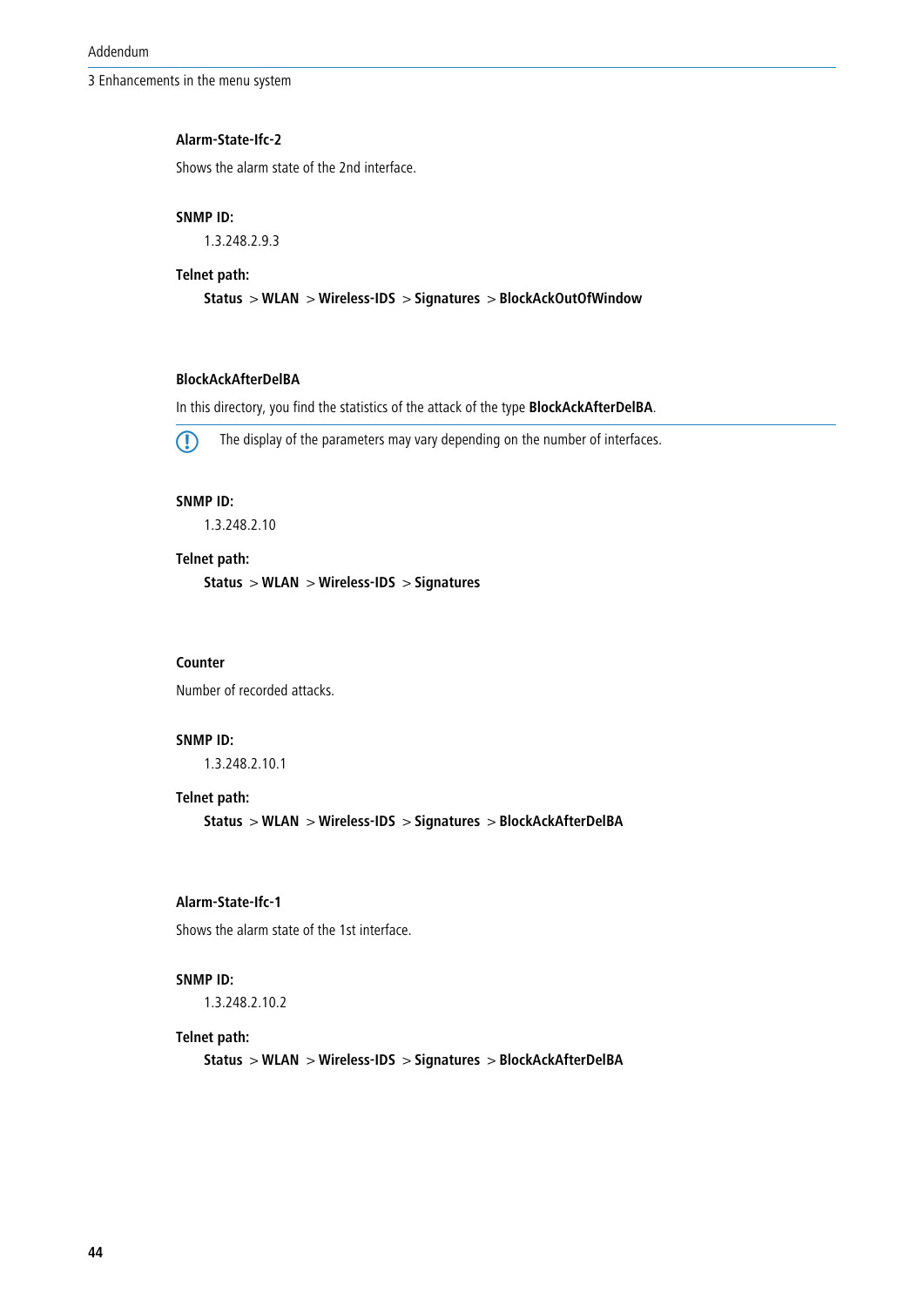#### **Alarm-State-Ifc-2**

Shows the alarm state of the 2nd interface.

#### **SNMP ID:**

1.3.248.2.10.3

#### **Telnet path:**

**Status** > **WLAN** > **Wireless-IDS** > **Signatures** > **BlockAckAfterDelBA**

# **NullDataFlood**

In this directory, you find the statistics of the attack of the type **NullDataFlood**.



5 The display of the parameters may vary depending on the number of interfaces.

# **SNMP ID:**

1.3.248.2.11

# **Telnet path:**

**Status** > **WLAN** > **Wireless-IDS** > **Signatures**

#### **Counter**

Number of recorded attacks.

# **SNMP ID:**

1.3.248.2.11.1

#### **Telnet path:**

**Status** > **WLAN** > **Wireless-IDS** > **Signatures** > **NullDataFlood**

# **Alarm-State-Ifc-1**

Shows the alarm state of the 1st interface.

# **SNMP ID:**

1.3.248.2.11.2

#### **Telnet path:**

**Status** > **WLAN** > **Wireless-IDS** > **Signatures** > **NullDataFlood**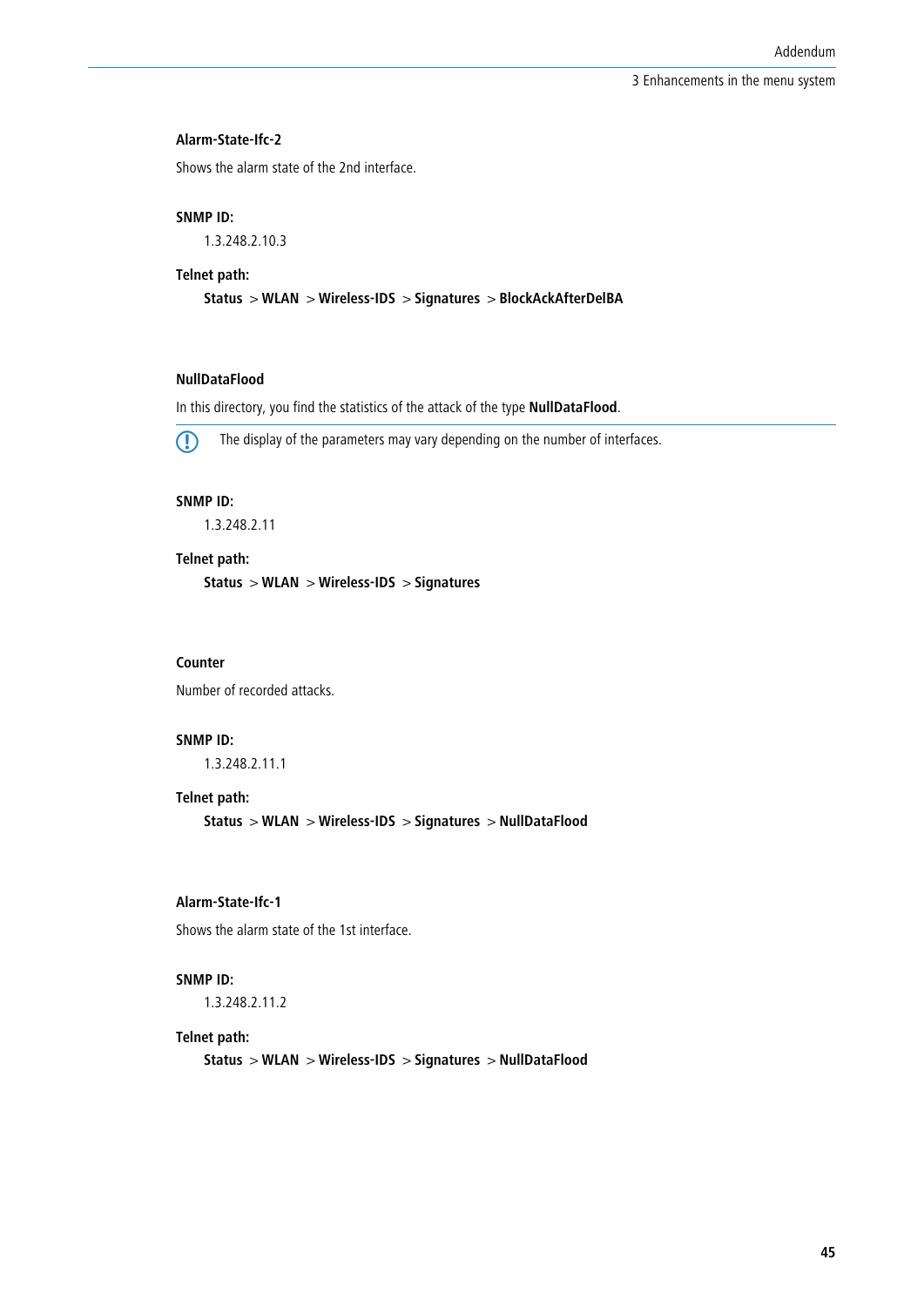#### **Alarm-State-Ifc-2**

Shows the alarm state of the 2nd interface.

#### **SNMP ID:**

1.3.248.2.11.3

#### **Telnet path:**

**Status** > **WLAN** > **Wireless-IDS** > **Signatures** > **NullDataFlood**

# **NullDataPSBufferOverflow**

In this directory, you find the statistics of the attack of the type **NullDataPSBufferOverflow**.



5 The display of the parameters may vary depending on the number of interfaces.

# **SNMP ID:**

1.3.248.2.12

# **Telnet path:**

**Status** > **WLAN** > **Wireless-IDS** > **Signatures**

#### **Counter**

Number of recorded attacks.

#### **SNMP ID:**

1.3.248.2.12.1

# **Telnet path:**

**Status** > **WLAN** > **Wireless-IDS** > **Signatures** > **NullDataPSBufferOverflow**

#### **Alarm-State-Ifc-1**

Shows the alarm state of the 1st interface.

# **SNMP ID:**

1.3.248.2.12.2

#### **Telnet path:**

**Status** > **WLAN** > **Wireless-IDS** > **Signatures** > **NullDataPSBufferOverflow**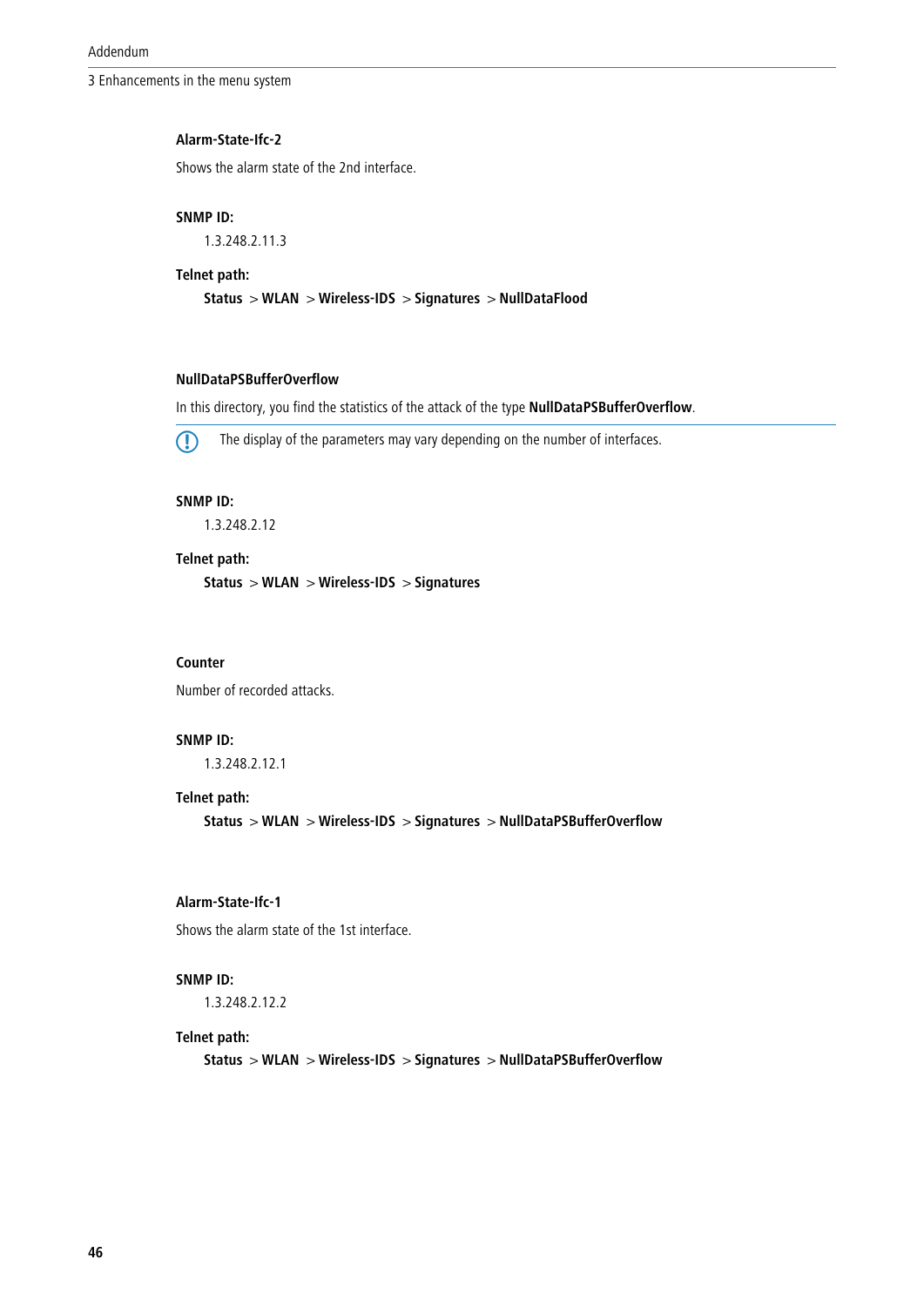#### **Alarm-State-Ifc-2**

Shows the alarm state of the 2nd interface.

#### **SNMP ID:**

1.3.248.2.12.3

#### **Telnet path:**

**Status** > **WLAN** > **Wireless-IDS** > **Signatures** > **NullDataPSBufferOverflow**

# **PSPollTIMInterval**

In this directory, you find the statistics of the attack of the type **PSPollTIMInterval.**



5 The display of the parameters may vary depending on the number of interfaces.

# **SNMP ID:**

1.3.248.2.13

# **Telnet path:**

**Status** > **WLAN** > **Wireless-IDS** > **Signatures**

#### **Counter**

Number of recorded attacks.

# **SNMP ID:**

1.3.248.2.13.1

# **Telnet path:**

**Status** > **WLAN** > **Wireless-IDS** > **Signatures** > **PSPollTIMInterval**

# **Alarm-State-Ifc-1**

Shows the alarm state of the 1st interface.

# **SNMP ID:**

1.3.248.2.13.2

#### **Telnet path:**

**Status** > **WLAN** > **Wireless-IDS** > **Signatures** > **PSPollTIMInterval**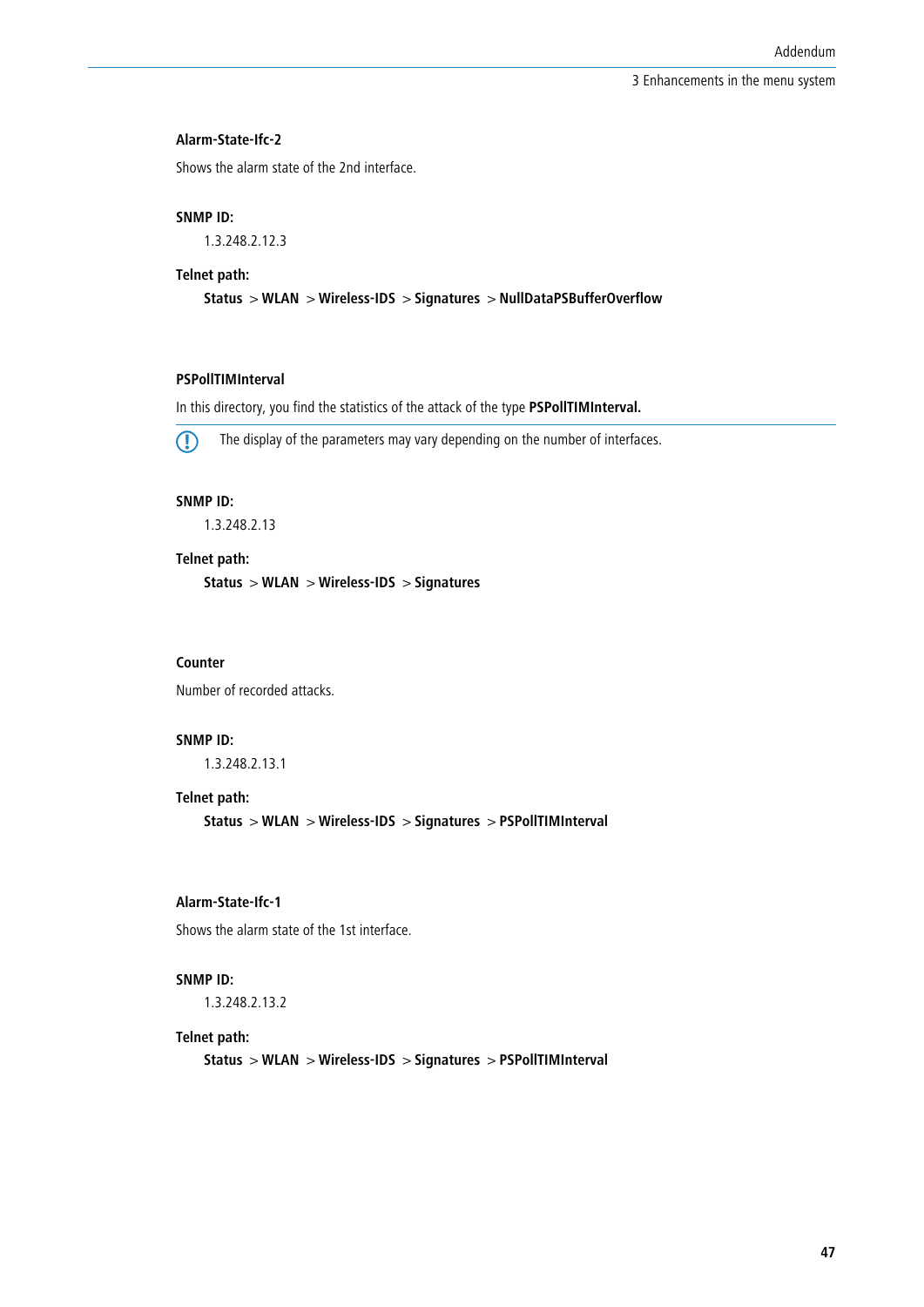#### **Alarm-State-Ifc-2**

Shows the alarm state of the 2nd interface.

#### **SNMP ID:**

1.3.248.2.13.3

#### **Telnet path:**

**Status** > **WLAN** > **Wireless-IDS** > **Signatures** > **PSPollTIMInterval**

# **SMPSMUltiStream**

In this directory, you find the statistics of the attack of the type **SMPSMUltiStream**.



5 The display of the parameters may vary depending on the number of interfaces.

# **SNMP ID:**

1.3.248.20.14

# **Telnet path:**

**Status** > **WLAN** > **Wireless-IDS** > **Signatures**

#### **Counter**

Number of recorded attacks.

# **SNMP ID:**

1.3.248.2.14.1

#### **Telnet path:**

**Status** > **WLAN** > **Wireless-IDS** > **Signatures** > **SMPSMUltiStream**

# **Alarm-State-Ifc-1**

Shows the alarm state of the 1st interface.

# **SNMP ID:**

1.3.248.2.14.2

#### **Telnet path:**

**Status** > **WLAN** > **Wireless-IDS** > **Signatures** > **SMPSMUltiStream**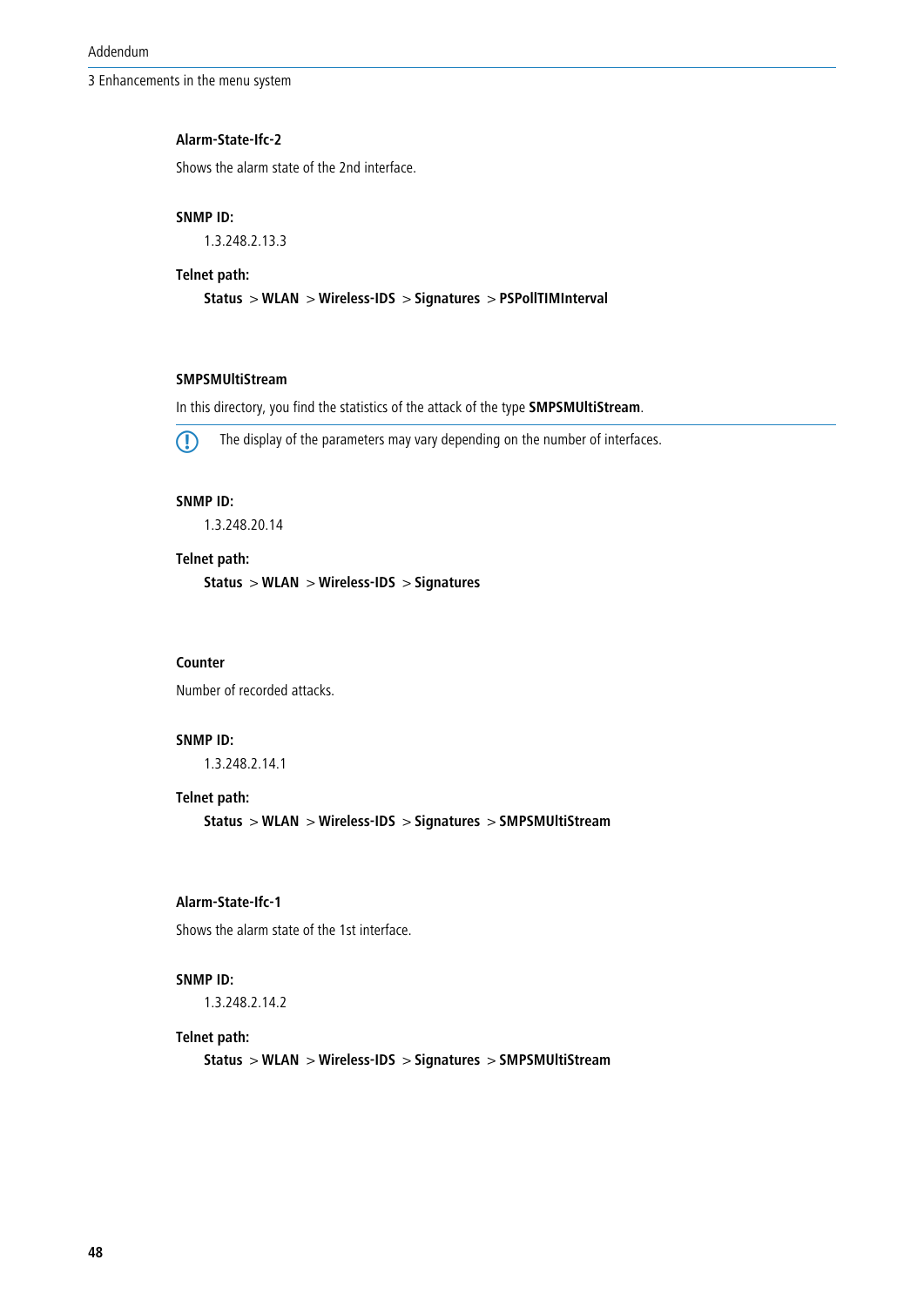#### **Alarm-State-Ifc-2**

Shows the alarm state of the 2nd interface.

#### **SNMP ID:**

1.3.248.2.14.3

#### **Telnet path:**

**Status** > **WLAN** > **Wireless-IDS** > **Signatures** > **SMPSMUltiStream**

# **DeauthenticateReqFlood**

In this directory, you find the statistics of the attack of the type **DeauthenticateReqFlood**.



5 The display of the parameters may vary depending on the number of interfaces.

# **SNMP ID:**

1.3.248.2.15

# **Telnet path:**

**Status** > **WLAN** > **Wireless-IDS** > **Signatures**

#### **Counter**

Number of recorded attacks.

# **SNMP ID:**

1.3.248.2.15.1

# **Telnet path:**

**Status** > **WLAN** > **Wireless-IDS** > **Signatures** > **DeauthenticateReqFlood**

# **Alarm-State-Ifc-1**

Shows the alarm state of the 1st interface.

# **SNMP ID:**

1.3.248.2.15.2

#### **Telnet path:**

**Status** > **WLAN** > **Wireless-IDS** > **Signatures** > **DeauthenticateReqFlood**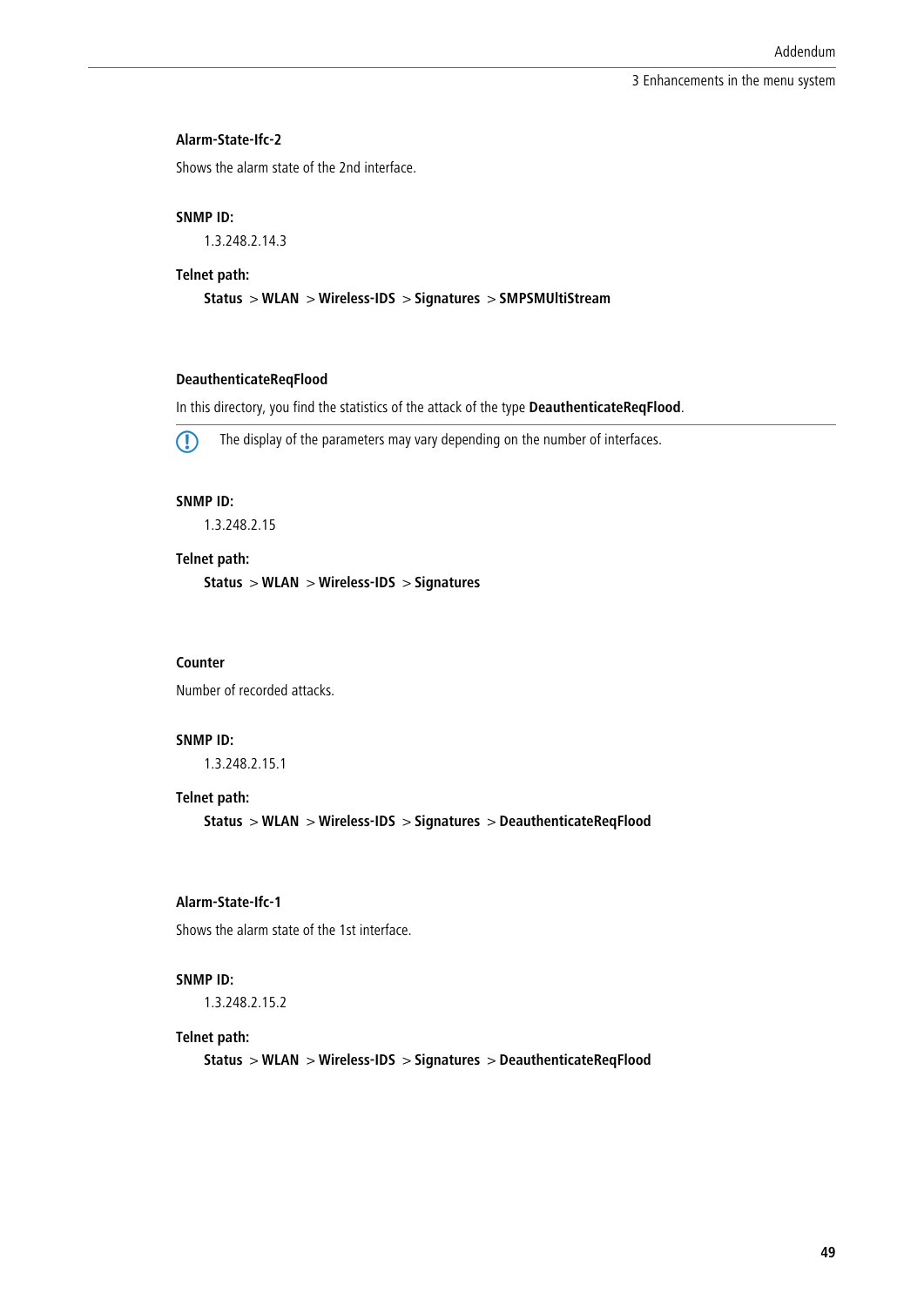#### **Alarm-State-Ifc-2**

Shows the alarm state of the 2nd interface.

#### **SNMP ID:**

1.3.248.2.15.3

#### **Telnet path:**

**Status** > **WLAN** > **Wireless-IDS** > **Signatures** > **DeauthenticateReqFlood**

# **PrematureEAPOLSuccess**

In this directory, you find the statistics of the attack of the type **PrematureEAPOLSuccess**.



5 The display of the parameters may vary depending on the number of interfaces.

# **SNMP ID:**

1.3.248.2.16

# **Telnet path:**

**Status** > **WLAN** > **Wireless-IDS** > **Signatures**

#### **Counter**

Number of recorded attacks.

#### **SNMP ID:**

1.3.248.2.16.1

#### **Telnet path:**

**Status** > **WLAN** > **Wireless-IDS** > **Signatures** > **PrematureEAPOLSuccess**

# **Alarm-State-Ifc-1**

Shows the alarm state of the 1st interface.

# **SNMP ID:**

1.3.248.2.16.2

#### **Telnet path:**

**Status** > **WLAN** > **Wireless-IDS** > **Signatures** > **PrematureEAPOLSuccess**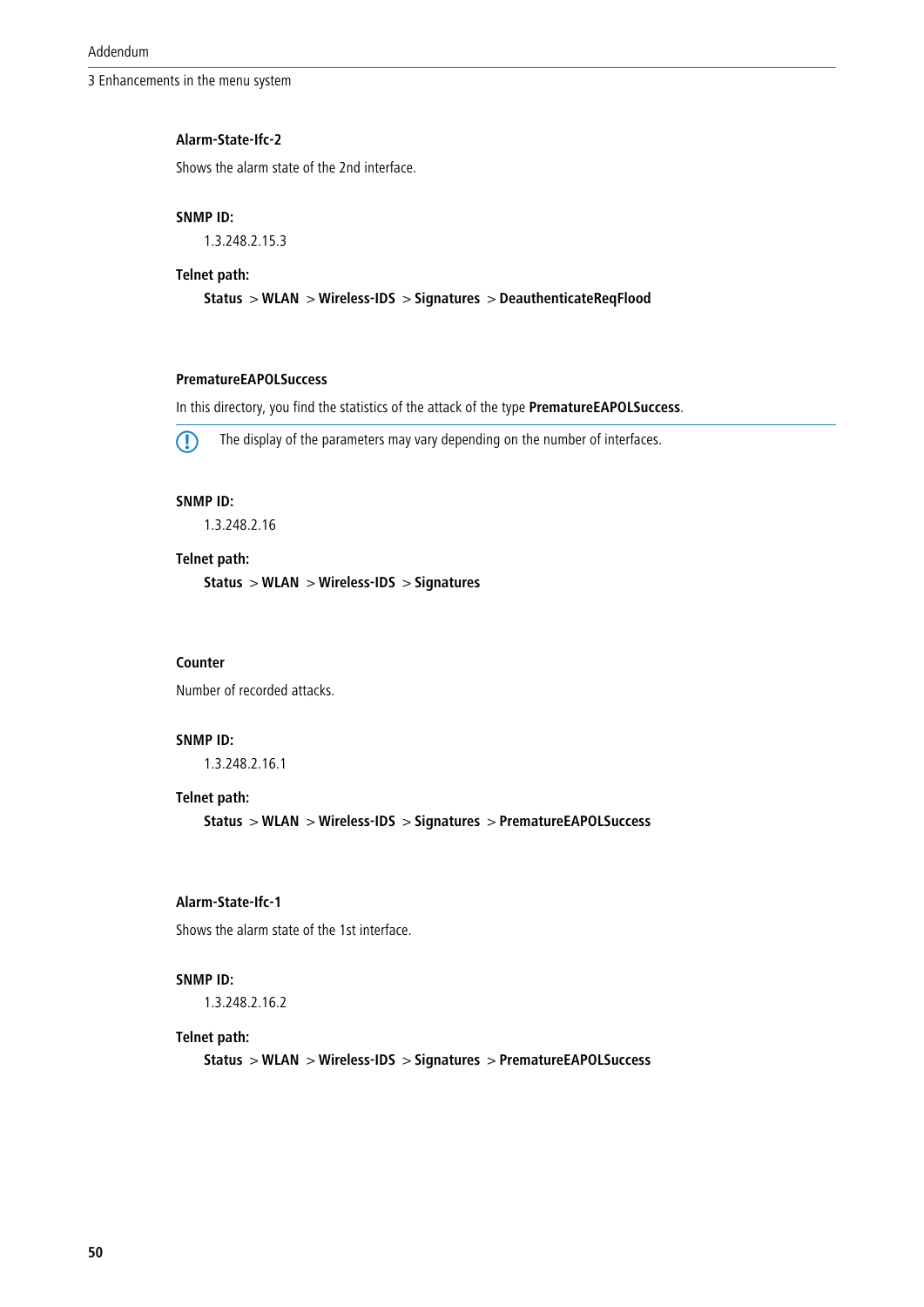#### **Alarm-State-Ifc-2**

Shows the alarm state of the 2nd interface.

#### **SNMP ID:**

1.3.248.2.16.3

#### **Telnet path:**

**Status** > **WLAN** > **Wireless-IDS** > **Signatures** > **PrematureEAPOLSuccess**

# **PrematureEAPOLFailure**

In this directory, you find the statistics of the attack of the type **PrematureEAPOLFailure.**



5 The display of the parameters may vary depending on the number of interfaces.

# **SNMP ID:**

1.3.248.2.17

# **Telnet path:**

**Status** > **WLAN** > **Wireless-IDS** > **Signatures**

#### **Counter**

Number of recorded attacks.

# **SNMP ID:**

1.3.248.2.17.1

# **Telnet path:**

**Status** > **WLAN** > **Wireless-IDS** > **Signatures** > **PrematureEAPOLFailure**

# **Alarm-State-Ifc-1**

Shows the alarm state of the 1st interface.

# **SNMP ID:**

1.3.248.2.17.2

#### **Telnet path:**

**Status** > **WLAN** > **Wireless-IDS** > **Signatures** > **PrematureEAPOLFailure**